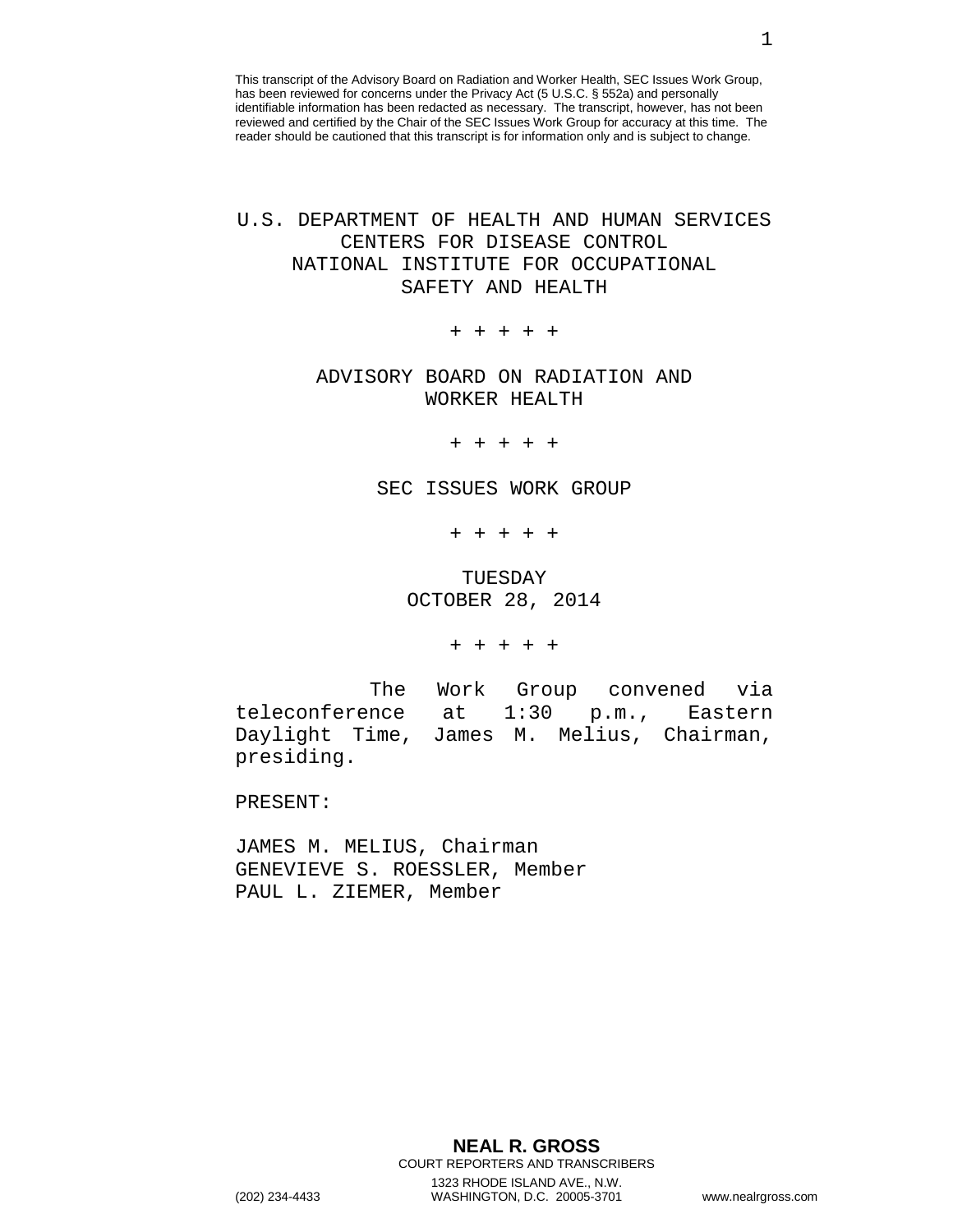This transcript of the Advisory Board on Radiation and Worker Health, SEC Issues Work Group, has been reviewed for concerns under the Privacy Act (5 U.S.C. § 552a) and personally identifiable information has been redacted as necessary. The transcript, however, has not been reviewed and certified by the Chair of the SEC Issues Work Group for accuracy at this time. The reader should be cautioned that this transcript is for information only and is subject to change.

ALSO PRESENT:

TED KATZ, Designated Federal Official BOB BARTON, SC&A NANCY CHALMERS, ORAU Team HARRY CHMELYNSKI, SC&A STU HINNEFELD, DCAS TOM LaBONE, ORAU Team JENNY LIN, HHS JOYCE LIPSZTEIN, SC&A ARJUN MAKHIJANI, SC&A JOHN MAURO, SC&A JAMES NETON, DCAS LaVON RUTHERFORD, DCAS DANIEL STANCESCU, DCAS JOHN STIVER, SC&A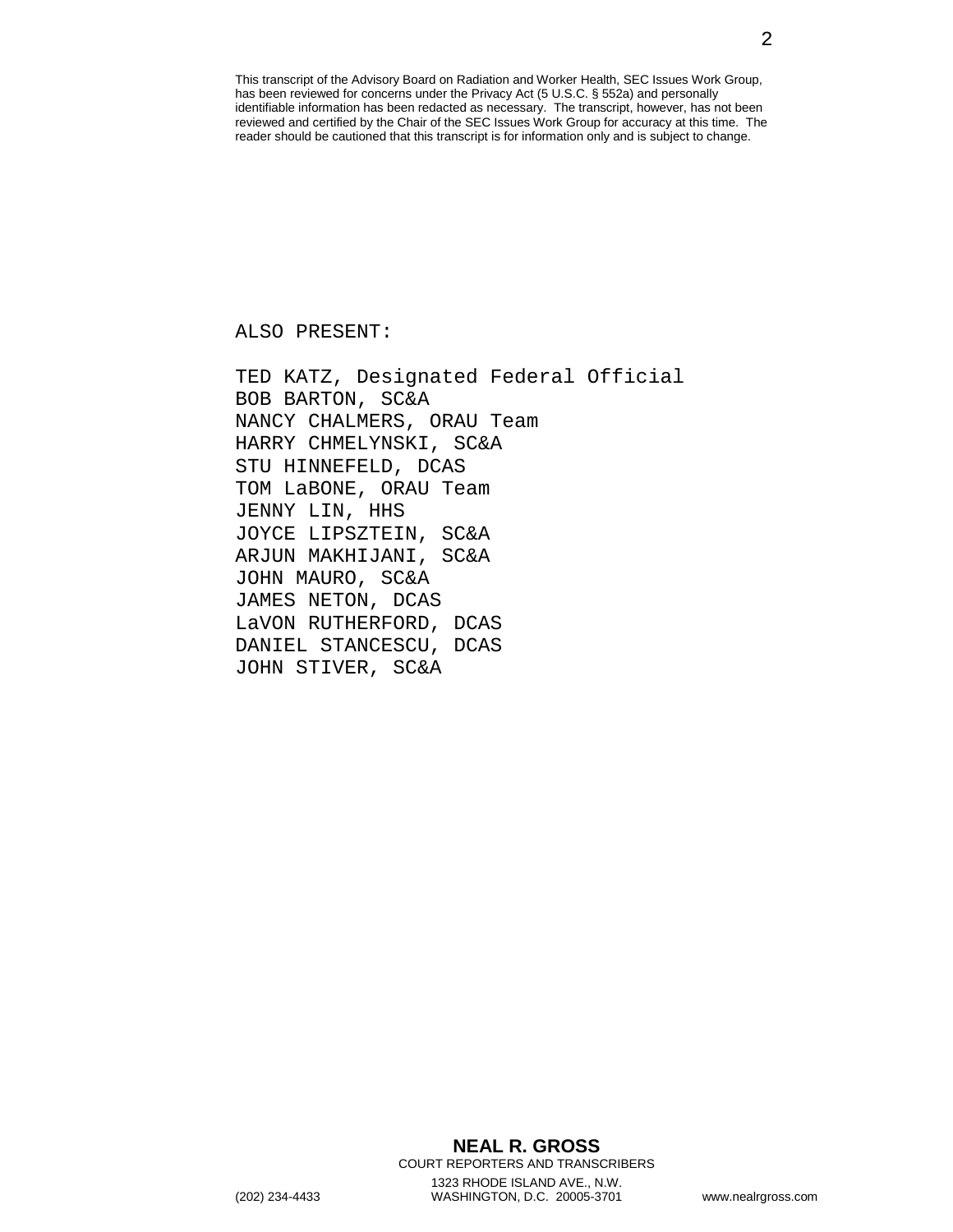This transcript of the Advisory Board on Radiation and Worker Health, SEC Issues Work Group, has been reviewed for concerns under the Privacy Act (5 U.S.C. § 552a) and personally identifiable information has been redacted as necessary. The transcript, however, has not been reviewed and certified by the Chair of the SEC Issues Work Group for accuracy at this time. The reader should be cautioned that this transcript is for information only and is subject to change.

$$
T-A-B-L-E O-F C-O-N-T-E-N-T-S
$$
 
$$
PAGE
$$

| Welcome and roll-call/introductions  4                                                 |    |
|----------------------------------------------------------------------------------------|----|
| Draft Criteria for the Evaluation and<br>Use of Internal Exposure Coworker<br>Datasets | 6  |
| 10-Year Review Item; Incorporating<br>Additional Perspectives into SEC<br>Decisions    | 71 |
| Update on SC&A Review of Savannah<br>River Site Coworker Model                         | 66 |
| Next steps and Plans for Board Meeting<br>Discussion                                   | 82 |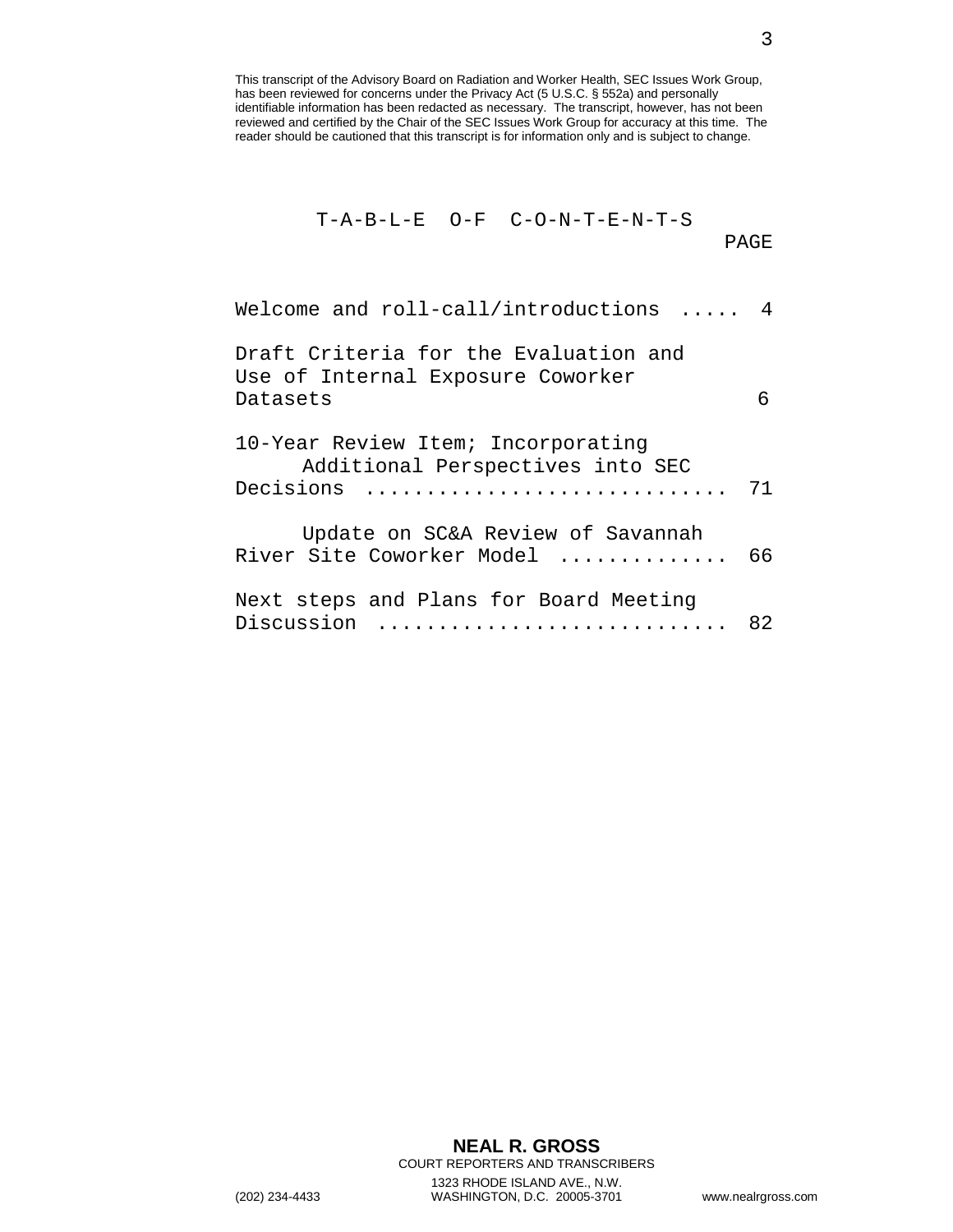P-R-O-C-E-E-D-I-N-G-S  $(1:32 \text{ p.m.})$  MR. KATZ: Welcome, everyone. This is the Advisory Board on Radiation and Worker Health. This is SEC Issues Work Group. For everyone on the line, the materials that may be discussed today are posted on the NIOSH website along with the agenda for the meeting. And that's under the Board section, scheduled meetings, today's date. So folks on the line, you can follow along with the documents to the extent that they get referenced. I'm not sure they'll all be referenced today, but they're there. We're not talking about a specific work site, so I don't think we need to address conflict of interest for any of the Board Members or for staff. So I think

> **NEAL R. GROSS** COURT REPORTERS AND TRANSCRIBERS 1323 RHODE ISLAND AVE., N.W.

(202) 234-4433 WASHINGTON, D.C. 20005-3701 www.nealrgross.com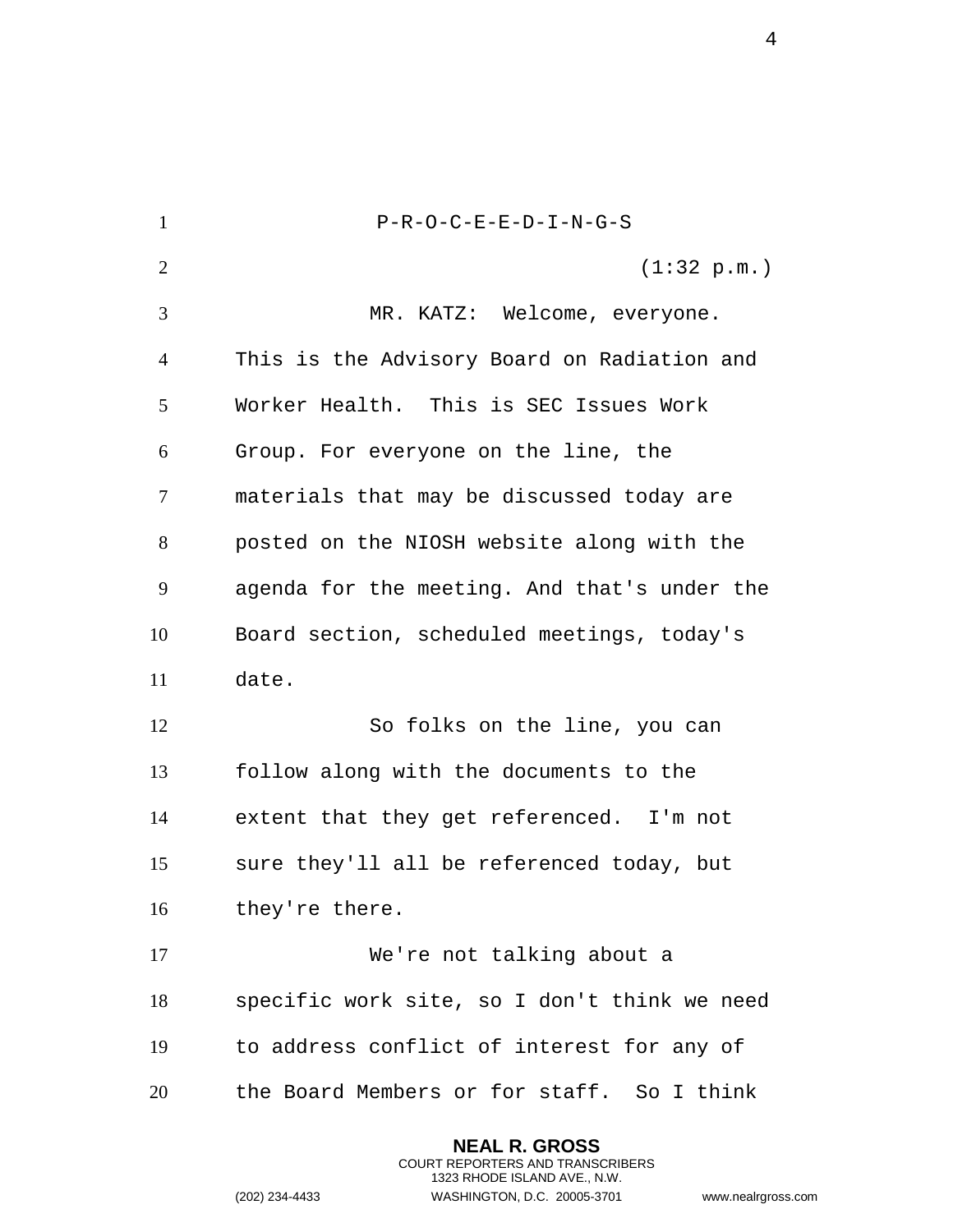that covers it.

| $\overline{2}$ | And I already have the Board                 |
|----------------|----------------------------------------------|
| 3              | Member attendance because I have Dr. Melius, |
| $\overline{4}$ | Chair, and Dr. Roessler, and Dr. Ziemer on   |
| 5              | the line. But do we have any other Board     |
| 6              | Members that are on the line? Okay. How      |
| 7              | about NIOSH/ORAU team?                       |
| 8              | (Roll call)                                  |
| 9              | MR. KATZ: Okay then, Jim, it's               |
| 10             | your meeting.                                |
| 11             | CHAIRMAN MELIUS: Okay. Welcome,              |
| 12             | everybody. This is a continuation of a       |
| 13             | meeting we had in, I believe in Idaho Falls  |
| 14             | where we were just working on sort of issues |
| 15             | related to coworker data sets. And some of   |
| 16             | these were sort of statistical issues that   |
| 17             | we had started with some time ago.           |
| 18             | But we also felt that it was                 |
| 19             | important to come up with some sort of       |
| 20             | broader, more general criteria for the       |
| 21             | development of an evaluation of coworker     |
| 22             | data sets.                                   |

**NEAL R. GROSS** COURT REPORTERS AND TRANSCRIBERS 1323 RHODE ISLAND AVE., N.W.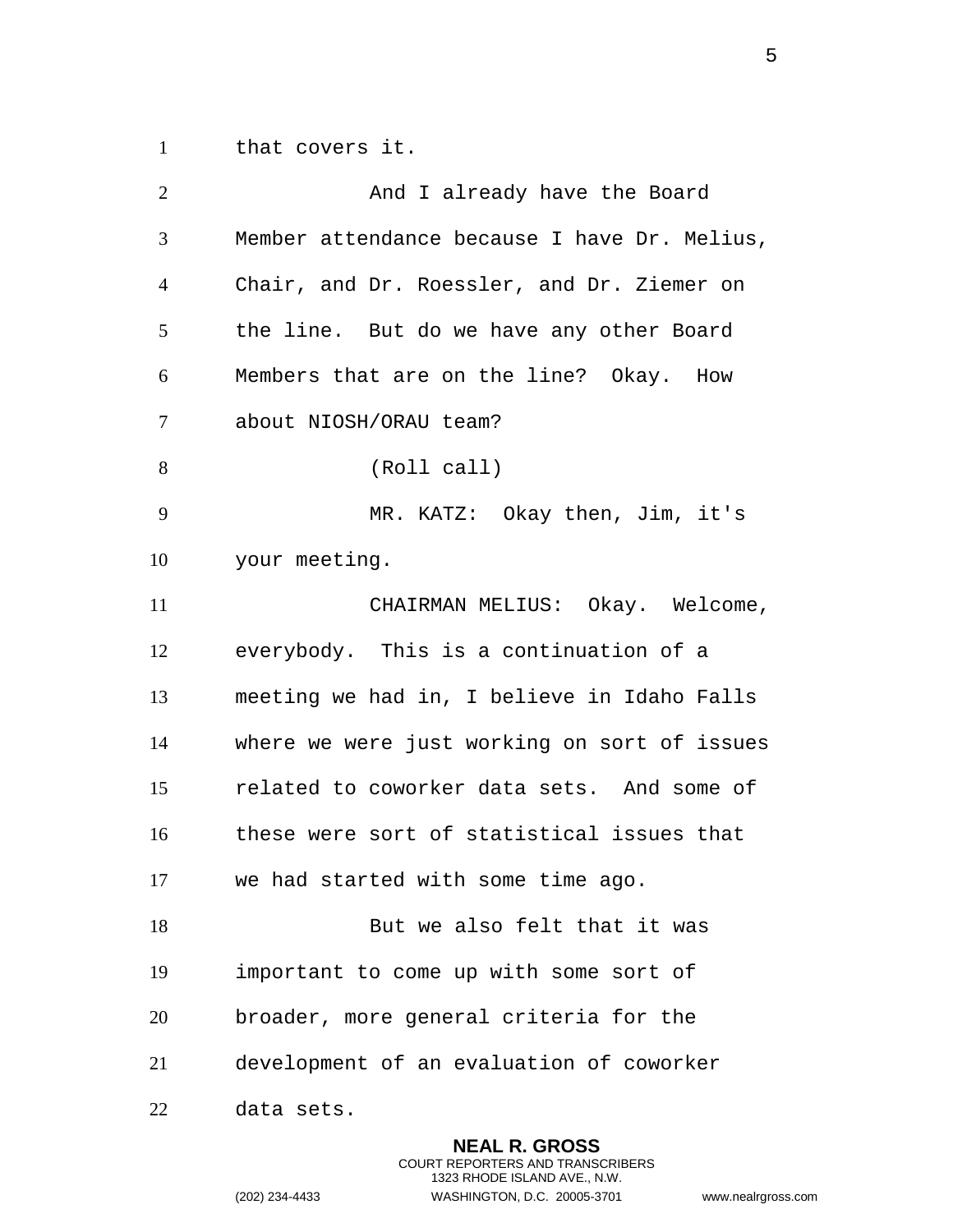So Jim Neton has been working and putting together a document on that effect with input from the Work Group and others to that. So I expect that we'll spend most of our time today on the first item here to that.

 There are a couple other issues that are somewhat related to this, the second and third items on the agenda. And then I'm not sure how much time we'll have to get to those, and then we also have, we just want to, we briefly talked about what we will do for the Board meeting, which is coming up very shortly, in fact next week. So I think I'll start by turning it over to Jim. I believe you're going to start the presentation and then we'll react to that as we go through it. I'm not sure exactly what your plans were.

 DR. NETON: Sounds good to me. Okay, I just want to give an update as to what NIOSH has been about since the meeting

> **NEAL R. GROSS** COURT REPORTERS AND TRANSCRIBERS 1323 RHODE ISLAND AVE., N.W.

(202) 234-4433 WASHINGTON, D.C. 20005-3701 www.nealrgross.com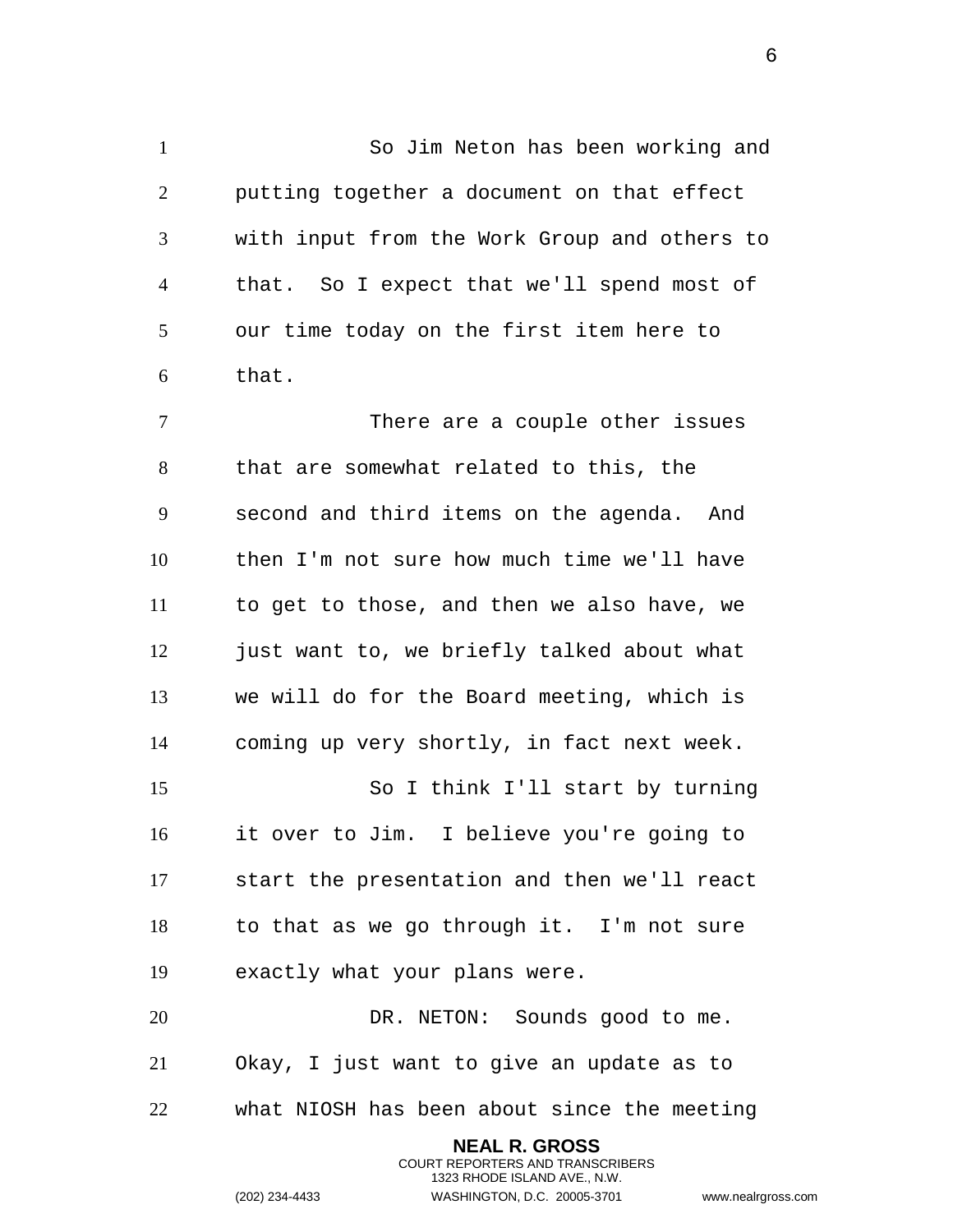we had in Idaho.

| $\overline{2}$ | And to start the discussion, well            |
|----------------|----------------------------------------------|
| 3              | I've been busy revising the implementation   |
| $\overline{4}$ | guide, the draft implementation guide we     |
| 5              | talked about at the last Work Group meeting. |
| 6              | And then I said in my transmittal            |
| $\tau$         | of October 13, my email that I've tried to   |
| 8              | incorporate comments from the 250 page       |
| 9              | transcript of that meeting as well as some   |
| 10             | individual input I received from Dr. Melius  |
| 11             | and SC&A.                                    |
| 12             | But before I get to that, I want             |
| 13             | to talk a little bit about the evaluation    |
| 14             | and differences between strata that we       |
| 15             | discussed, as well, at the last meeting.     |
| 16             | If you recall, NIOSH has been                |
| 17             | attempting to come up with some alternative  |
| 18             | way of determining whether or not data sets  |
| 19             | should be stratified. The first path, of     |
| 20             | course, was in RPRT-53 that talks about the  |
| 21             | Monte Carlo permutation test or the Peto-    |
| 22             | Prentice test.                               |

**NEAL R. GROSS** COURT REPORTERS AND TRANSCRIBERS 1323 RHODE ISLAND AVE., N.W.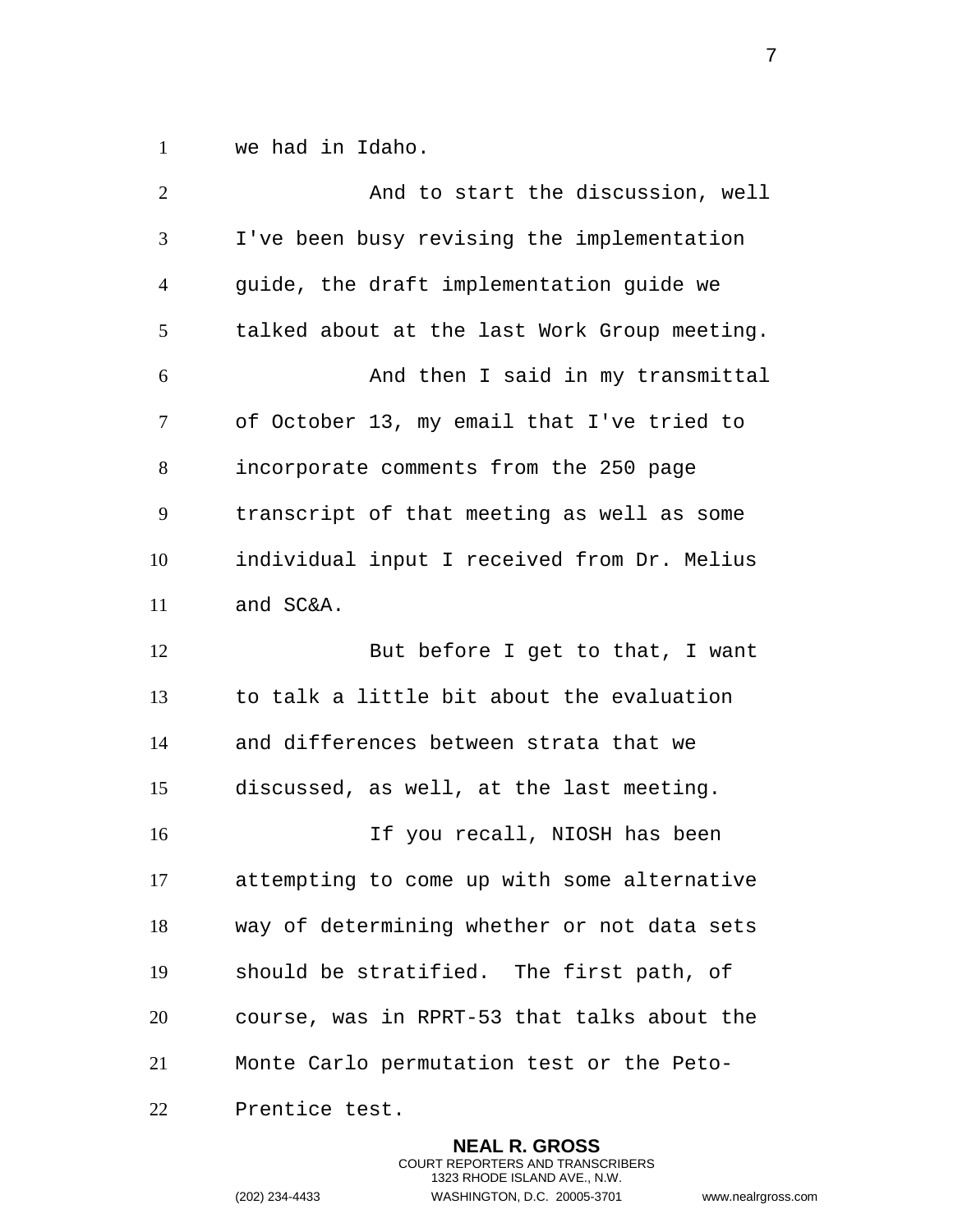1 And those are based on purely statistical criteria. So we set about trying to look at other ways that might be employed. And the first task after that, you remember we looked at the significant difference in dose, the 100 millirem dose. And we evaluated that. It turned out 100 millirem didn't make any difference in the PC for all the cases we evaluated. But that didn't seem to go anywhere as well. 11 And then we put forth the concept on looking at the 95th percentile that we would assign for a heavily exposed worker versus applying the coworker model, a full distribution of that coworker model if the data were indeed stratified and more representative of that worker population. I've got up in our Live Meeting here just to refresh everybody's memory, the short report that Daniel Stancescu and I put out on July 7 which kind of went through the basis of that.

> **NEAL R. GROSS** COURT REPORTERS AND TRANSCRIBERS 1323 RHODE ISLAND AVE., N.W.

(202) 234-4433 WASHINGTON, D.C. 20005-3701 www.nealrgross.com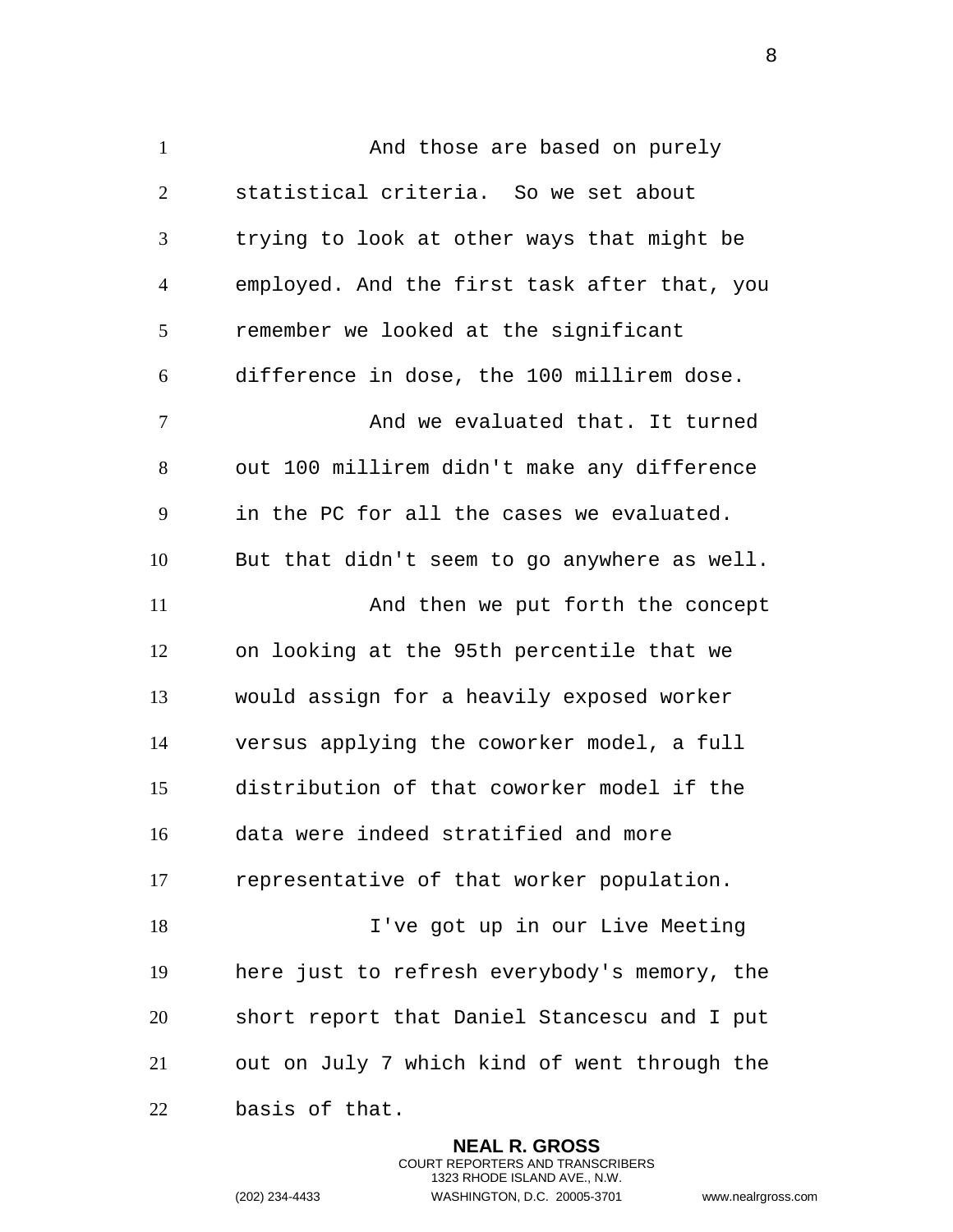1 And at the end result, I would 2 just like to go back to the table that we generated which showed that, at least in our mind, that it would take at least a factor of two difference in the geometric mean of the stratified model to be more claimant- favorable than just merely assigning a 95th percentile. That seemed to be pretty solid. And I don't know if you can all see the Table 1 that's on Live Meeting, but we evaluated all the cancers that have IREP models. 14 And they range anywhere from the geometric mean difference of 4.1 all the way down to the lowest value which was 2.07 that covered the urinary organs excluding the bladder. So that was sort of the worst case scenario in our mind. It would be at least a factor of 2 difference. Now just to refresh everyone's memory, again the -- **NEAL R. GROSS**

> COURT REPORTERS AND TRANSCRIBERS 1323 RHODE ISLAND AVE., N.W.

(202) 234-4433 WASHINGTON, D.C. 20005-3701 www.nealrgross.com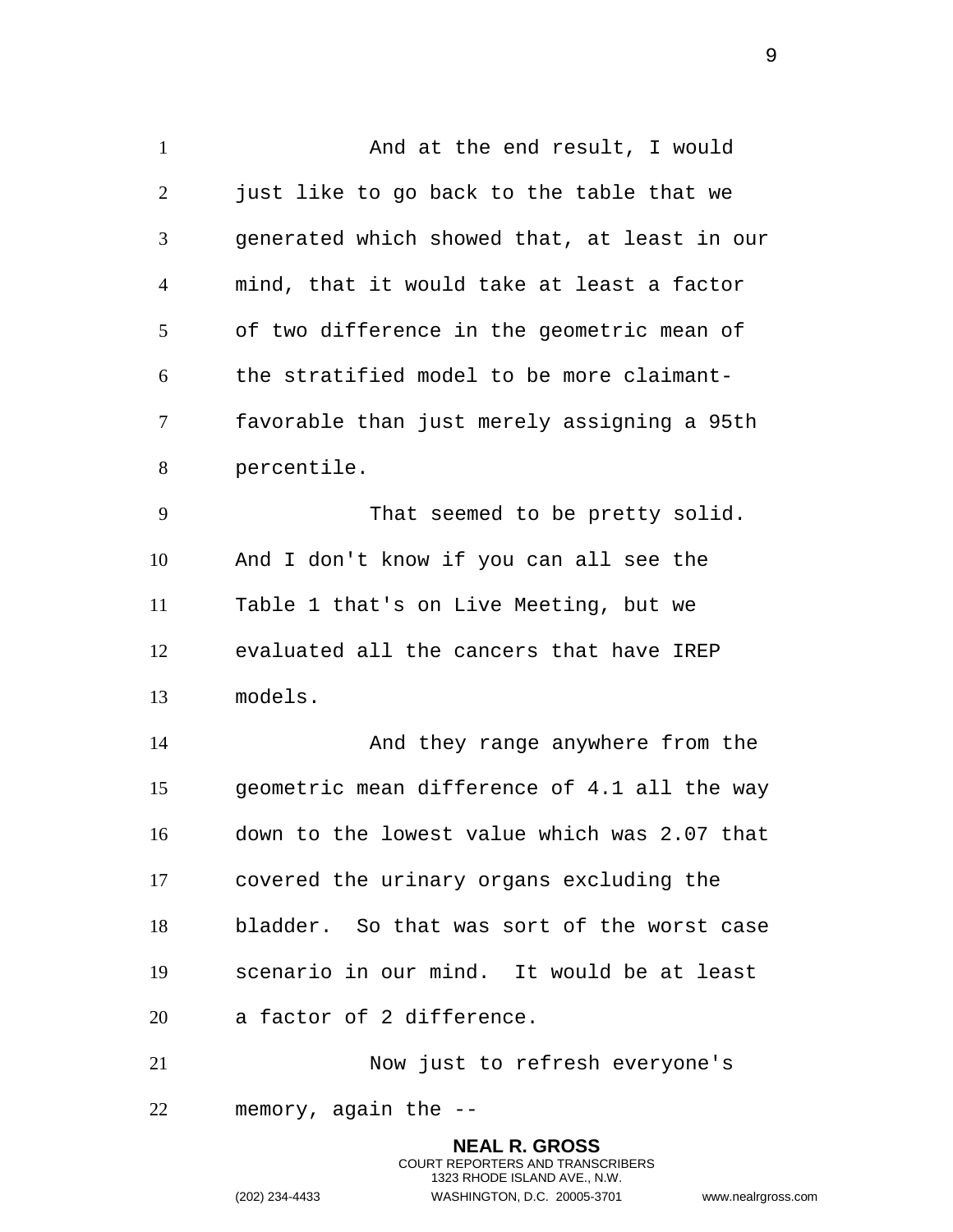MEMBER ZIEMER: Can I interrupt? I'm not seeing anything on live meeting. DR. NETON: Okay. Can anyone see it? MEMBER ROESSLER: I'm not there yet. I'm still trying to get on. (Simultaneous speaking.) MR. KATZ: No, Jim, nothing's showing. CHAIRMAN MELIUS: Okay. I thought it was just me. 12 DR. LIPSZTEIN: No, nothing is showing. MEMBER ZIEMER: I saw something momentarily, it looked like your cover sheet. And then it's disappeared again. DR. NETON: Okay, my desktop is off. Okay, is my desktop up there now? 19 MR. KATZ: Yes. MEMBER ZIEMER: I see the desktop. DR. NETON: I should be able to **NEAL R. GROSS** COURT REPORTERS AND TRANSCRIBERS 1323 RHODE ISLAND AVE., N.W.

(202) 234-4433 WASHINGTON, D.C. 20005-3701 www.nealrgross.com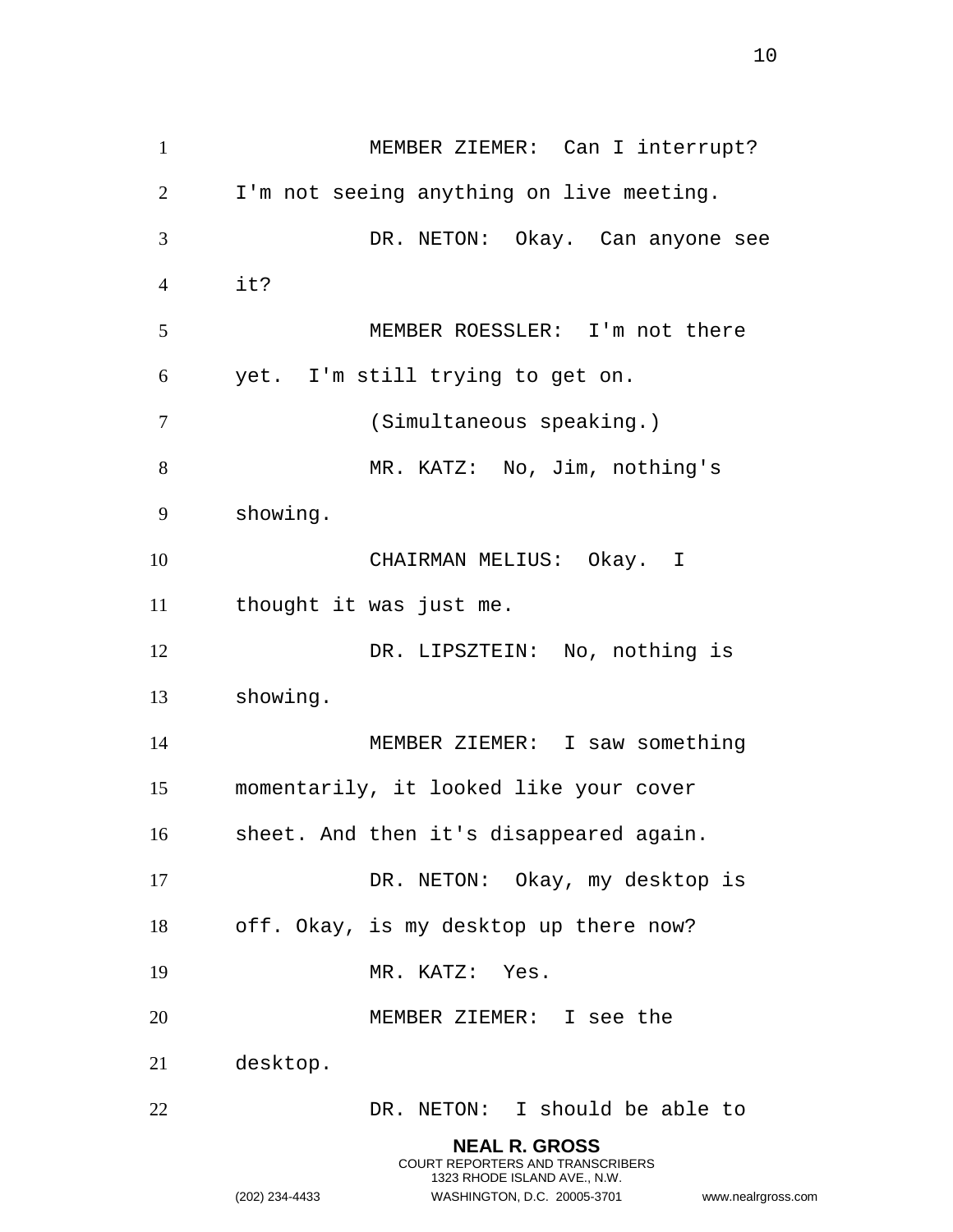just start this Word document, should show up, right?

 MR. KATZ: Yes, it should. DR. NETON: Okay. Is it there? MR. KATZ: Yes, yes. MEMBER ZIEMER: The cover sheet is there. DR. NETON: Yes, this is the first page of the document. This is a Word document. I just wanted to scroll down through the Table 1 to refresh everyone's memory that, you know, we evaluated each

individual cancer model.

 And this was to determine, you know, what difference, it would have to be a geometric means for the stratified coworker model to me more claimant-favorable than just applying a 95th percentile of the distribution.

 And it ranged all the way from female genitalia that had a geometric mean of 4.1 all the way down to the last cancer

> **NEAL R. GROSS** COURT REPORTERS AND TRANSCRIBERS 1323 RHODE ISLAND AVE., N.W.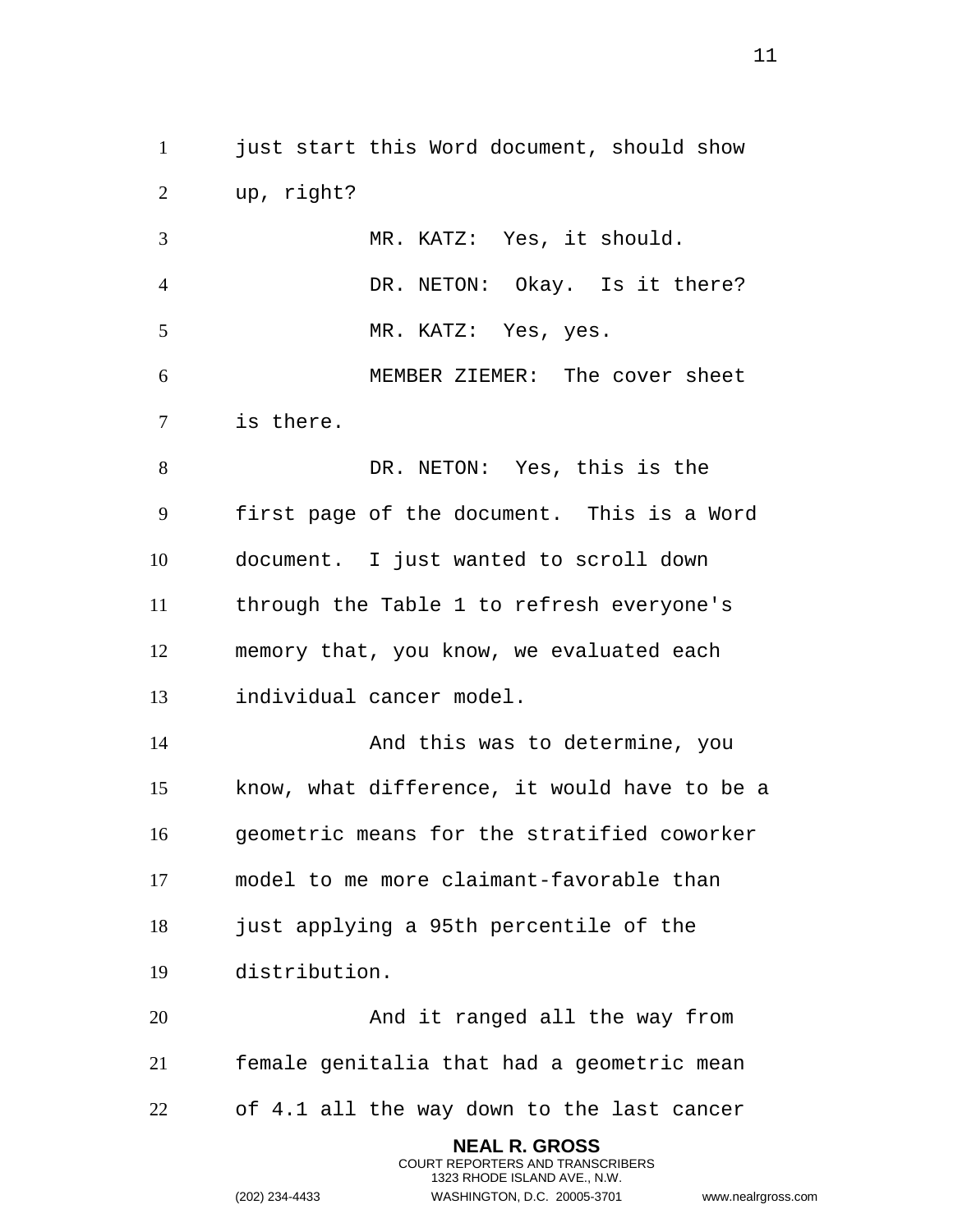model you should see on this page which was urinary organs excluding the bladder. And that geometric mean difference was 2.07. That made at least me feel pretty comfortable that this may have some viability for looking at, you know, what needs to be stratified. But I did say in the report that it was preliminary. We used alpha exposure because in my mind, first, that's the dose that really, that's a big dose getter in our program. 12 12 I mean, most of the compensation cases, largely evolved alpha exposure to one of the either lungs or one of what we call the metabolic organs, the organs that tend 16 to concentrate the alpha emitting material. So that was the reason we did that, plus the alpha radiation effectiveness factor had a very widespread distribution, more widespread than any of the other radiation effectiveness factors.

Well, just to be sure we cover

**NEAL R. GROSS** COURT REPORTERS AND TRANSCRIBERS 1323 RHODE ISLAND AVE., N.W.

(202) 234-4433 WASHINGTON, D.C. 20005-3701 www.nealrgross.com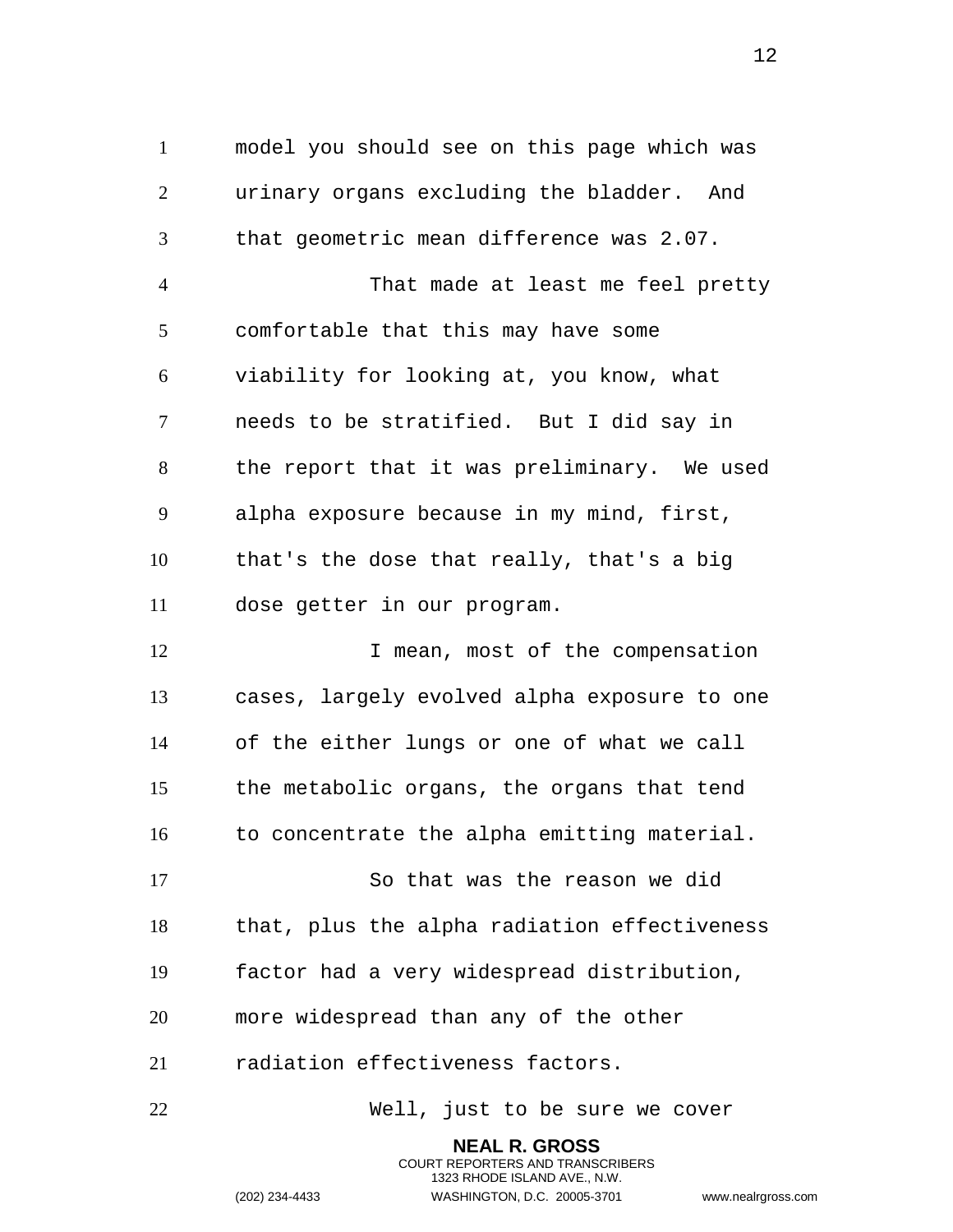all of our bases, we went and evaluated how this applied for all the other radiation types that we use in IREP. And there should be another table on the screen. Is it there?

 MR. KATZ: Yes. DR. NETON: Okay. And this is a re-analysis of that last model where for urinary, bladder excluding, this one here, urinary organs excluding the bladder. And what this is, the first line is exactly the last line of the previous report that I had on the screen where you see a geometric mean of 2.07.

 And that indeed is exactly the number we got before, and it is for alpha exposures. But what's interesting about this, I'm not sure I completely understand why, for radiation type exposures that have smaller uncertainty in the radiation effectiveness factors, for example photons are greater than 250 which actually have no

> **NEAL R. GROSS** COURT REPORTERS AND TRANSCRIBERS 1323 RHODE ISLAND AVE., N.W.

(202) 234-4433 WASHINGTON, D.C. 20005-3701 www.nealrgross.com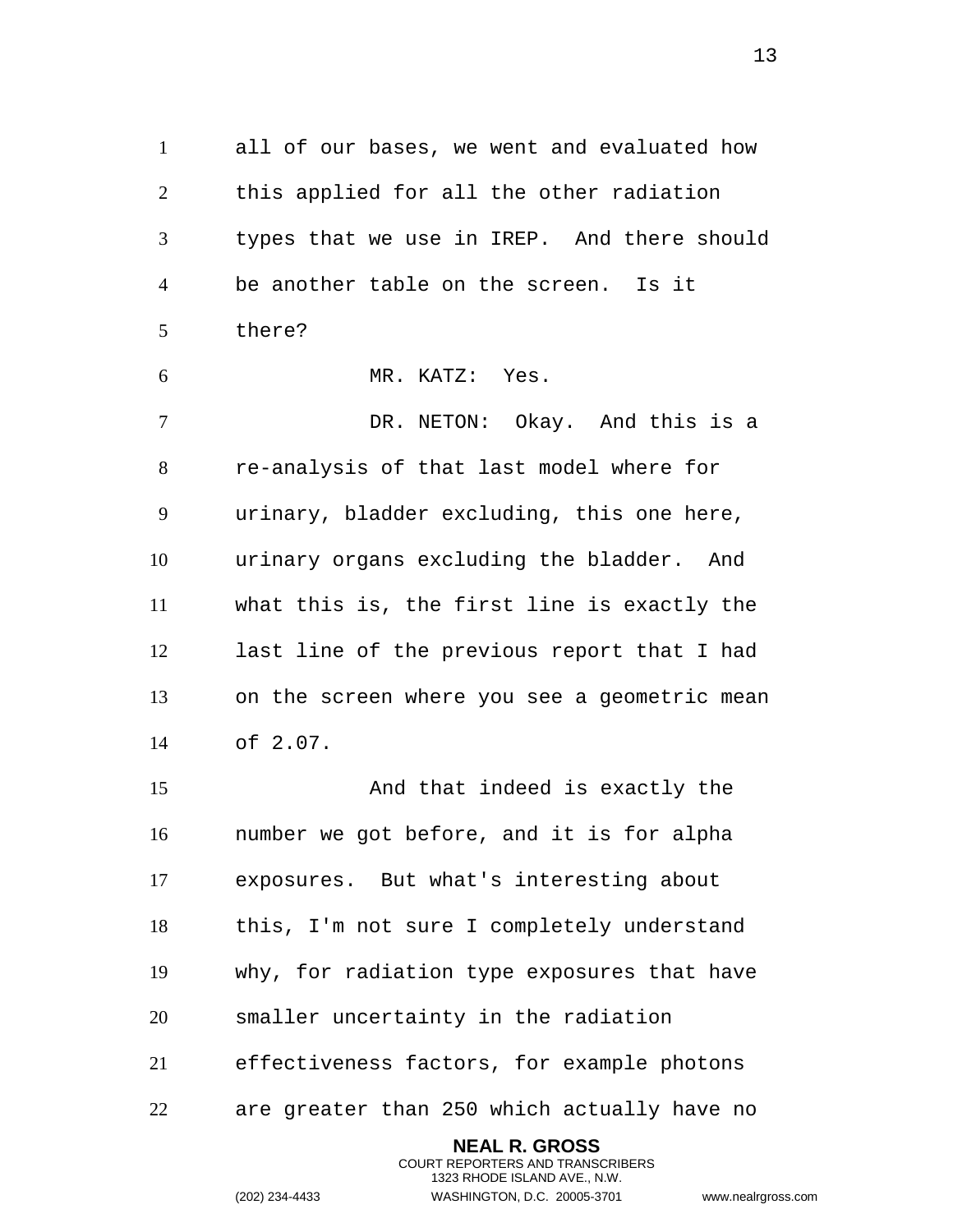radiation effectiveness factor contribution, the value is much smaller than two.

3 And in all cases, these values are smaller than the one that we received from the alpha, which brings this down to the point where I'm not convinced that this approach is viable anymore. I think I communicated that in the email.

 It's certainly the case that for alpha emitters, it's going to be a factor of two higher if you use the 95th percentile than the geometric mean full distribution. But anyway, I just talked about this earlier because this going to affect our discussion of Section 4 of the document.

 I just don't see, I can't think of any way that this is going to be a real useful litmus test for determining whether something should be stratified or not. Okay, so now let's get on to the revisions of the document, unless there's any questions on that. Okay, I don't hear

> **NEAL R. GROSS** COURT REPORTERS AND TRANSCRIBERS 1323 RHODE ISLAND AVE., N.W.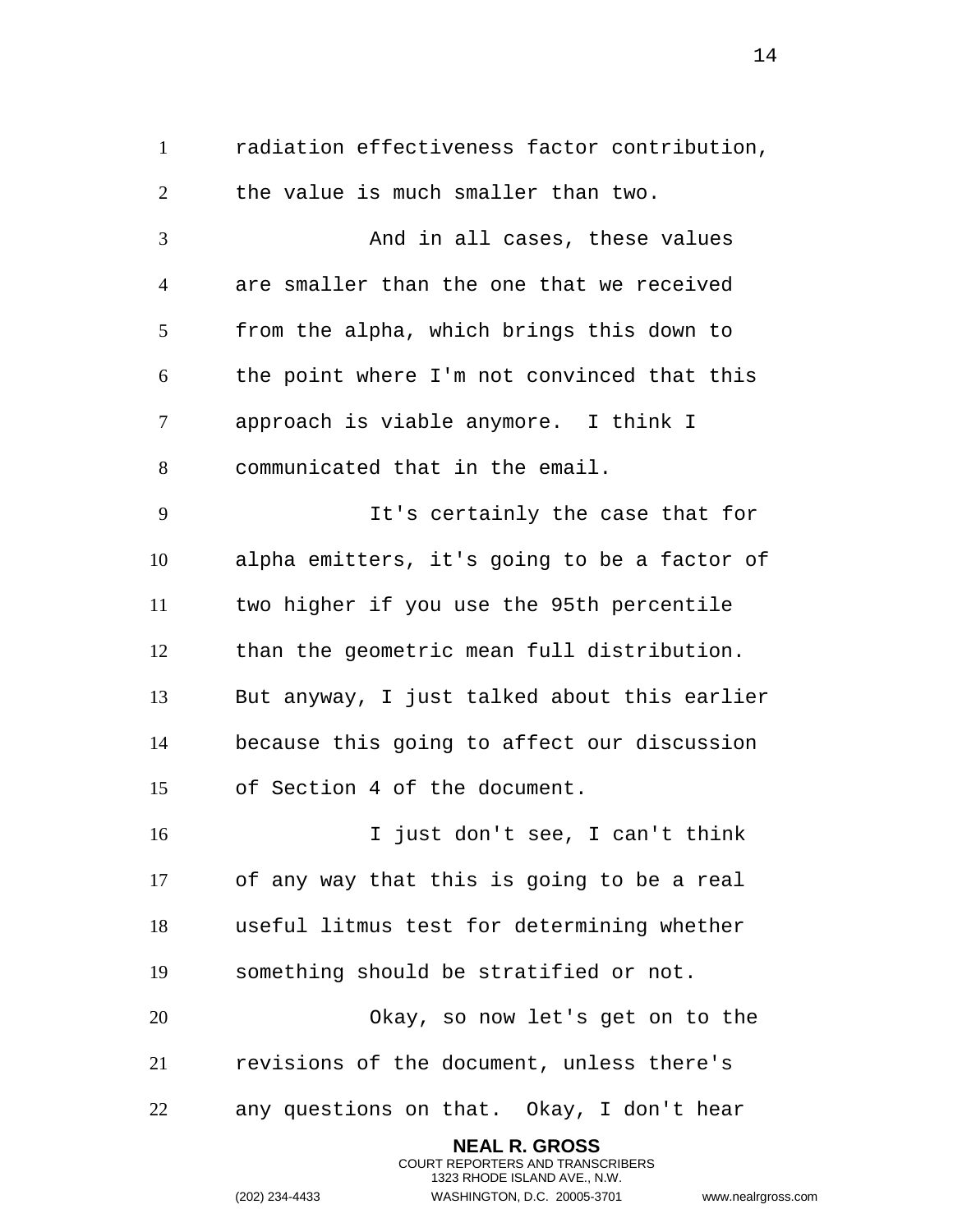any.

| $\overline{2}$ | So I thought the easiest way, and            |
|----------------|----------------------------------------------|
| 3              | I'm willing and open to suggestions, to go   |
| $\overline{4}$ | through the revision is actually just go     |
| 5              | through the track changes version on the     |
| 6              | screen here so that it would be pretty easy  |
| 7              | to see what changed from Rev, the first      |
| 8              | revisions we're calling Rev 1. And now       |
| 9              | we're at Revision 2.                         |
| 10             | Again, I mentioned that this                 |
| 11             | incorporates, I feel to a large extent as    |
| 12             | much as possible, I think, the comments that |
| 13             | I received at the working group meeting as   |
| 14             | well as SG&A sent a nice memo over.          |
| 15             | In their transmittal, I believe I            |
| 16             | got the sense that we were largely in        |
| 17             | agreement on most of the issues. And we'll   |
| 18             | see how that plays out after our discussion, |
| 19             | though.                                      |
| 20             | So the introduction remains                  |
| 21             | pretty much the same. That just sets the     |
| 22             | stage for, you know, why we are doing        |
|                | <b>NEAL R. GROSS</b>                         |

COURT REPORTERS AND TRANSCRIBERS 1323 RHODE ISLAND AVE., N.W.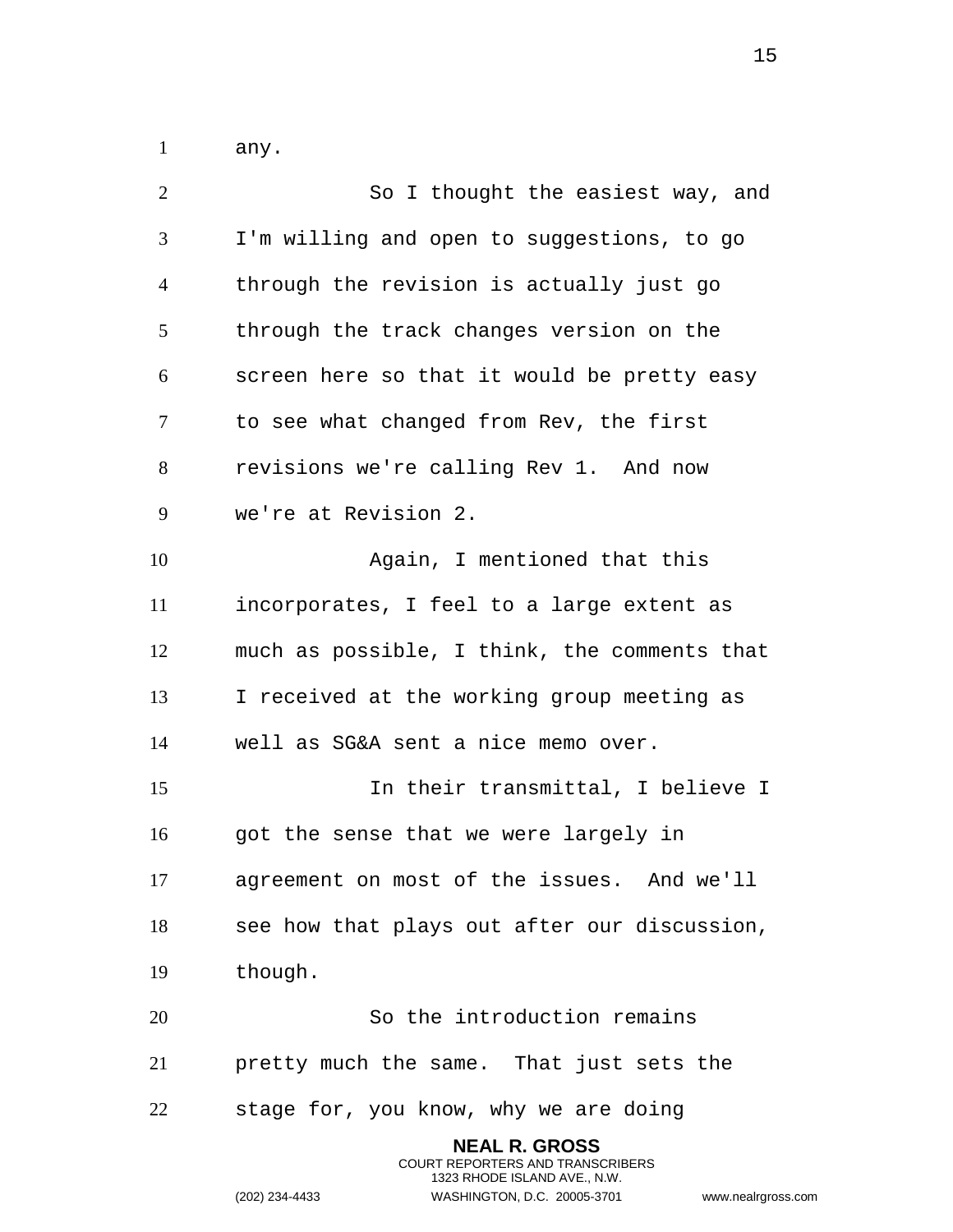coworker models and what sort of gives us the authority to do that in the regulation under Section 82.2. Not much changed there. Section 2 gets into the criteria for evaluation of adequacy and completeness of the model. I've added some information here to make it clear that when we're talking about adequacy of the data, we're really talking about the technical adequacy, and is it technically capable of evaluating the workers' intakes versus the completeness which is we have, you know, what fraction of workers were monitored, if the right fraction were monitored, do we have all the data that we think we had. So that was some change in there.

17 17 I tried to beef up the adequacy a little bit. I know there was some discussions about an appendix with a lot more detail. I really couldn't see that it fit in here, so I just beefed up the language a little more to include a few more

> **NEAL R. GROSS** COURT REPORTERS AND TRANSCRIBERS 1323 RHODE ISLAND AVE., N.W.

(202) 234-4433 WASHINGTON, D.C. 20005-3701 www.nealrgross.com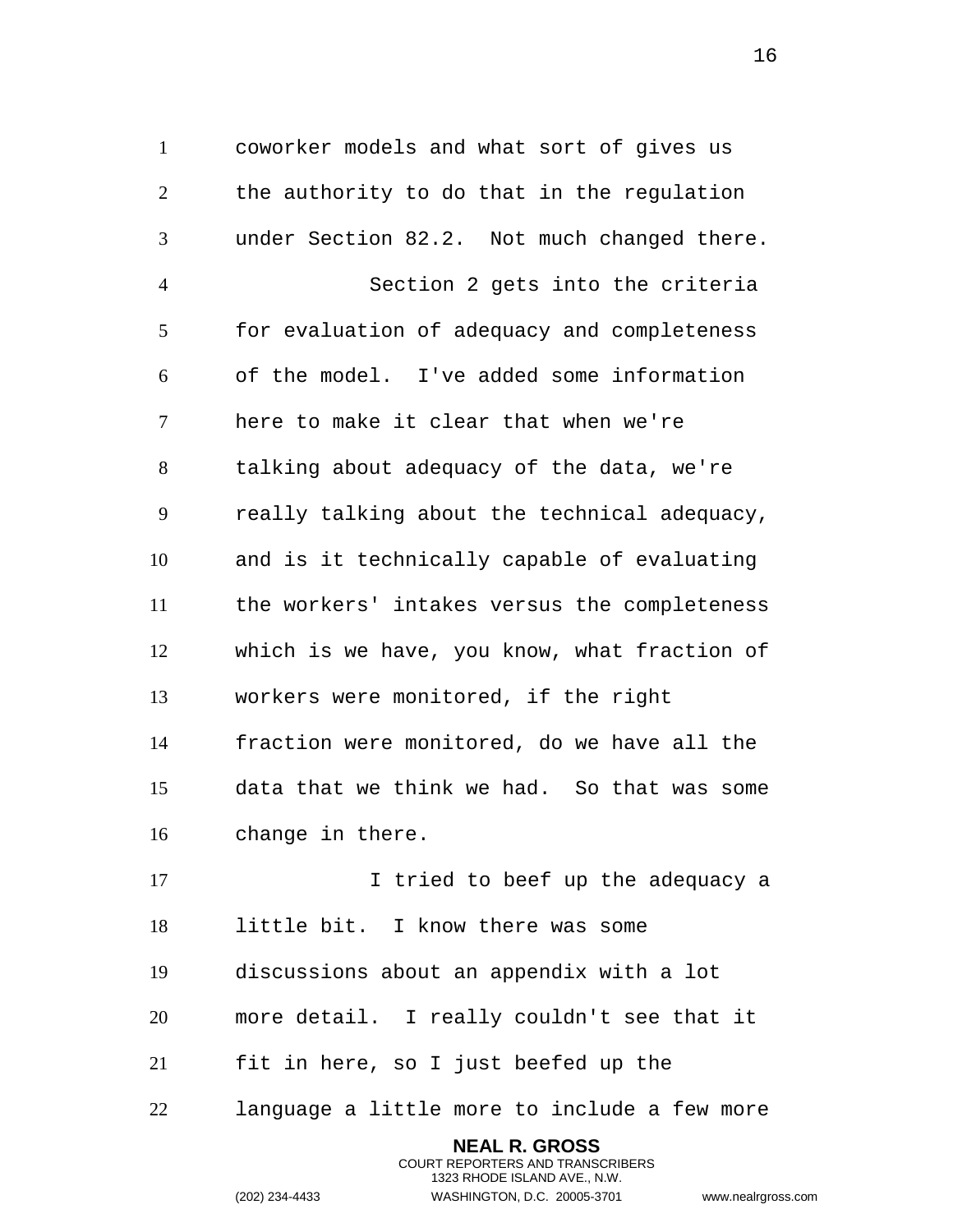items such as what's useful for, you know, what is a valid sample, either bioassay examples or personal dosimeter measurements. I have a footnote in here that it allows for breathing zone air samples if they were taken, and found to be acceptable, okay. I added some information about scaling factors, if you had a radionuclides that were in a combination decision activation proxy to really clearly understand the ratio of the components in those materials. 12 And talked a little bit about technology shortfall, how they need to be corrected, the measure needs to be corrected to establish the model. So really, this is all about how the data technically is capable of measuring what they purport to do. A little further down I talk about the collection, were blank samples run, and a little bit about precision. This came up in one of the reviews, I think, of

> **NEAL R. GROSS** COURT REPORTERS AND TRANSCRIBERS 1323 RHODE ISLAND AVE., N.W.

(202) 234-4433 WASHINGTON, D.C. 20005-3701 www.nealrgross.com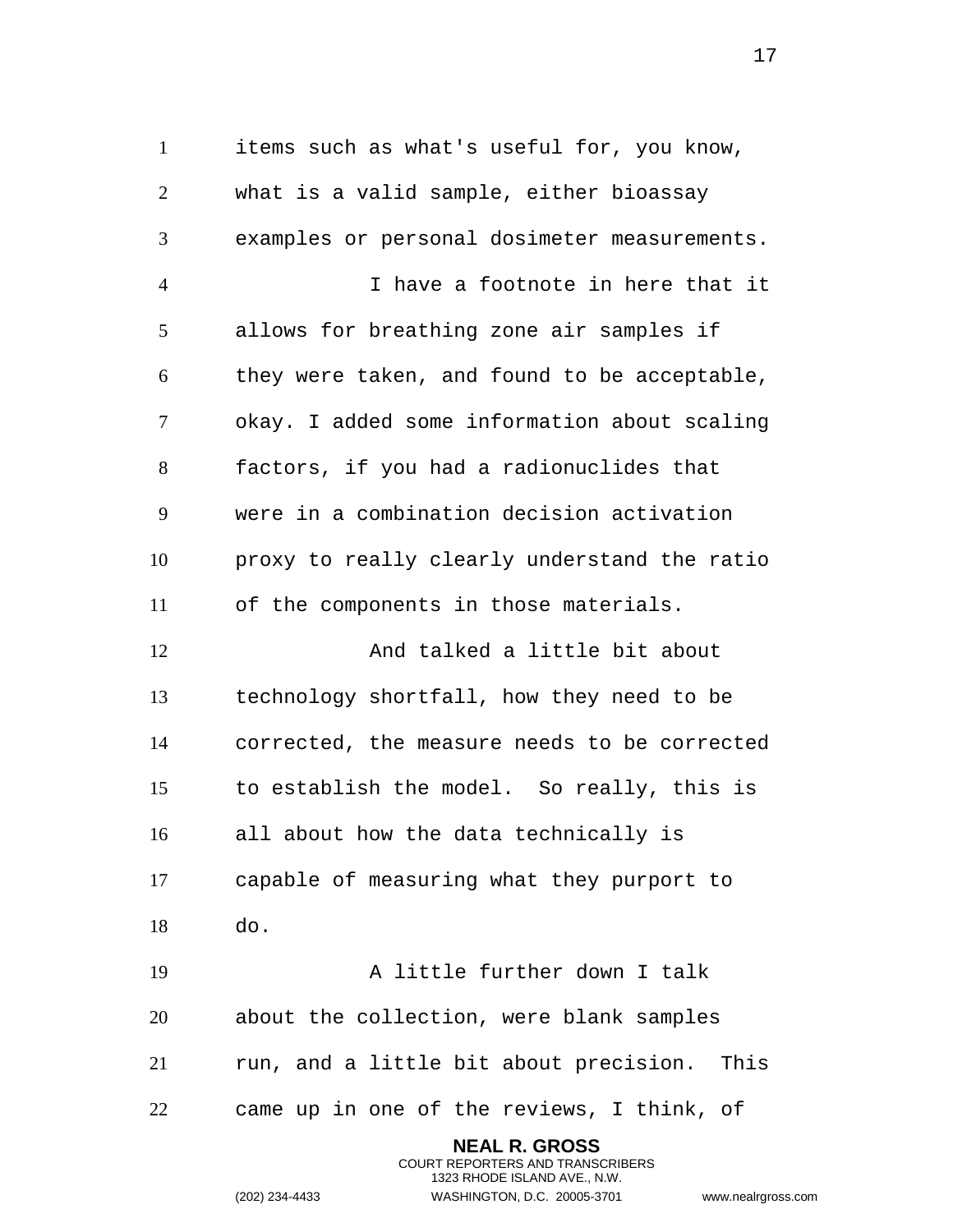Savannah River.

| $\overline{2}$ | If you have blank, multiple                  |
|----------------|----------------------------------------------|
| 3              | samples taken on the same individual in the  |
| $\overline{4}$ | same time frame, you need to have            |
| 5              | demonstration of the data fairly precise.    |
| 6              | Not just accurate but repeated measures      |
| 7              | produce in general the same value within a   |
| 8              | certain tolerance.                           |
| 9              | A little write up in here about              |
| 10             | how chelation therapy should not be used. I  |
| 11             | mean, data that were taken as a direct       |
| 12             | result of chelation therapy are probably not |
| 13             | useful for coworker models. So just some     |
| 14             | more information in there about the adequacy |
| 15             | of the data. Completeness, I added quite a   |
| 16             | bit of material.                             |
| 17             | CHAIRMAN MELIUS: Jim, can we                 |
| 18             | just stop there and see if anybody has any   |
| 19             | comments or questions? It's easier I think   |
| 20             | if we go through section by section just     |
| 21             | like we did before. And I actually don't     |
| 22             | have any on that. But I thought the level    |
|                | <b>NEAL R. GROSS</b>                         |

COURT REPORTERS AND TRANSCRIBERS 1323 RHODE ISLAND AVE., N.W.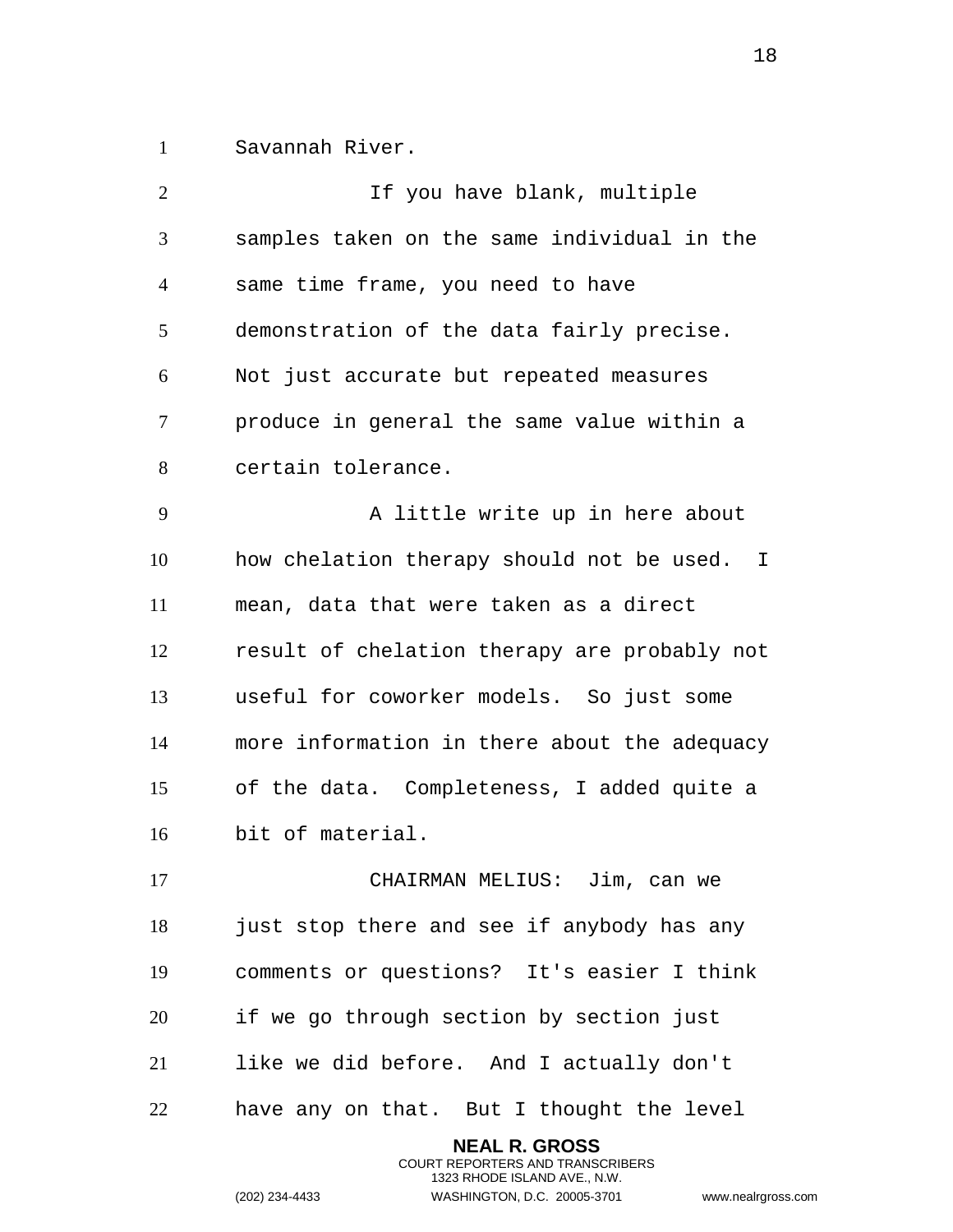of detail was about appropriate.

| $\overline{2}$ | I mean, just see it becomes a,               |
|----------------|----------------------------------------------|
| 3              | you know, a multi-chapter book, it just      |
| $\overline{4}$ | becomes a paragraph. And I think the         |
| 5              | paragraph, what you have here is fine. But   |
| 6              | I don't know if others have comments. Paul   |
| 7              | or Gen?                                      |
| 8              | MEMBER ZIEMER: This is Ziemer.               |
| 9              | I have no comments on this section. I think  |
| 10             | it's fine. I think the level of detail is    |
| 11             | appropriate for kind of giving the overview  |
| 12             | of what's needed in data adequacy.           |
| 13             | MEMBER ROESSLER: I'm okay.                   |
| 14             | MR. BARTON: This is Bob Barton               |
| 15             | with SC&A. I had one thought about it, and   |
| 16             | it's kind of related to the chelation agents |
| 17             | like EDTA. I mean, SC&A certainly agrees     |
| 18             | that it's not really appropriate to plug     |
| 19             | that value in as if it really represents     |
| 20             | what a normal excretion pattern would be.    |
| 21             | At the same time, the reason the             |
| 22             | worker would be administered such a thing    |
|                | <b>NEAL R. GROSS</b>                         |

COURT REPORTERS AND TRANSCRIBERS 1323 RHODE ISLAND AVE., N.W.

(202) 234-4433 WASHINGTON, D.C. 20005-3701 www.nealrgross.com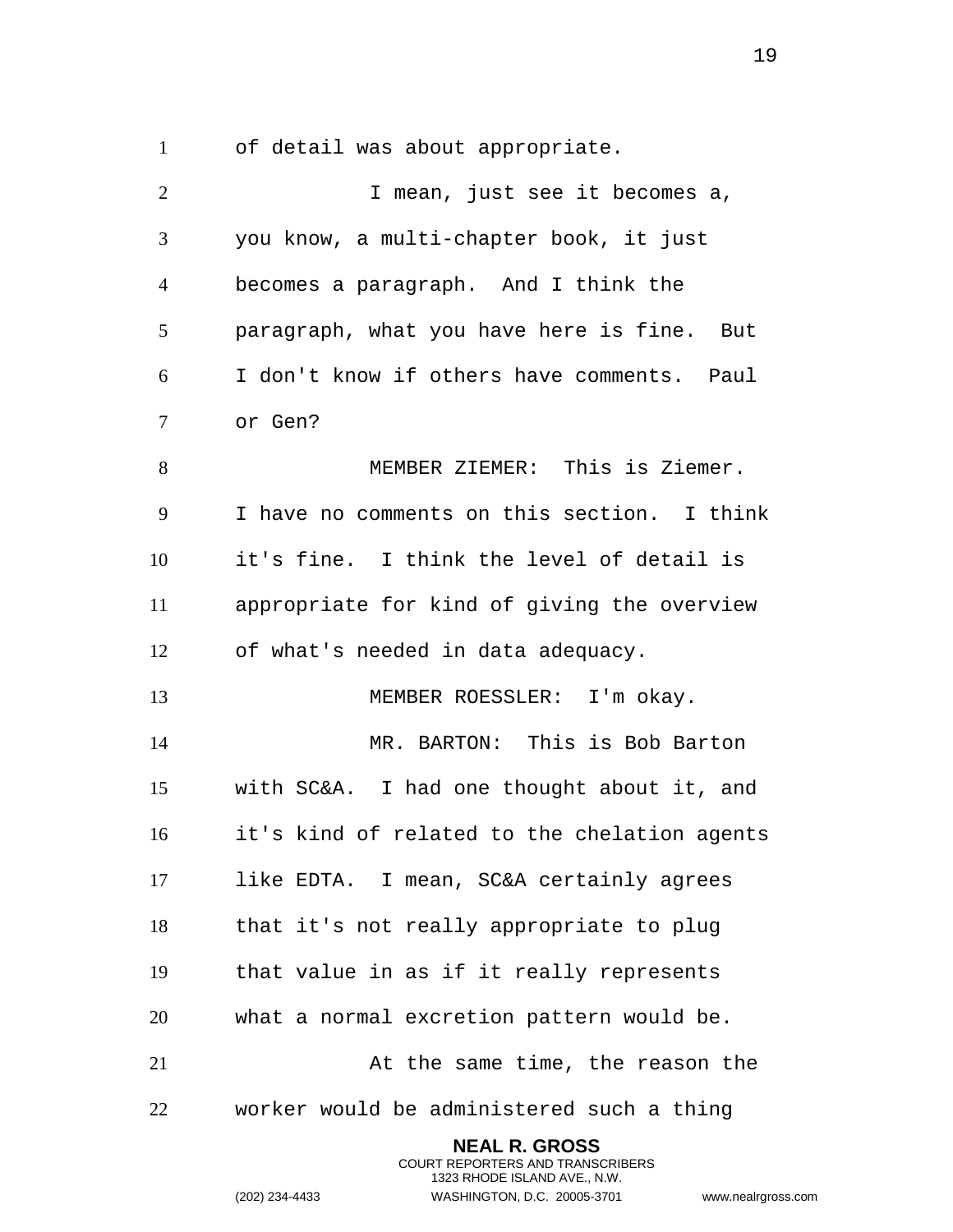would be because they're involved in some sort of incident and they're trying to, you know, sort of flush their system.

 So I was just curious if NIOSH had given any thought as to how those incidents might be handled because again, those workers who were administered that sort of represent, you know, acute intakes that were significantly high in most cases. And while it's correct to pull them out of any sort of coworker model because it's not about representative data point, we're sort of losing that, I guess, angle on potential exposures that maybe weren't necessarily caught, maybe not all the workers who were involved were administered the chelating agent, but then we're sort of losing those samples that sort of characterize what that incident might have been.

21 1 Vas just curious if there's been any discussion or thoughts on that.

> **NEAL R. GROSS** COURT REPORTERS AND TRANSCRIBERS 1323 RHODE ISLAND AVE., N.W.

(202) 234-4433 WASHINGTON, D.C. 20005-3701 www.nealrgross.com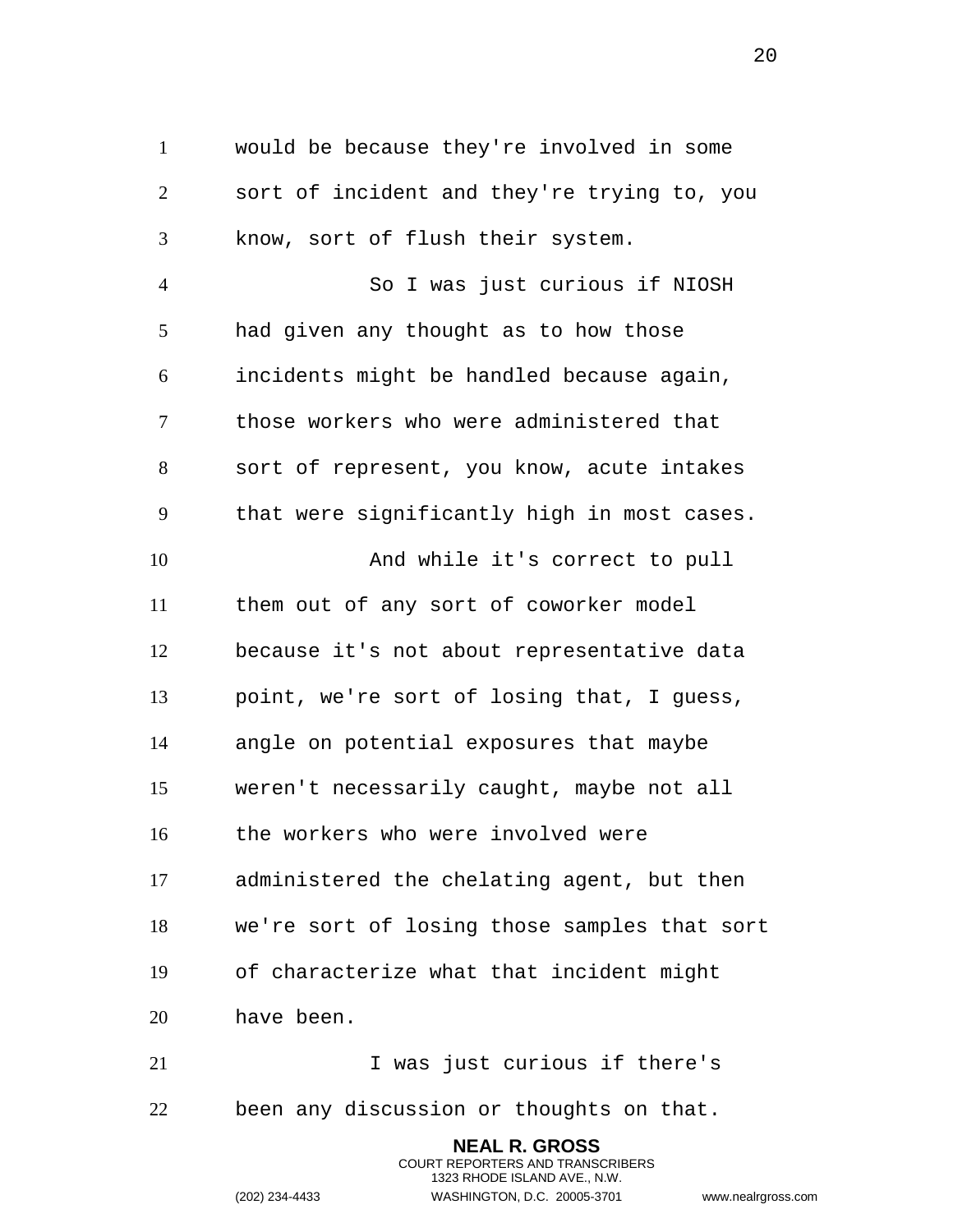1 DR. NETON: Well, I quess my opinion there is that if, you know, and we could talk about this more as we go along, but if the coworker model is being developed based on what we would consider routine exposures, incidents more than likely don't belong in there. I think we can tolerate some incidents in there, they will tend to bias results high. But when you start incorporating people who have accumulated, you have abnormally high excretion patterns which would really seriously bias the models. So I don't think they should be in there. How we would handle the individual incident I think is not really a subject of this document. There are techniques that one can, you know, use and I strongly suspect that people that were chelated have multiple, multiple bioassay samples that **NEAL R. GROSS**

> COURT REPORTERS AND TRANSCRIBERS 1323 RHODE ISLAND AVE., N.W.

(202) 234-4433 WASHINGTON, D.C. 20005-3701 www.nealrgross.com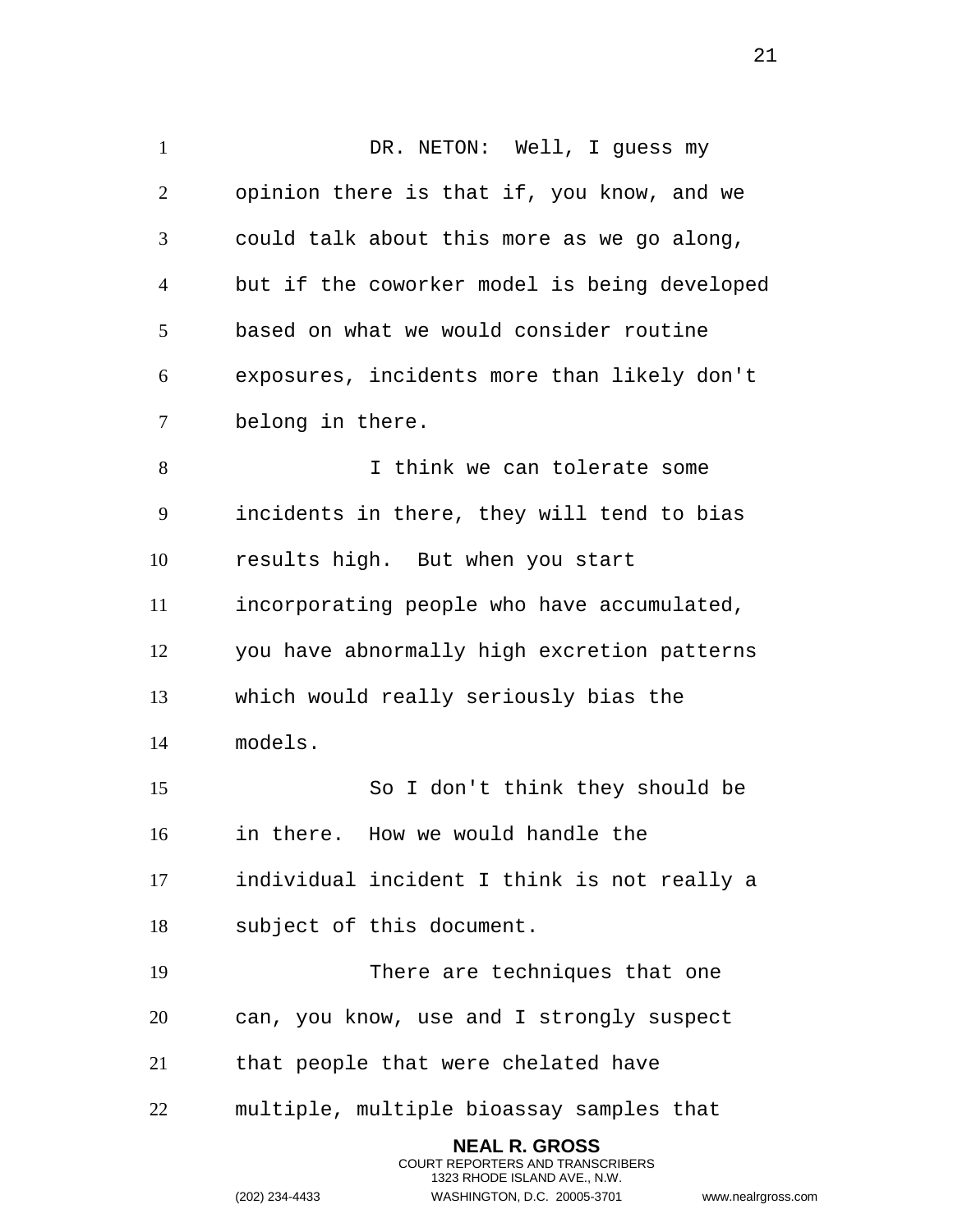cover a long period of time that we would use to reconstruct their dose if they were a claimant.

 But again, I think that's sort of out of the scope of what we're trying to accomplish here in this document. That's my off the top of the head thoughts. 8 DR. LIPSZTEIN: May I? DR. NETON: Yes. DR. LIPSZTEIN: Hi. I tend to agree with you because actually the models won't work if the person had some therapy. So you are trying to apply a model that will give you the intake for people that were unmonitored. So you can't use the data from people that were chelated. So I agree with it. 18 18 I have one more comment on the data adequacy, but it's just a small detail.

 It's that on the first paragraph, everything that's talked about, it's like if the only

> **NEAL R. GROSS** COURT REPORTERS AND TRANSCRIBERS 1323 RHODE ISLAND AVE., N.W.

coworker models were developed for urine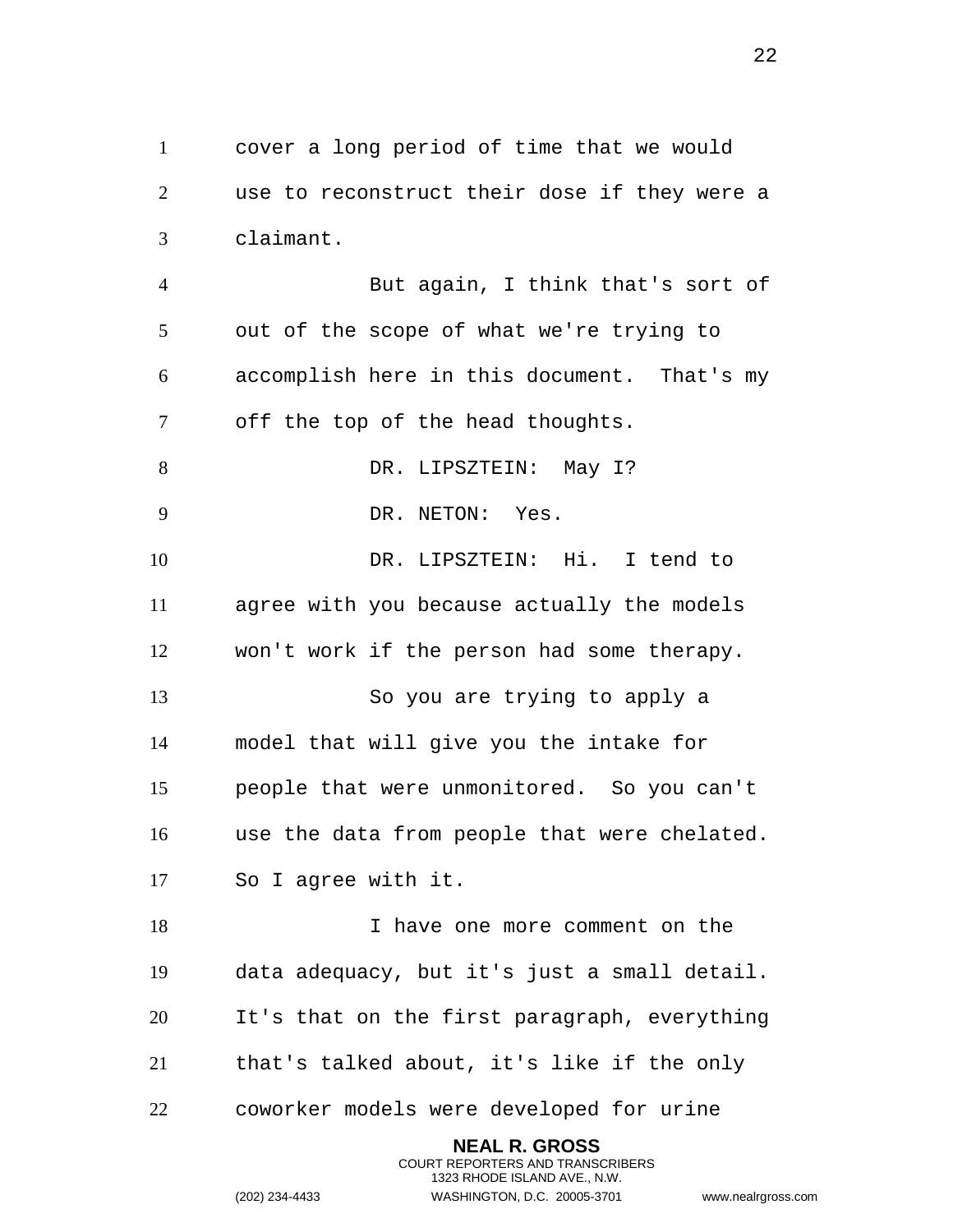bioassay samples instead of also for whole body counting for in vivo monitoring. So I would add something about items to be considered like calibration of the counter and also evaluation, monitoring the progeny, and significant difference between the biokinetic behavior of progeny. DR. NETON: That's a very good comment, Joyce. That definitely needs to be in there. I guess I, you know, we don't do that many coworker models for whole body counting or in vivo counting, but we do. And I agree. I think, you know, benefit from having discussion of that. Plus, you are experienced with lung counting for thorium and a big topic of debate as far as coworker models go. Yes, good comment. Okay, any more comments on 2.1? If not, we'll move on. All right, hearing none. This is data completeness. And so of course, once we've evaluated and we **NEAL R. GROSS**

> COURT REPORTERS AND TRANSCRIBERS 1323 RHODE ISLAND AVE., N.W.

(202) 234-4433 WASHINGTON, D.C. 20005-3701 www.nealrgross.com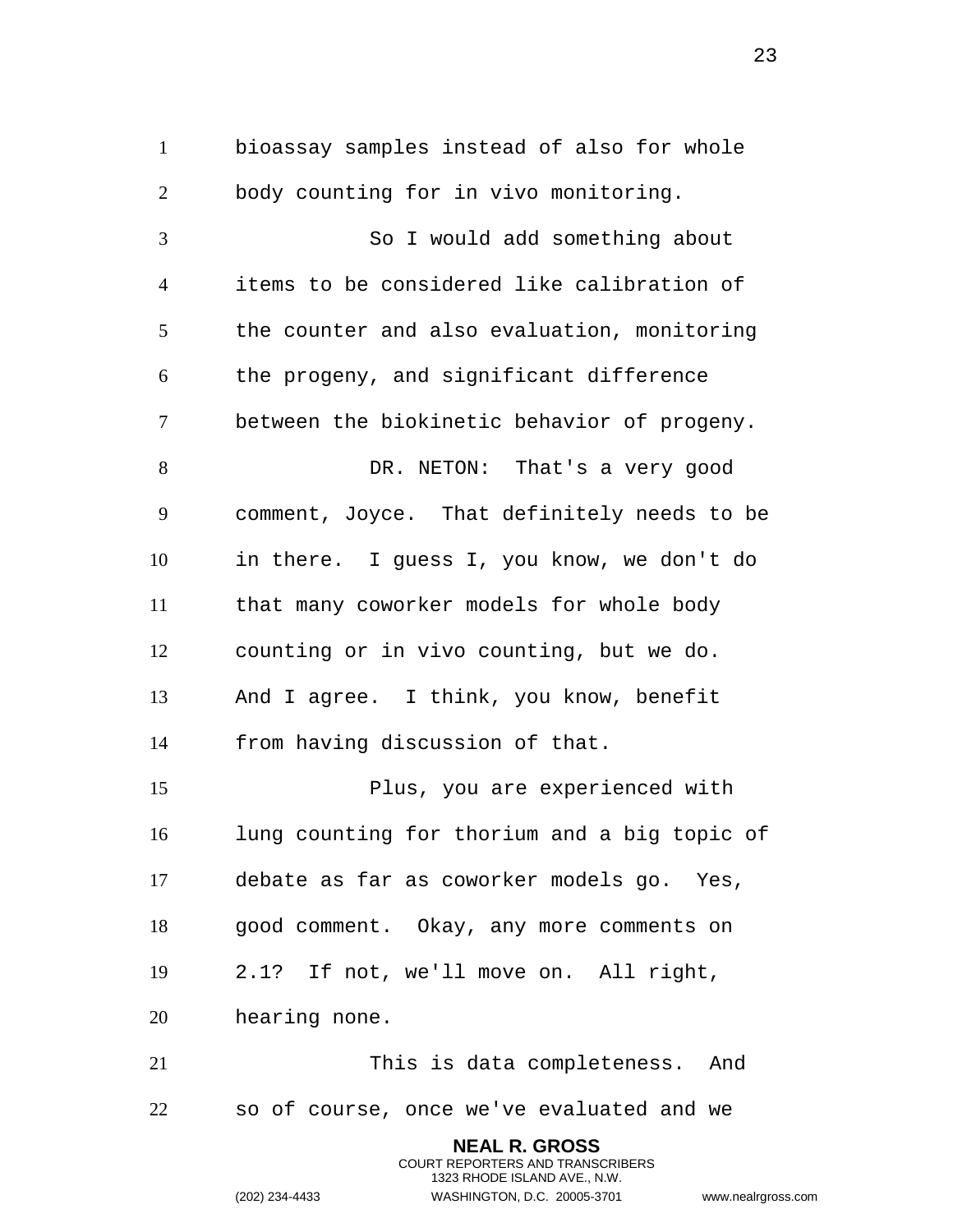passed the bar, the threshold that says the data are technically acceptable, we need to determine, you know, are they useful for bounding the population that we're trying to reconstruct?

 And I don't know if I made this term up, but I've definitely called this a gap analysis that's come up in our conversations. We need to look at what data collected and on who the data were collected.

12 The number of monitoring samples for each category should be compared to the total number of workers, although that's not always possible because oftentimes when we get a data set, we don't have, the data set doesn't have job categories. And sometimes we don't know the total number of workers who were exposed in that job category anyway.

21 But if the data are there, it certainly is something that should be done.

> **NEAL R. GROSS** COURT REPORTERS AND TRANSCRIBERS 1323 RHODE ISLAND AVE., N.W.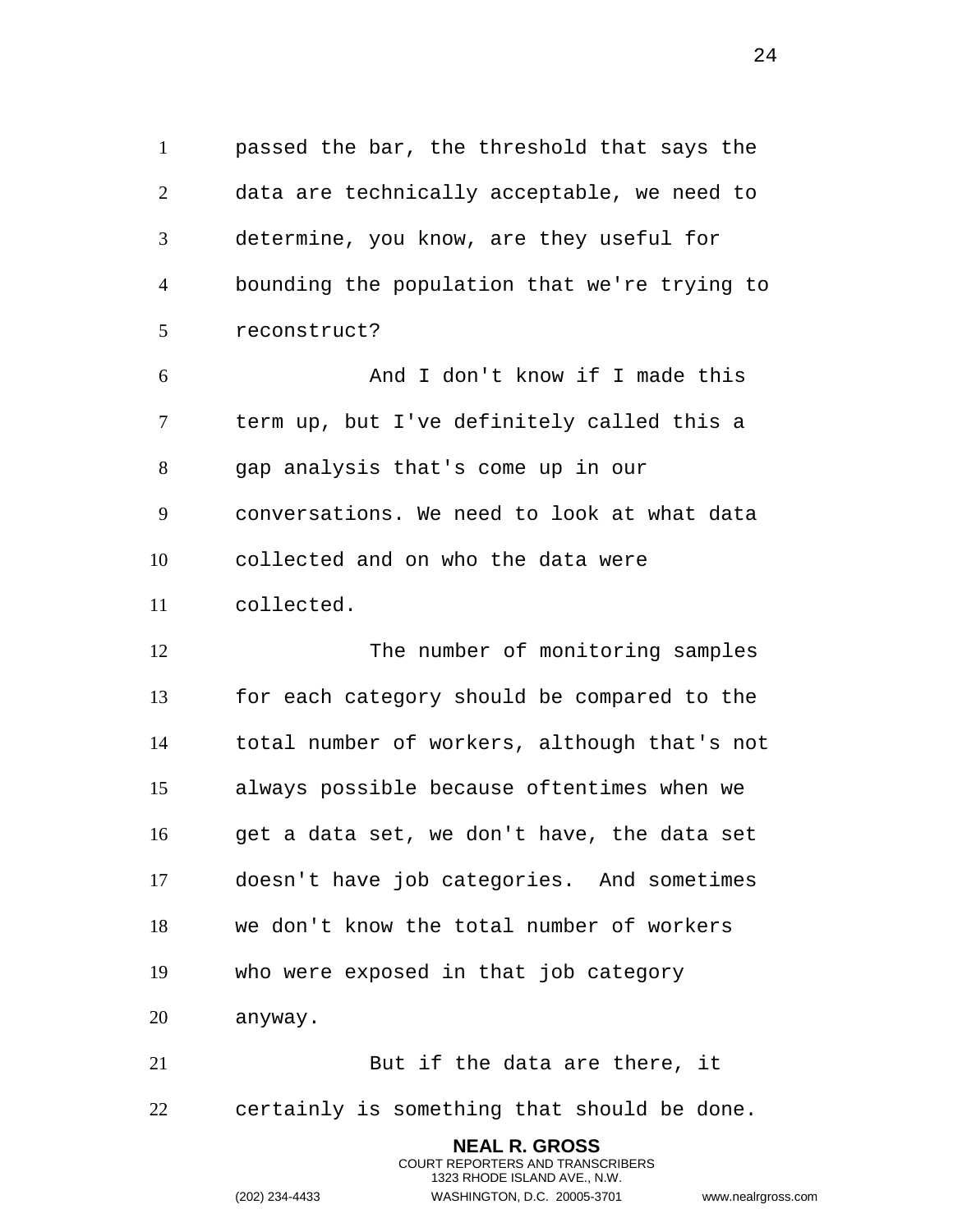We've added here that job category does not have to be an individual job title. It could be a category that consists of several job titles. But you'd have to establish that the exposure of those categories would be similar.

 I've added a paragraph here. It says that if the number of workers in each category is unknown, it's useful to sometimes use the NOCTS data, the data that we have on claimants.

 This came about in our discussion about the Nevada Test Site with their example of this where I think we had a large number of monitoring data points for folks. I think it was something like 300 people that were monitored.

18 But fully two thirds of those, I think, that table below, two thirds of those were radiation safety staff. So it kind of gives you some pause to think about is that

> **NEAL R. GROSS** COURT REPORTERS AND TRANSCRIBERS 1323 RHODE ISLAND AVE., N.W.

really representative of the exposure

(202) 234-4433 WASHINGTON, D.C. 20005-3701 www.nealrgross.com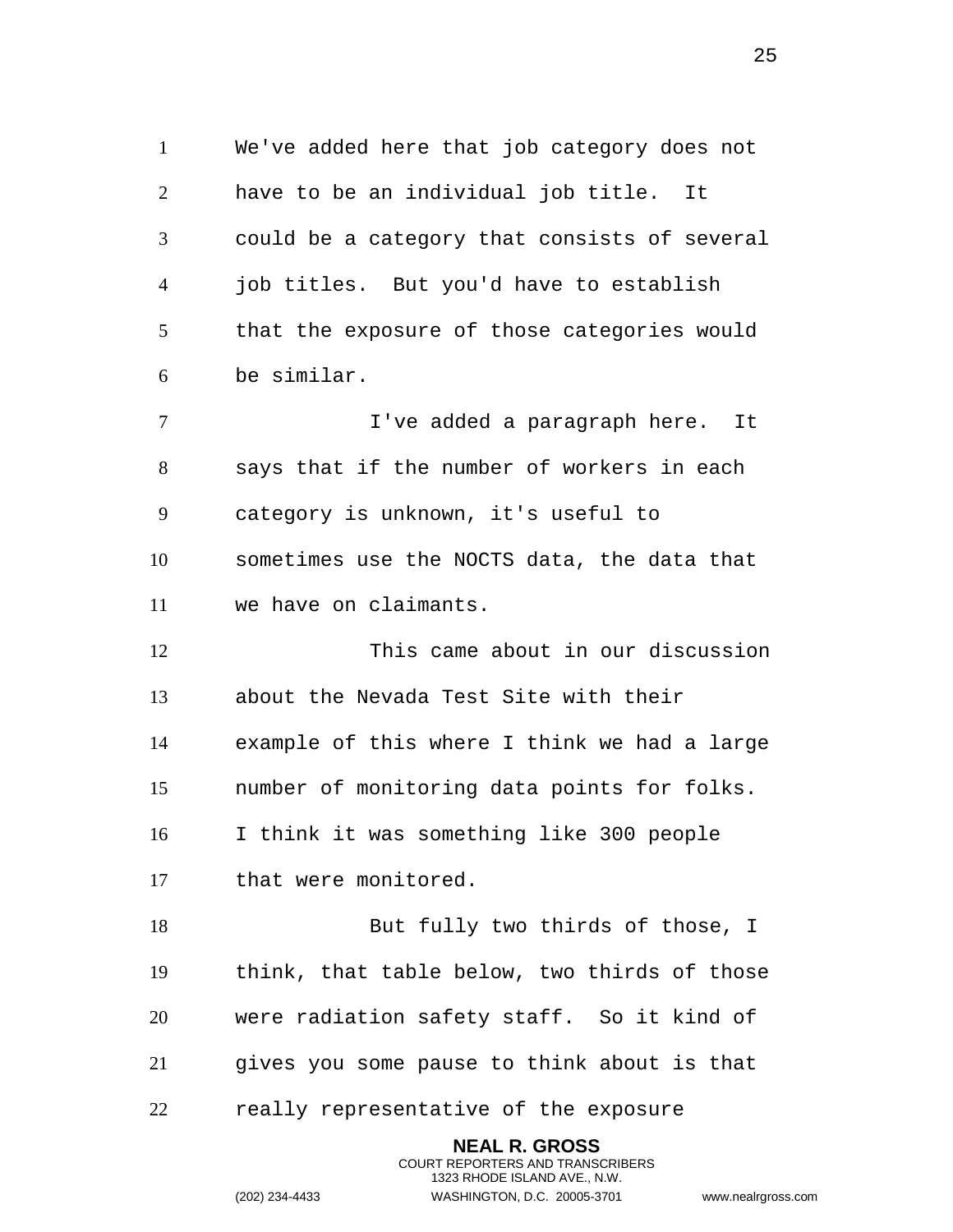potentials considering we had laborers,

 welders, and miners who were certainly in exposure conditions that were equal to if not greater than the rad safety staff. You know, it's a good example of what to think about when you parse the data out by job categories to see if the right people were monitored. So I've added this paragraph in here to cover that. 10 Any time there are gaps, sometimes we have gaps where we have no monitoring data, it needs to be investigated why. What are we missing? I think this happened at least one site, I can't think of the name, where there's four or five years there's just no monitoring data. You know, is it just lost, was it taken, or was there some sort of an outage where they weren't working with radioactive materials? They need to be evaluated and explained in some way. Just added a little bit about how

> **NEAL R. GROSS** COURT REPORTERS AND TRANSCRIBERS 1323 RHODE ISLAND AVE., N.W.

(202) 234-4433 WASHINGTON, D.C. 20005-3701 www.nealrgross.com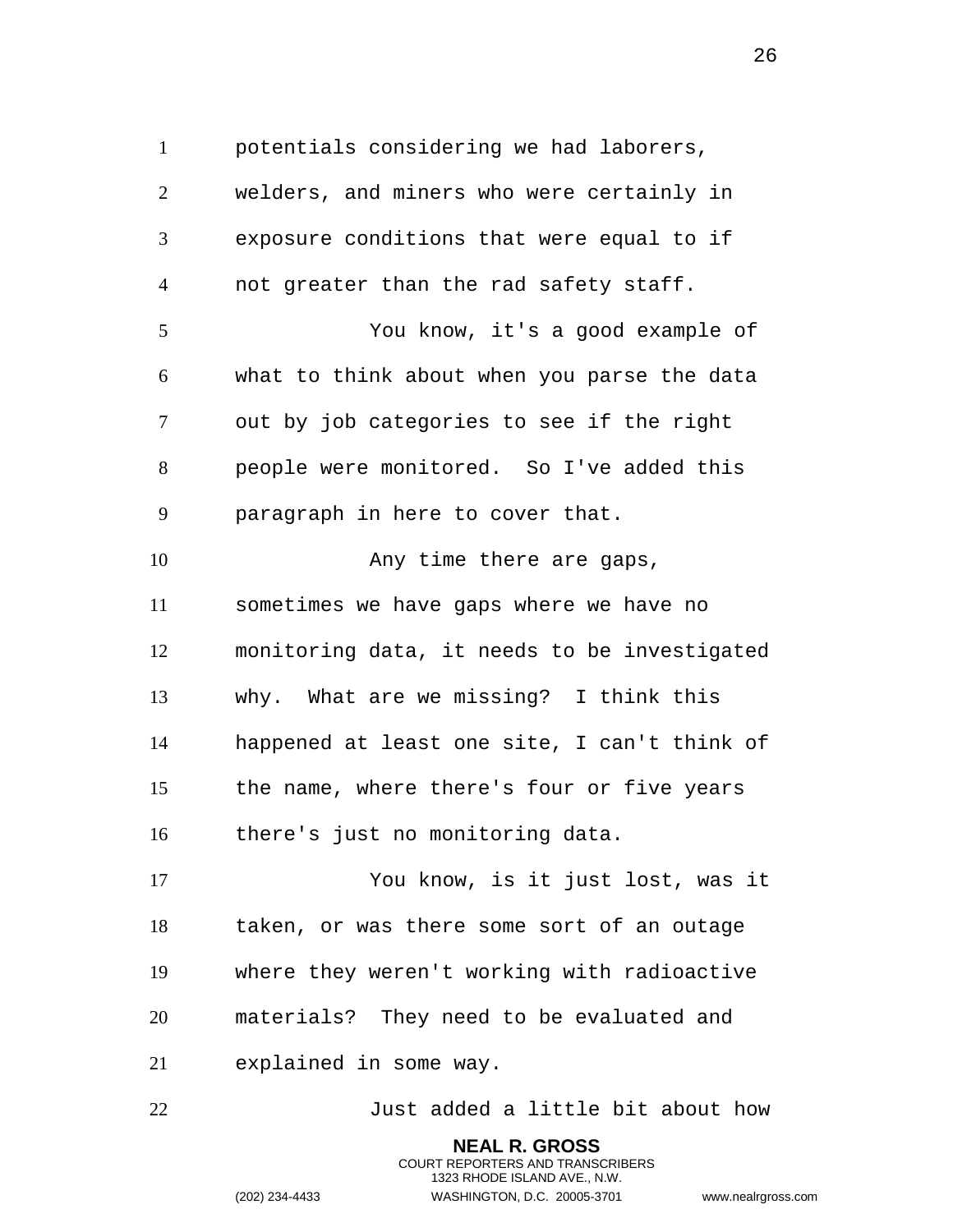the number, I discretely identified activities will vary widely. There's not much uniformity among these sites, particularly the differences between AWEs that sometimes give one very specific task versus the large, multi-purpose DOE facilities that they had a lot of different operations. So that needed to be taken into consideration when you're looking at the completeness of the monitoring programs. Talk about a little bit of the minimum number of data points, and we bounced around with this idea of 30. But that's certainly not a hard and fast rule. We tried to point out where there may be six workers involved and the manipulation of parts in a glove box. 18 And if you have three workers that were monitored, that may be enough for that operation. So it's sort of just trying to point out that there are no real hard and fast rules here. Each situation needs to be

> **NEAL R. GROSS** COURT REPORTERS AND TRANSCRIBERS 1323 RHODE ISLAND AVE., N.W.

(202) 234-4433 WASHINGTON, D.C. 20005-3701 www.nealrgross.com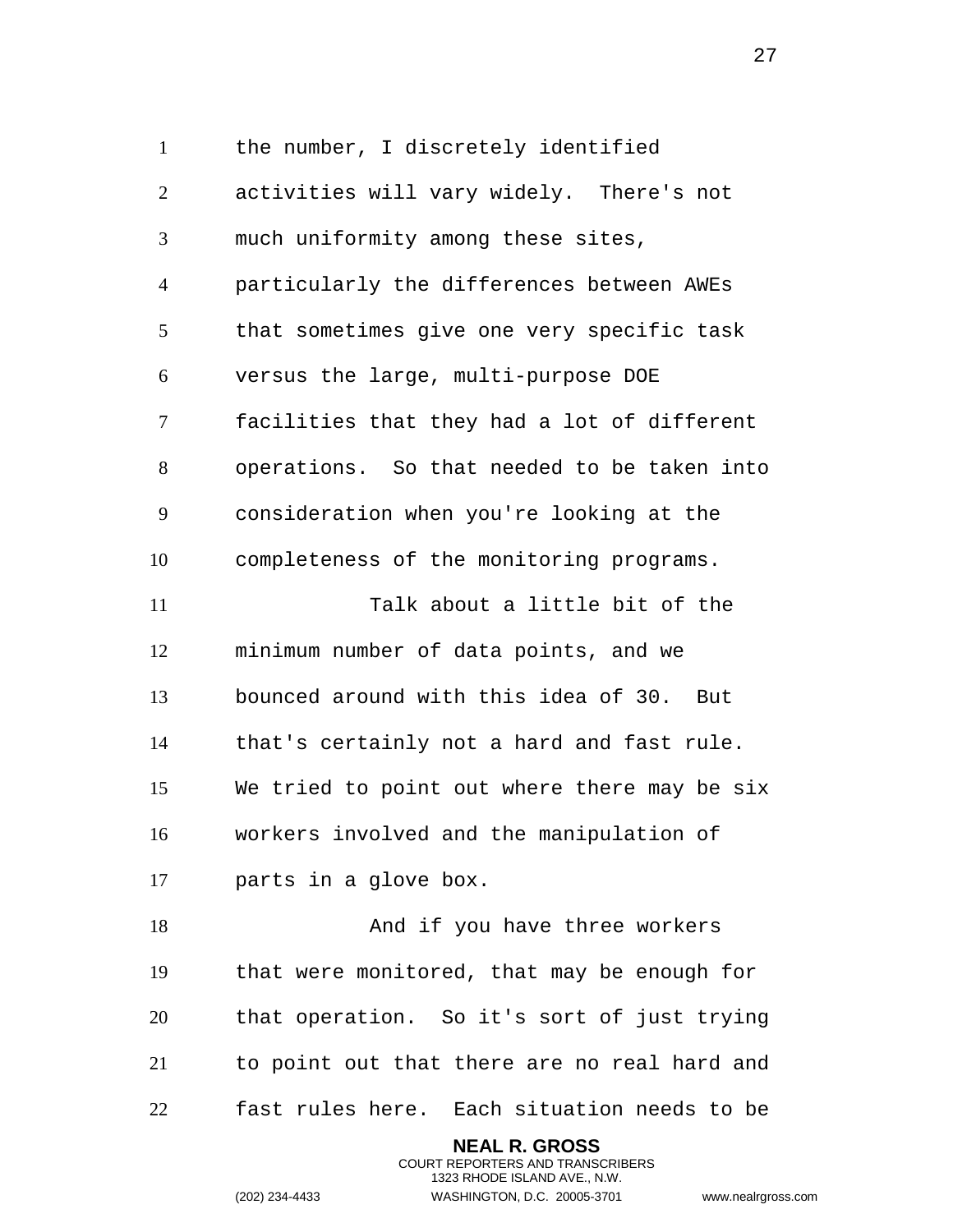monitored on a case by case basis.

2 And the last paragraph here, which I think could be expanded on but I think it's pretty important even though it's short. It talks about if you have summary databases or electronic records, some effort needs to be expended to look at, to determine if those summary databases actually have all the data. We talked about this before where maybe these are all the routine samples, and there are a lot of incident samples stuck in a drawer somewhere in the medical files. Or even the routine samples, are they all there, or have some database manipulation accidentally removed them? So that needs to be done to make sure you have an unbiased listing of the data collected by the site. So that's the totality of Section 2.2. I'm going to stop there and you can discuss what's in here? CHAIRMAN MELIUS: Okay. Gen or **NEAL R. GROSS**

> COURT REPORTERS AND TRANSCRIBERS 1323 RHODE ISLAND AVE., N.W.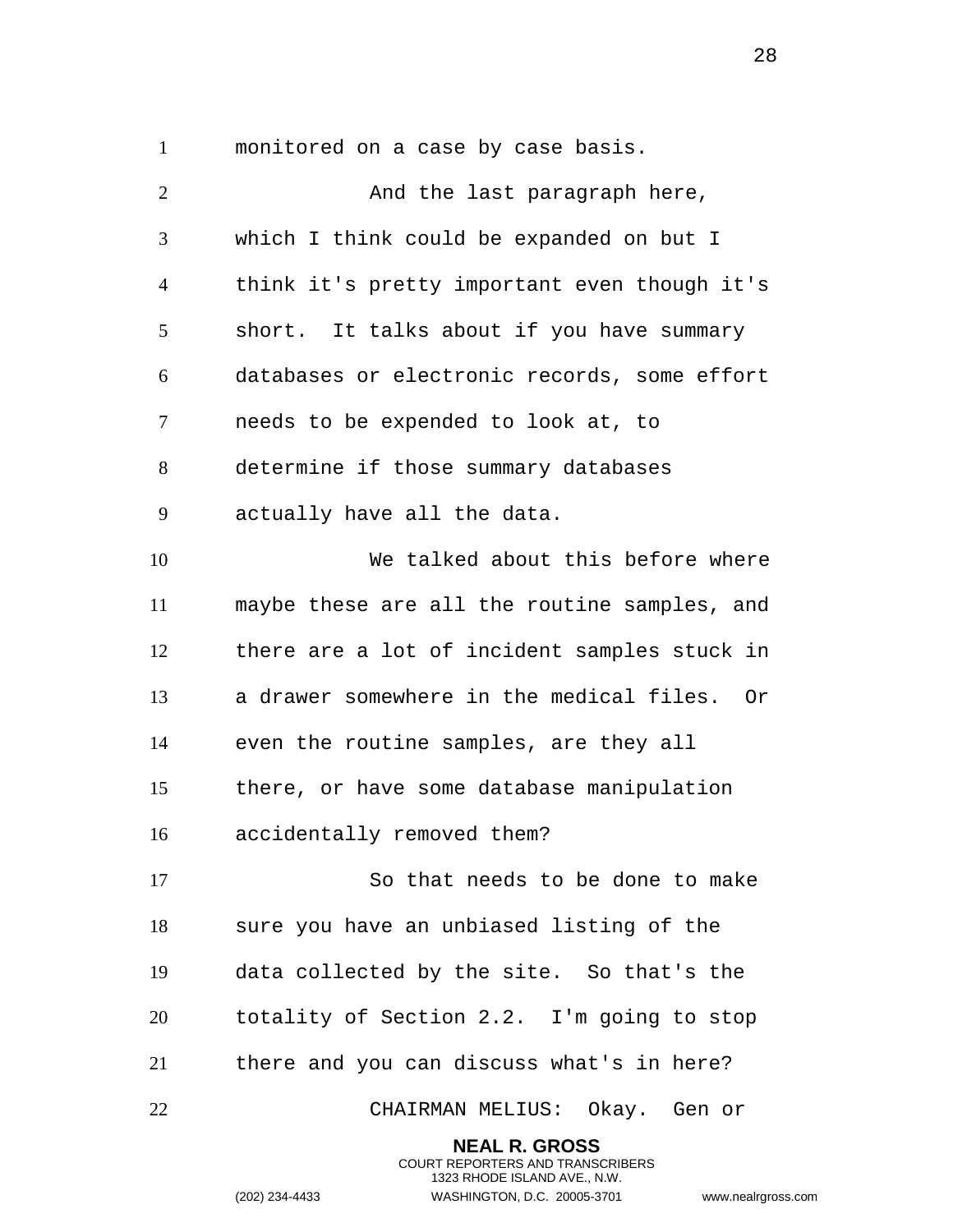Paul, do you have comments on that section? MEMBER ZIEMER: This is Paul. I'm okay with Jim's suggested revisions. MEMBER ROESSLER: Yes, and I'm still trying to get on the Live Meeting. I've got a new computer. It didn't have Java installed, so I've gone back to my old computer. So while I'm doing this, I'm listening, and from what I've heard, I don't have any comments. DR. NETON: Well Gen, this is, if you have the documents I sent last week or so, I'm just going through the track changes version. MEMBER ROESSLER: Yes. And you probably, I don't see them on, I've been on travel and I haven't opened my Government computer for about a week. So I -- DR. NETON: I sent them out on the 13th, if that helps. MEMBER ROESSLER: Okay. It says now, you are now connecting to the meeting, **NEAL R. GROSS** COURT REPORTERS AND TRANSCRIBERS

1323 RHODE ISLAND AVE., N.W.

(202) 234-4433 WASHINGTON, D.C. 20005-3701 www.nealrgross.com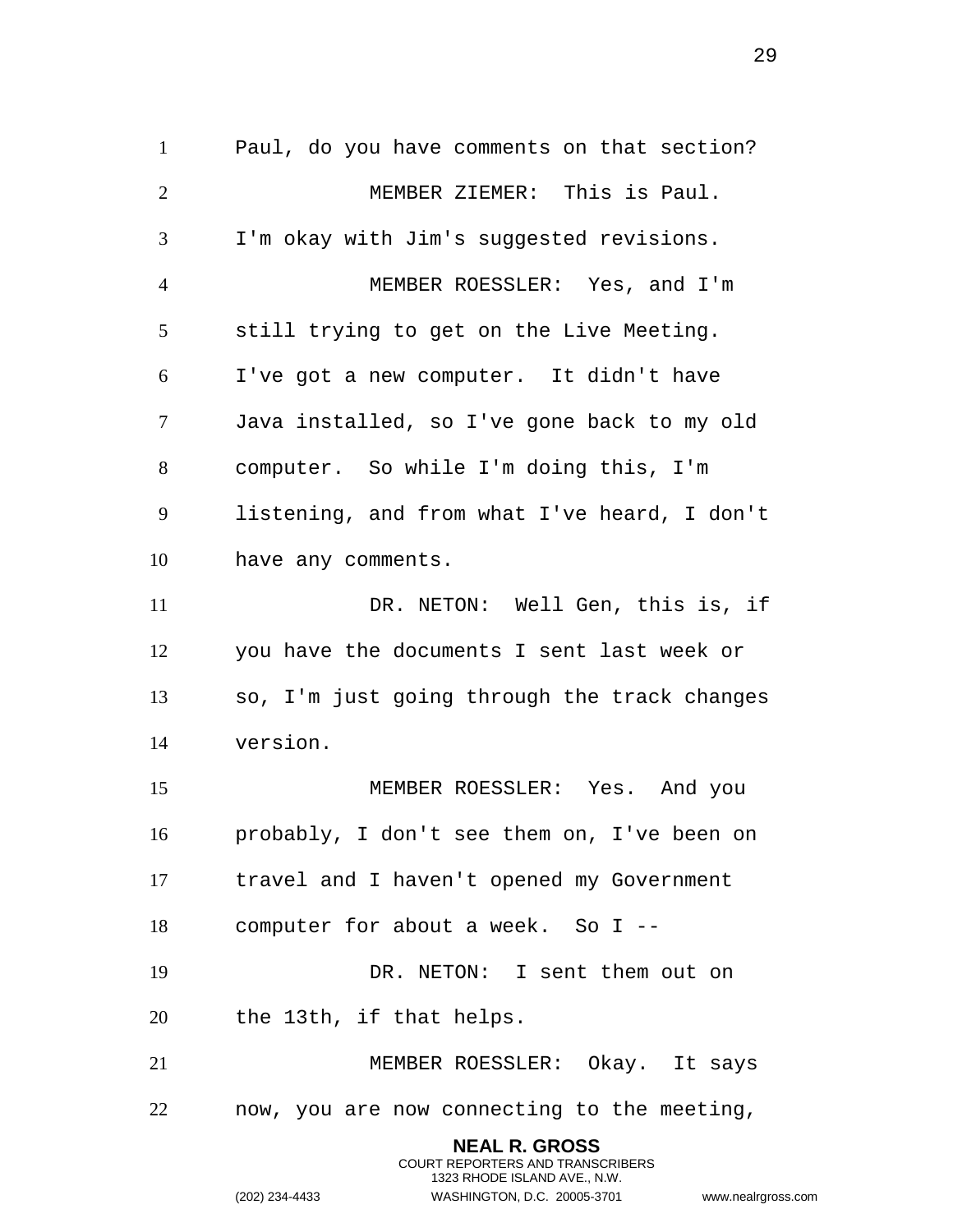so maybe I'm going to be good.

2 DR. NETON: Okay. MEMBER ROESSLER: We'll see. Otherwise, I'll check my emails. DR. NETON: Okay. And I believe they're also on the website. MEMBER ROESSLER: I didn't see them on the website. CHAIRMAN MELIUS: I don't think, they weren't on the website when I looked this morning. 12 DR. NETON: They haven't gotten there yet? MEMBER ROESSLER: No, I didn't find that. I just found the SG&A documents. 16 DR. NETON: Okay. CHAIRMAN MELIUS: I have a couple of comments. One is sort of, you sort of cover it later. But I think some comment here under data completeness, to the effect that you're usually trying to focus on sort of annual, you know, what data's complete **NEAL R. GROSS**

COURT REPORTERS AND TRANSCRIBERS 1323 RHODE ISLAND AVE., N.W.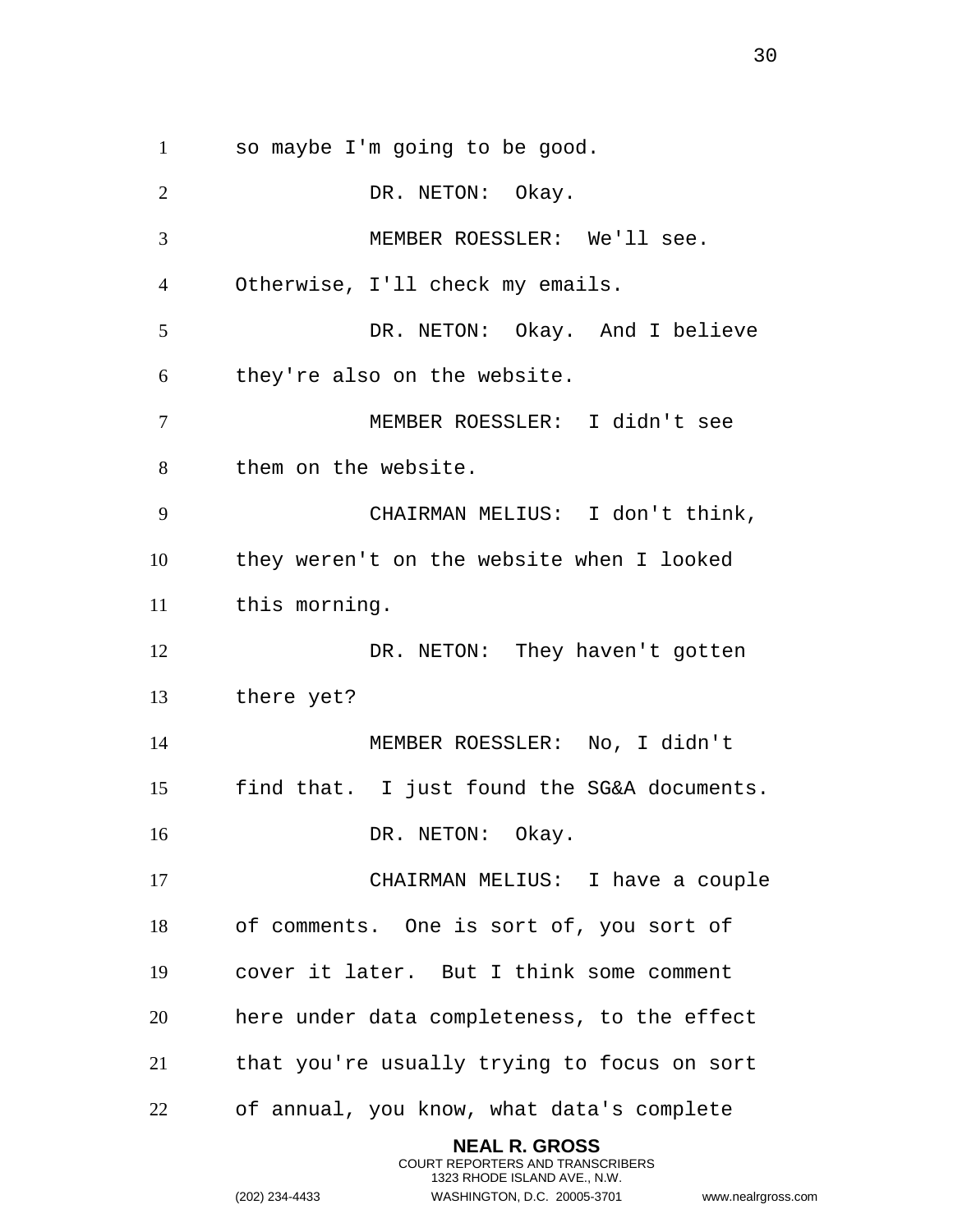for a given year, because that's usually the most sort of reasonable way of approaching it in terms of how you've collected information. You cover it later, but I think it's something someone would do if they're, you know, initially starting out looking at data completeness. So maybe, you know, just a mention of that there. The other area that came up that I think is important is people are sort of doing the gap analysis and looking for sort of, you know, potential stratification or couldn't it be different types of exposure for people with different job titles or whatever. 17 But I think one of the other things that's important, again we talked about before, was sort of sufficient accuracy. It's sort of what's the absolute level of exposure that, you know, you're **NEAL R. GROSS** COURT REPORTERS AND TRANSCRIBERS

1323 RHODE ISLAND AVE., N.W.

(202) 234-4433 WASHINGTON, D.C. 20005-3701 www.nealrgross.com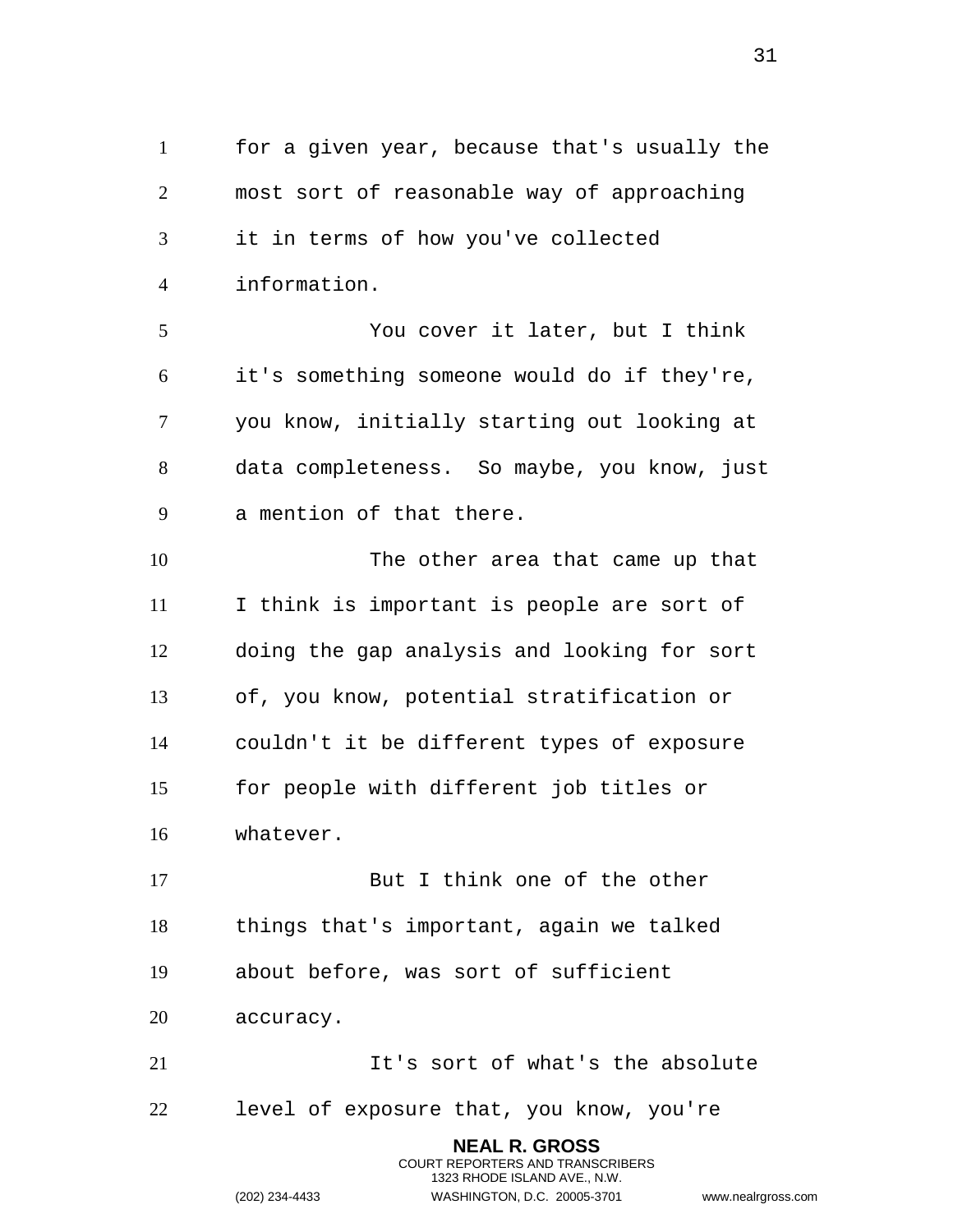going to be more concerned about a high exposure job and as opposed to something where it's environmental exposure around the site or something like that where we know that there's not much contribution to a person's dose from that exposure. 7 And I would think that's, I mean, I think you generally do it because I think you want to focus on, you know, sort of the higher risk exposures. But I think mentioning it here, I mean, I think it makes some difference in terms of the number of samples that might be required and how comfortable you would be with a smaller data set or a less complete data set. Does that make sense to you, Jim? DR. NETON: Yes, it does. I do talk about it a little bit later, but it would make sense when you're looking at completeness.

 CHAIRMAN MELIUS: I'm just saying someone sort of going through this step wise

> **NEAL R. GROSS** COURT REPORTERS AND TRANSCRIBERS 1323 RHODE ISLAND AVE., N.W.

(202) 234-4433 WASHINGTON, D.C. 20005-3701 www.nealrgross.com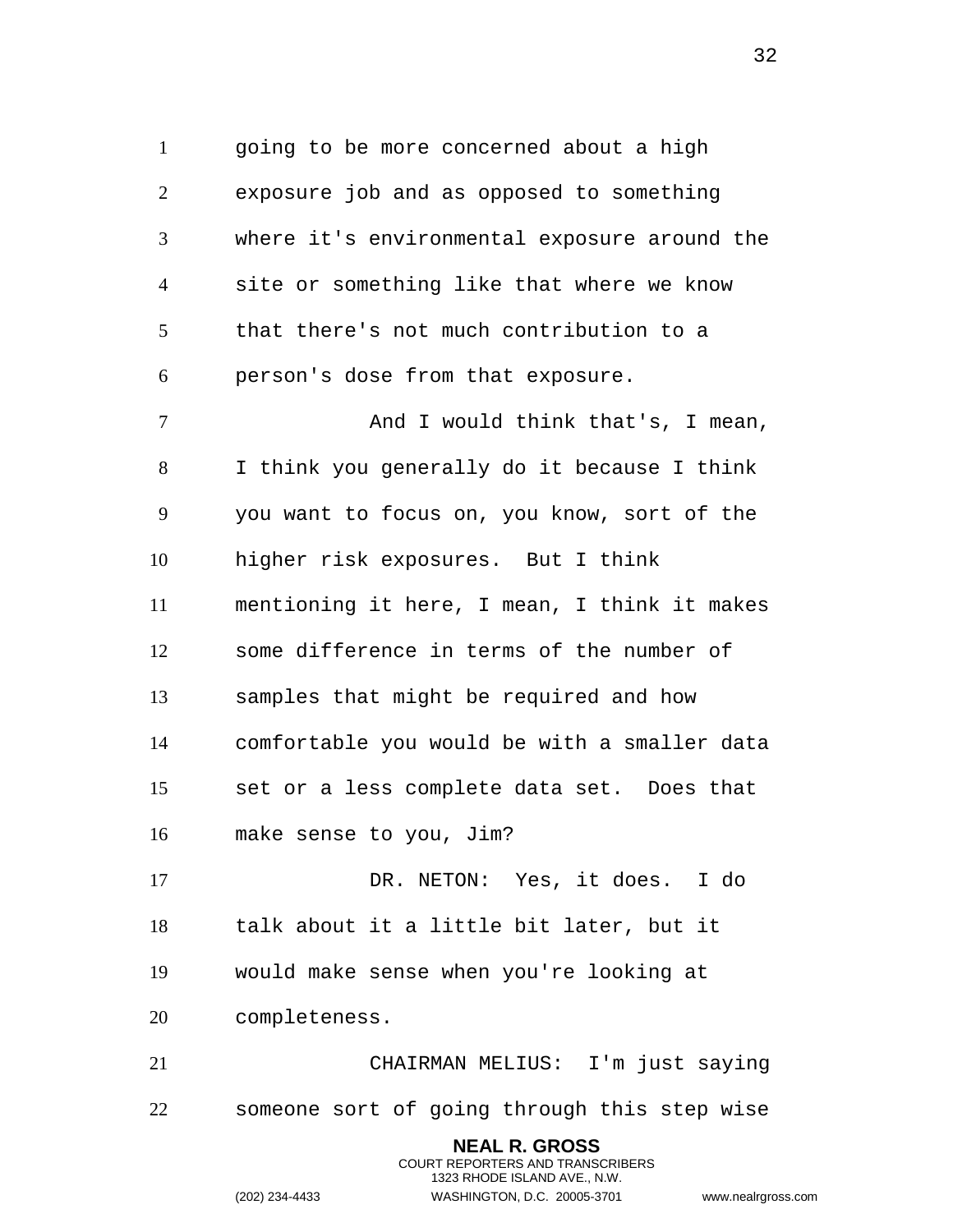or evaluation and so forth. And that last paragraph here I thought was very good. I think it was really, really helpful for, you know, sort of going through and sort of thinking about what needs to be done there. So I would just there, I would if anything consider on expanding that a little bit. MEMBER ROESSLER: Jim, this is Gen. I think I'm there now. I see a marked up copy. So I should be able to follow from here on. CHAIRMAN MELIUS: Actually, I was referring to the last two paragraphs. So it's those two paragraphs at the end that I think need to be, I think are good and I thought were helpful. So just to reinforce what you said. 18 DR. NETON: Very good. MEMBER ZIEMER: Jim, this is Ziemer. What last two paragraphs were you referring to, the revised one? CHAIRMAN MELIUS: In the revised **NEAL R. GROSS** COURT REPORTERS AND TRANSCRIBERS

1323 RHODE ISLAND AVE., N.W.

(202) 234-4433 WASHINGTON, D.C. 20005-3701 www.nealrgross.com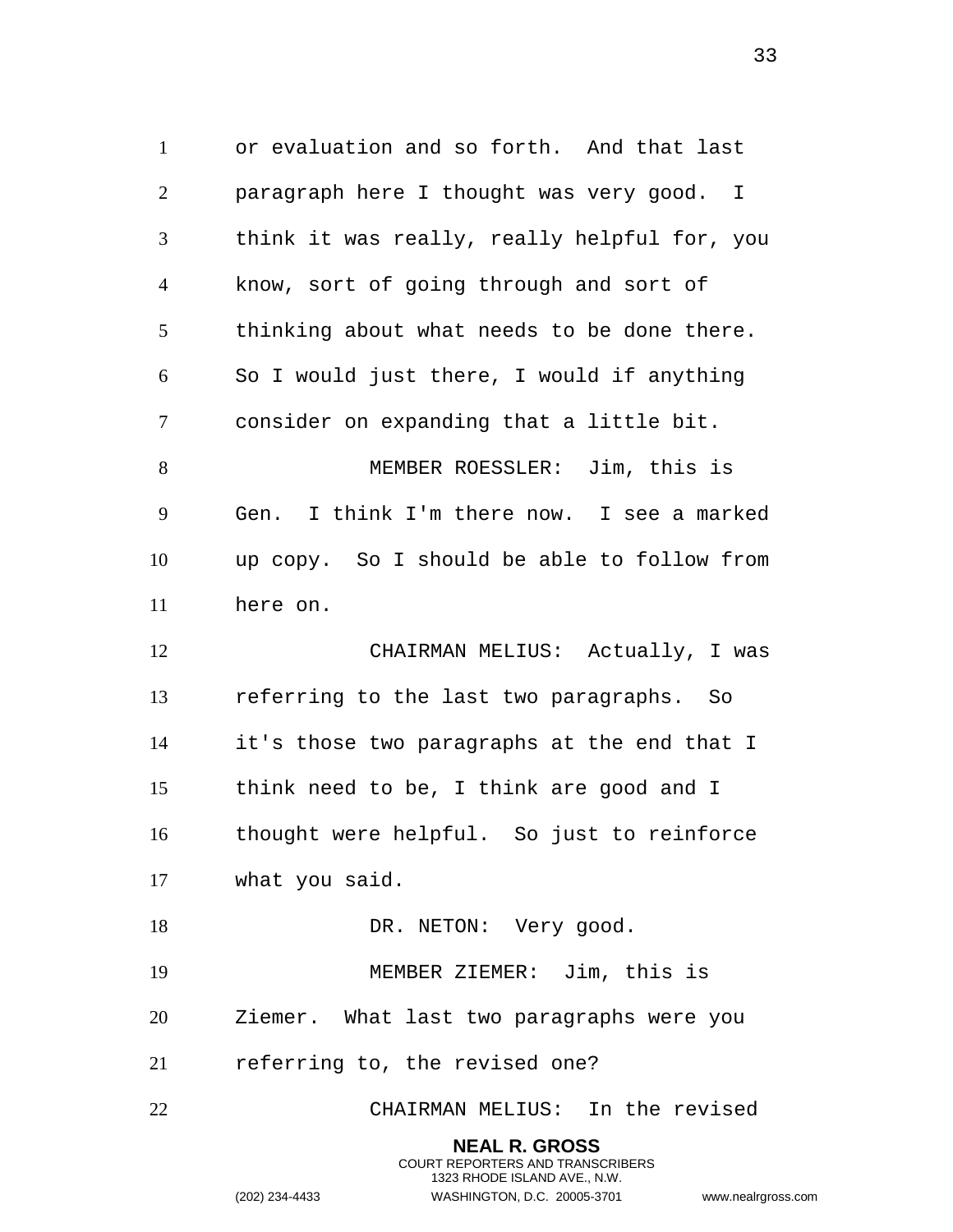$1 \qquad -$  MEMBER ZIEMER: The revision of 2.3? CHAIRMAN MELIUS: No, no, 2.2 just above -- MEMBER ZIEMER: Oh, you haven't begun 2.3? 8 CHAIRMAN MELIUS: Yes. MEMBER ZIEMER: Yes, yes. Okay, the new paragraph? 11 CHAIRMAN MELIUS: Yes. MEMBER ZIEMER: Right, okay. I'm good on that, yes. 14 CHAIRMAN MELIUS: Yes. DR. CHMELYNSKI: This is Harry Chmelynski. I have one comment about the way it's phrased in terms of the 30 samples. I would like to have it made more clear that that's for each of the groups if you're doing stratification. DR. NETON: Yes. I was just implying, but it just wouldn't be hard to **NEAL R. GROSS** COURT REPORTERS AND TRANSCRIBERS 1323 RHODE ISLAND AVE., N.W.

(202) 234-4433 WASHINGTON, D.C. 20005-3701 www.nealrgross.com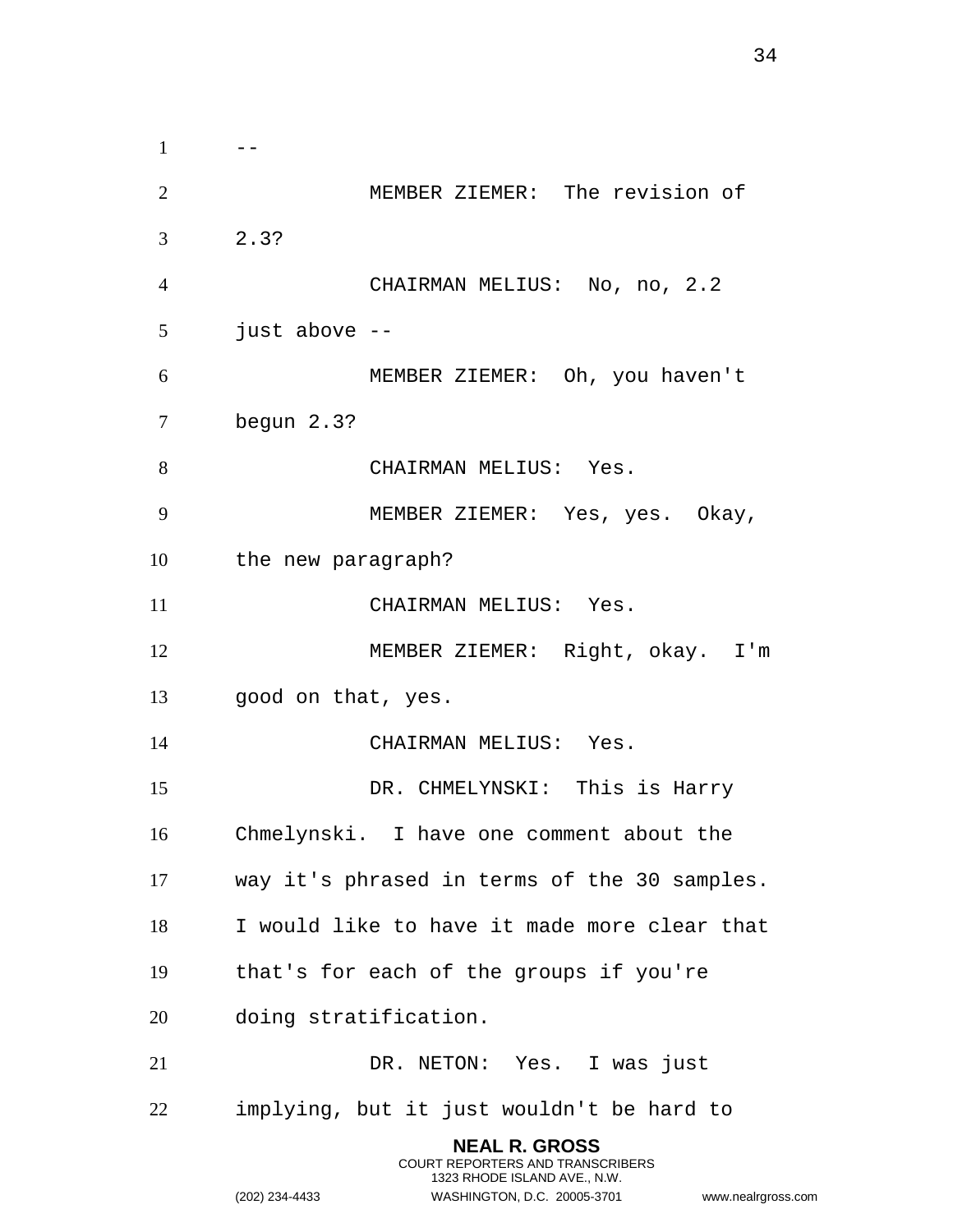make sure that's emphasized.

 DR. CHMELYNSKI: It might be in there. It doesn't jump out at you. DR. NETON: No, I don't think it's in there. I think I just sort of, you know, I'm close to it and I'm assuming that's what we were talking about. But it would be a minimum of 30 samples per monitoring interval or whatever, I guess, or something like that. DR. CHMELYNSKI: Well, that's the phrasing there now at. It's just a little unclear exactly what that means. DR. NETON: Yes. Our lawyers were asking that same question. (Simultaneous speaking.) CHAIRMAN MELIUS: Is that why you 18 got a new lawyer? DR. NETON: I think by monitored interval or evaluated interval, I was really trying to, you know, there's a generic term for, I was just kind of saying on a year by **NEAL R. GROSS**

> COURT REPORTERS AND TRANSCRIBERS 1323 RHODE ISLAND AVE., N.W.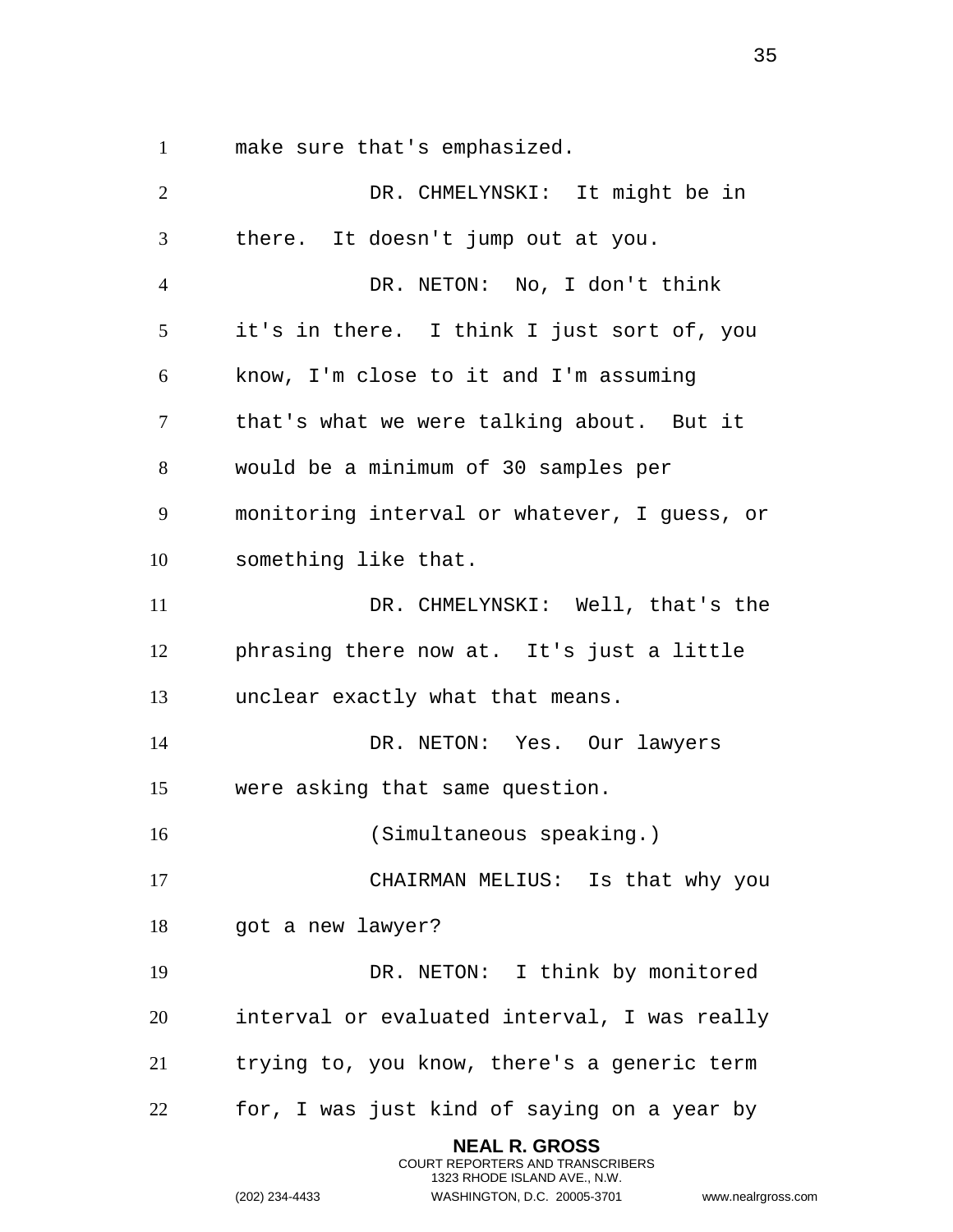year basis or quarter by quarter basis, you know.

 DR. CHMELYNSKI: Right. I understand the temporal implication. But in terms of stratification, that doesn't clearly mean what's in that phrase. DR. NETON: Yes, I can fix that. DR. MAKHIJANI: Jim, this is Arjun. I think Harry also meant that these are samples for each group, each of the two groups being compared? 12 DR. CHMELYNSKI: Yes. 13 DR. NETON: Yes. DR. MAKHIJANI: So that should I think also be clear. DR. NETON: Well, I would say for each group that's being reconstructed, I mean, I'm not really talking about comparing at this point. And that's something that we're going to talk about later, although I can bring this up now I guess is that the way this is written here so far is if, well

> **NEAL R. GROSS** COURT REPORTERS AND TRANSCRIBERS 1323 RHODE ISLAND AVE., N.W.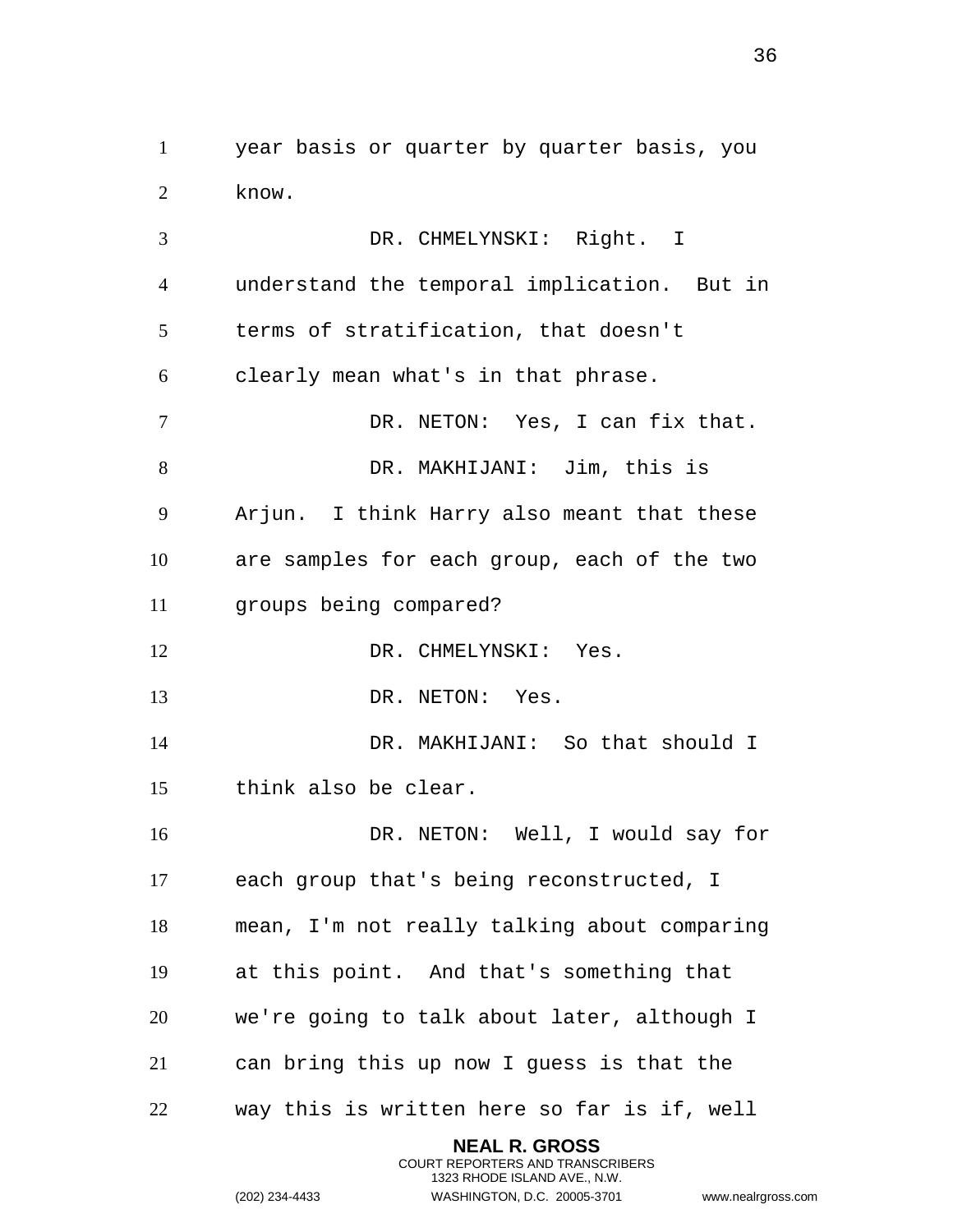actually I'm going to get to it more in 2.3. 2 But the idea is if you have reason to believe, if a person has reason to believe that the monitoring programs don't match up, say it's pretty clear that you have a mismatch of a routine monitoring program for this category worker and an incident based monitoring program for Category B workers. And they're never going to be matched up. There's no real reason to compare those at all. I think they should be stratified from the get-go because, you know, you've identified, you've got the job categories, you know the monitoring programs are just similar. There's no reason to mesh those two into one group and then start doing some statistical analyses on them. It just doesn't make any sense. 21 1 I think that, by and large, applies to most categories where if you've,

> **NEAL R. GROSS** COURT REPORTERS AND TRANSCRIBERS 1323 RHODE ISLAND AVE., N.W.

(202) 234-4433 WASHINGTON, D.C. 20005-3701 www.nealrgross.com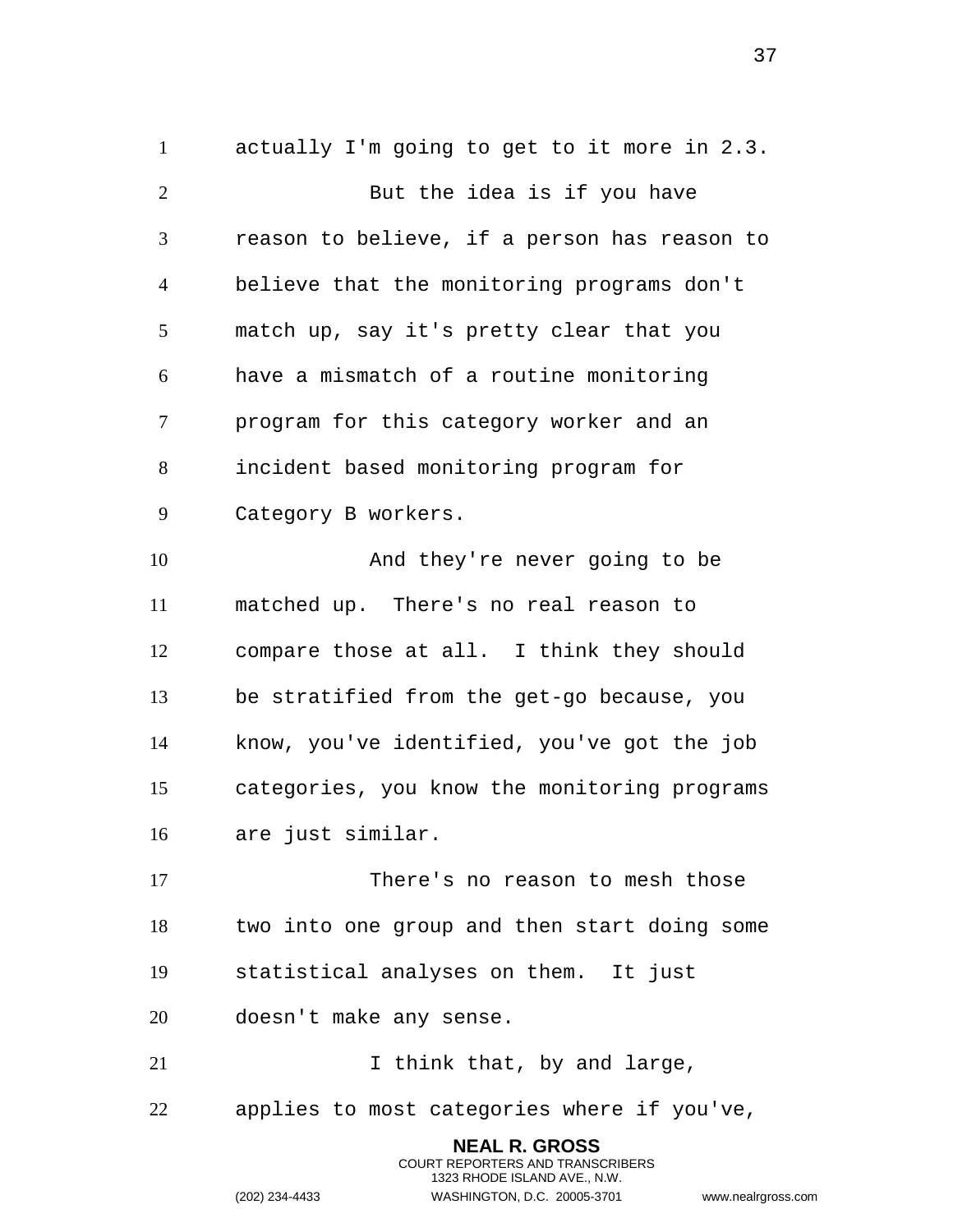if you have a priori reason to believe that they're different and you have the ability to segregate them or separate them, I think it just should be done. DR. MAKHIJANI: Okay, I see what you mean. Okay. That's much clearer now. DR. NETON: Maybe that represents a bit of a change on our part, but you know, the more I delve into this, it's like well if you've got the data and you think they're different, well just go ahead and do it and let the data fall where they may. It avoids a lot of analysis, unnecessary analysis. Okay. MR. BARTON: This is Bob Barton. There was one in this section. It has to do with this notion of evaluation periods. And normally that's, you know, one year that you calculate your OPOS value or if you have the data to do quarters then, you know, you prefer to do it as fine as possible,

certainly.

**NEAL R. GROSS** COURT REPORTERS AND TRANSCRIBERS 1323 RHODE ISLAND AVE., N.W. (202) 234-4433 WASHINGTON, D.C. 20005-3701 www.nealrgross.com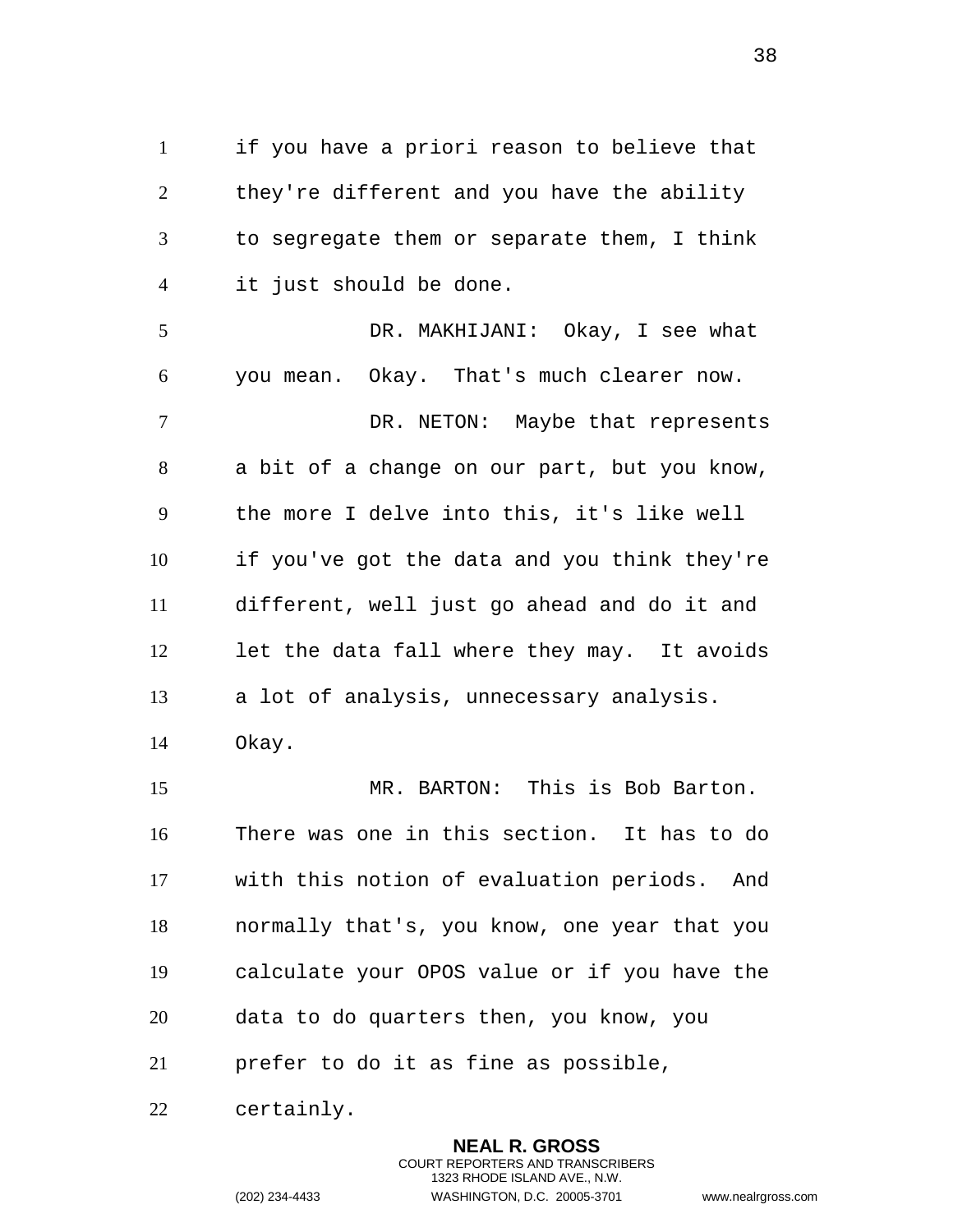But another consideration that we might want to think about is establishing these evaluation periods on more of a campaign basis. You know, for example if you had two years, we'll just arbitrarily say 1991 and 1992. And starting in July of '91 you had shifts in a campaign for, you know, uranium processing, whatever it might be, you might want to consider breaking it up really based on operational procedures and

 not just a time period such as January to December of a certain year. To the extent that that's feasible I think we should look into it.

 DR. NETON: Yes, I think maybe it's implied in here, at least in my mind. You know, a year is a convenient interval, and oftentimes not much changes in a year at a big facility. But I agree with you. I mean, if

there was some obvious, major change in

**NEAL R. GROSS** COURT REPORTERS AND TRANSCRIBERS 1323 RHODE ISLAND AVE., N.W.

```
(202) 234-4433 WASHINGTON, D.C. 20005-3701 www.nealrgross.com
```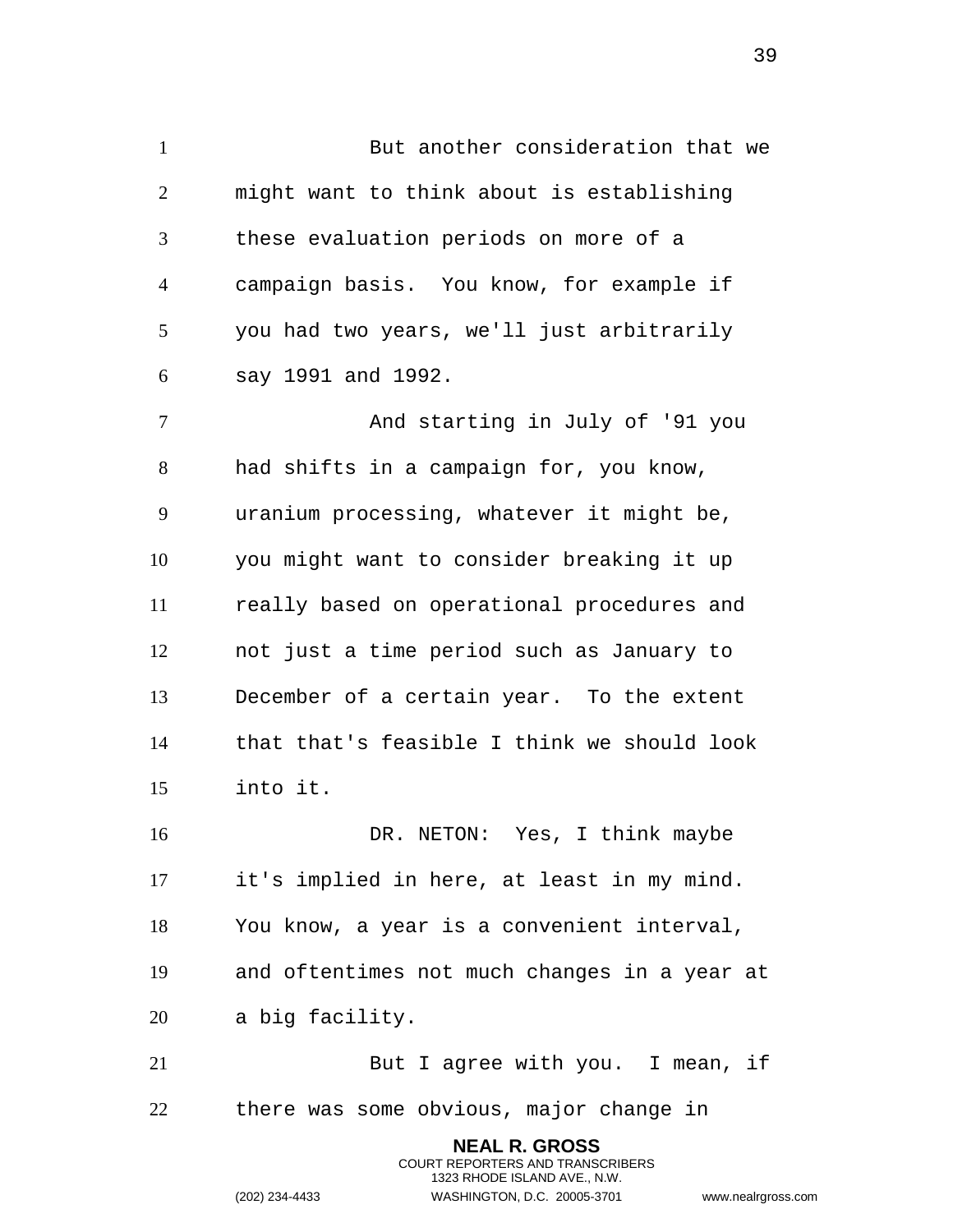process or equipment or whatever and it happened in the middle of the year, yes there's no valid reason to lump those all into one. I think that's sort of a given. But you're right, it's not explicitly stated here. Let's talk about that when you get into period longer than one year, but it doesn't call out period less than a year. Yes, that could be clarified a little bit. I wouldn't have a problem putting some language in there on that. Okay. Anything else on 2.2? Okay. All right, this 2.3, applicability of monitoring data to the unmonitored workers really sort of gets into the meat of the issue which is what type of monitoring programs are we looking at. And you know, nothing changed here about the three major types. You know, routine representative of the workers,

routine with the highest exposure potential,

**NEAL R. GROSS** COURT REPORTERS AND TRANSCRIBERS 1323 RHODE ISLAND AVE., N.W.

(202) 234-4433 WASHINGTON, D.C. 20005-3701 www.nealrgross.com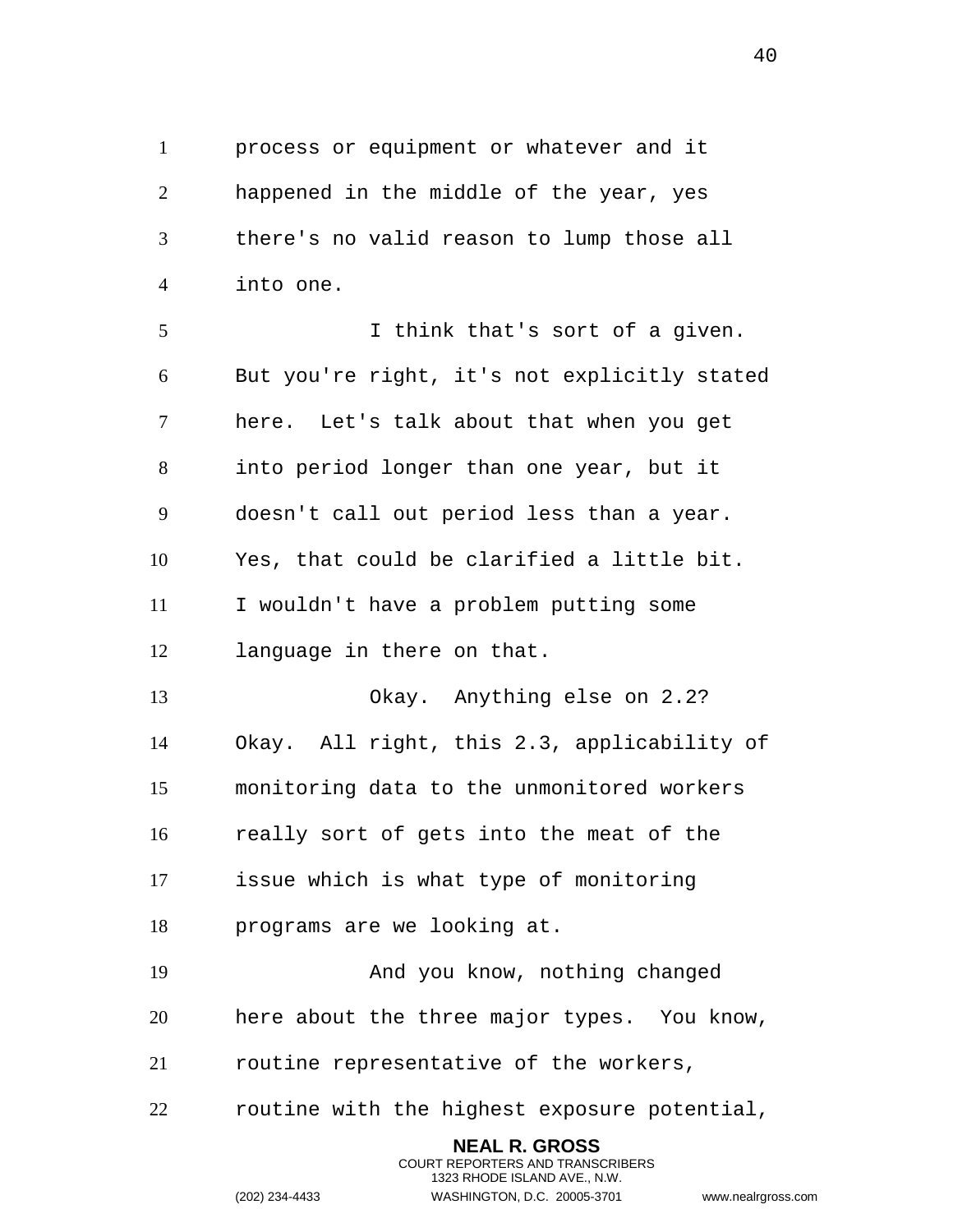and collection of incident samples.

 Let's see. I talk a little bit about how establishing the basis for the program participation, you know, what type of program was this would require. And it should involve a review of the site's radiological control program documentation. 8 T mean, that's where the tone is set as to how we select people for monitoring and how frequently they're going to be monitored. But nonetheless, even if you have a very good feel that the program meant to do it, I think I put in here somewhere that you need to follow up. One needs to follow up and make sure that they actually did that. There are some cases where the site meant well, and we've seen evidence that people were not participating, either because it was voluntary and it was not really, you know, followed up on or for whatever reason. So that was added into this section.

> **NEAL R. GROSS** COURT REPORTERS AND TRANSCRIBERS 1323 RHODE ISLAND AVE., N.W. (202) 234-4433 WASHINGTON, D.C. 20005-3701 www.nealrgross.com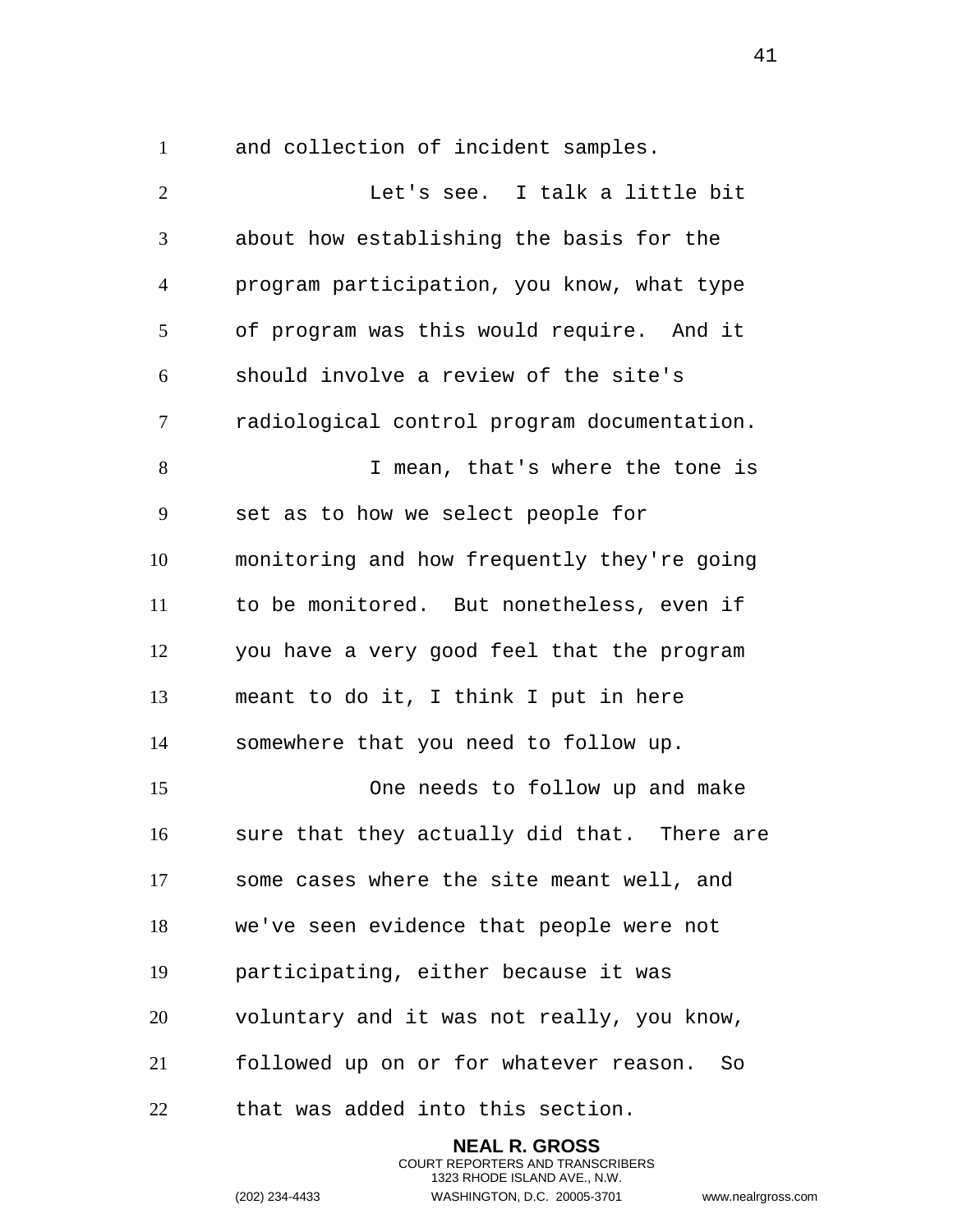This paragraph I'm highlighting here is something that we thought about which is a little bit, sort of a variation in my mind of a routine monitoring program where you have, you know, short duration projects for example where you'll be doing some sort of an operation and only occur for a three month period. It may be okay just to have one sample at the end of that project, and so to allow for that. I just wanted to make sure that, you know, this wouldn't have been precluded because it's not really a routine program. It's sort of a project specific program. 16 Those happen from time to time, particularly at the larger DOE facilities, and very often at the national laboratories. So I added that in there. This section here talks about incident driven samples, let's see. Yes, I mentioned this before, how I really have **NEAL R. GROSS**

> COURT REPORTERS AND TRANSCRIBERS 1323 RHODE ISLAND AVE., N.W.

(202) 234-4433 WASHINGTON, D.C. 20005-3701 www.nealrgross.com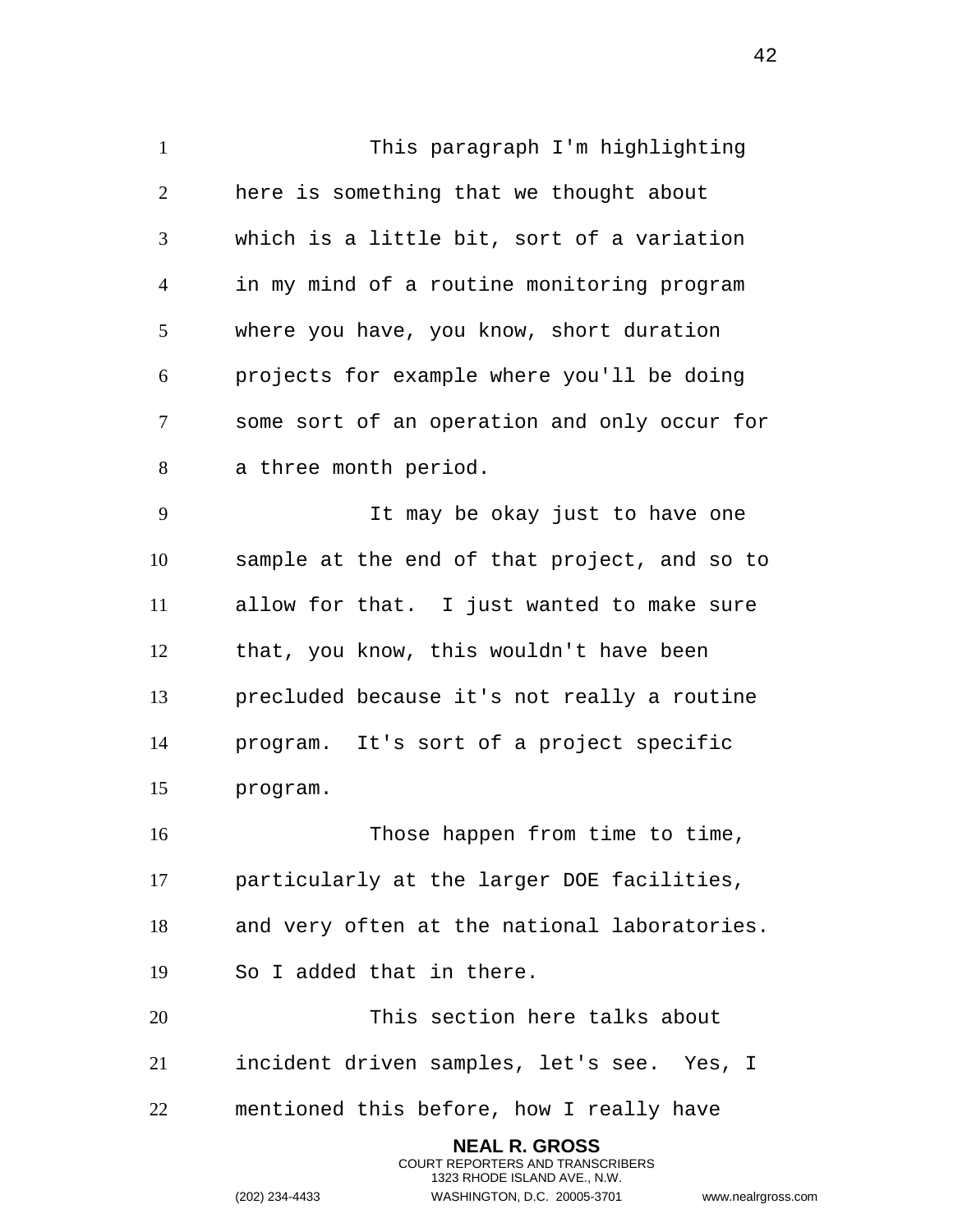come to the opinion that it's very hard to justify intermixing incident driven, workers who are only on an incident driven program versus workers who are on a routine monitoring program.

 I think it's very hard to mix those two together and justify it. And that doesn't mean that the incident driven population couldn't be modeled somehow, and we talked about that at the last meeting, although there are some pretty stringent criteria that would have to be in place for that to occur.

 But nonetheless, I do agree that combining incident and routine monitoring programs into one coworker general model is problematic. So that covers the additions for Section 2.3.

 MR. BARTON: Jim, when we talk about that, sort of the example you gave was the three month short duration program, you know, maybe a subcontractor was called and

> **NEAL R. GROSS** COURT REPORTERS AND TRANSCRIBERS 1323 RHODE ISLAND AVE., N.W.

(202) 234-4433 WASHINGTON, D.C. 20005-3701 www.nealrgross.com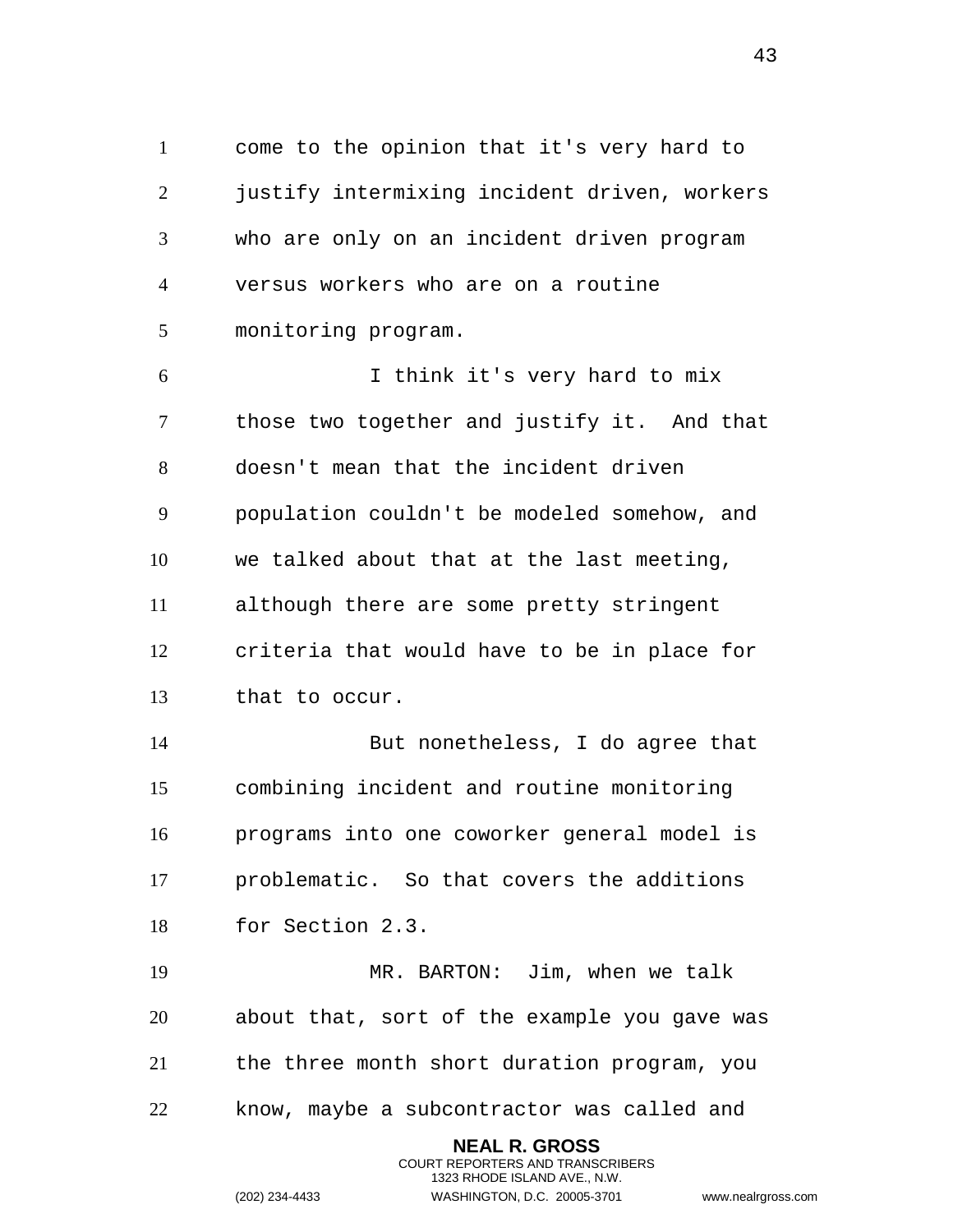doing demolition work or something.

2 And all you have is a sample, perhaps at the end of the project. As I was reading through your write up, I sort of got the impression, would we then be looking to almost stratify where we're going to reconstruct doses for that individual who was only there for three months using those end of project values and that would be sort of a separate model aside from the general, chronic coworker model, or how would that be handled? DR. NETON: I think at that level of detail, yes you would. But I guess in reality, I guess I can't see that happening too often. You know, you would have to look at it on a case by case basis. 18 But say it was a three month project and you had, I don't know, 50 workers on the project. Let's say they happened to be trace, building trades workers. I think it would be okay.

> **NEAL R. GROSS** COURT REPORTERS AND TRANSCRIBERS 1323 RHODE ISLAND AVE., N.W. (202) 234-4433 WASHINGTON, D.C. 20005-3701 www.nealrgross.com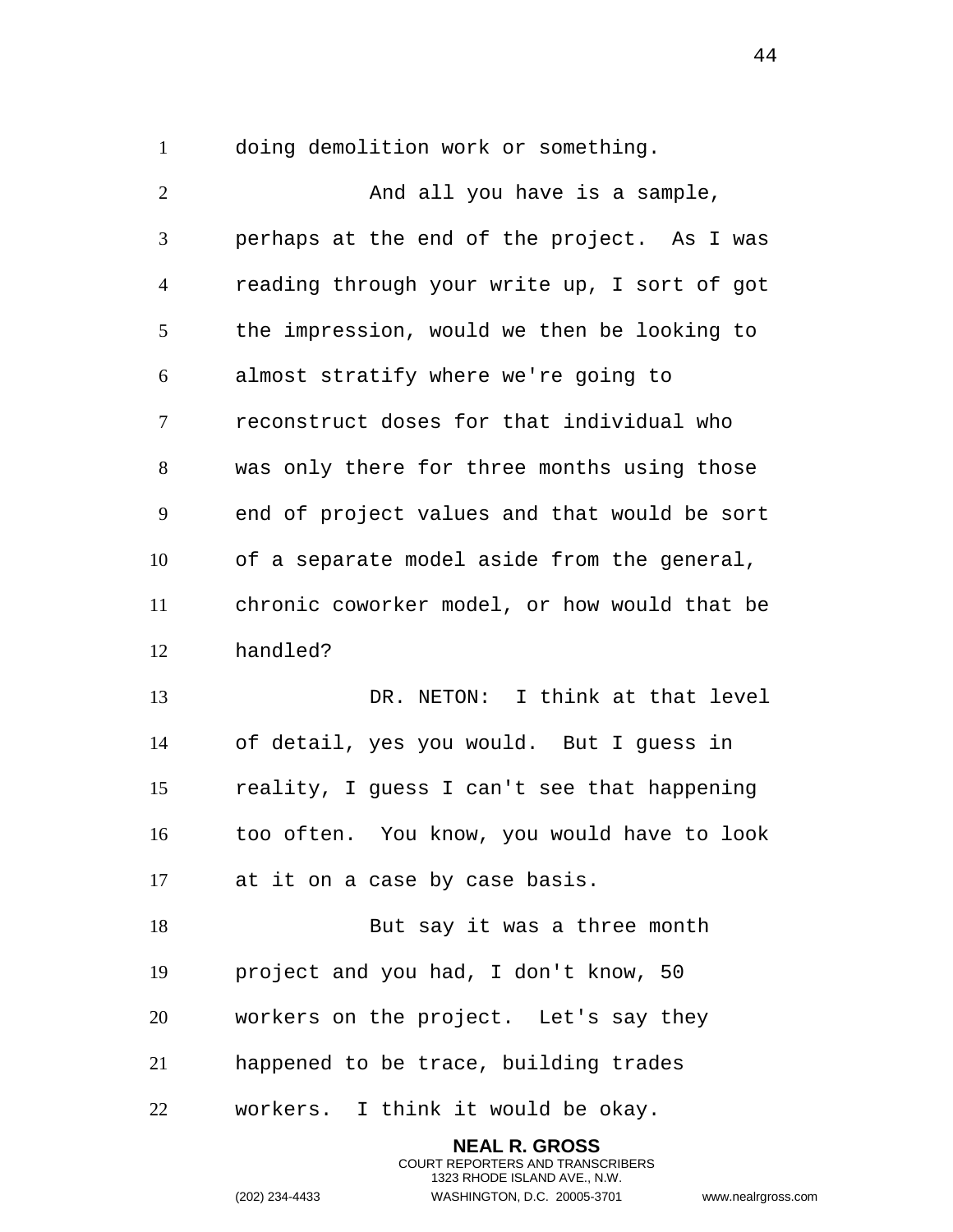You would evaluate the 50 monitored workers. Then you would have to see based on what occurred in that three month interval what processes, you know, were involved. Did you really even need a coworker model, you know, were the workers that weren't monitored exposed and that sort of thing. I mean, you have to look at it on a case by case basis. 11 11 I just wanted to leave the door open for that. I think there are situations like this, maybe at Savannah River, where we have a fine amount, a lot of detail on projects, project specific bioassay for some what I consider the more exotic radionuclides when you get into things like the neptunium and stuff that might have been campaign driven. It's a long answer, but I guess the answer -- (Simultaneous speaking.) CHAIRMAN MELIUS: This is Jim **NEAL R. GROSS**

> COURT REPORTERS AND TRANSCRIBERS 1323 RHODE ISLAND AVE., N.W.

(202) 234-4433 WASHINGTON, D.C. 20005-3701 www.nealrgross.com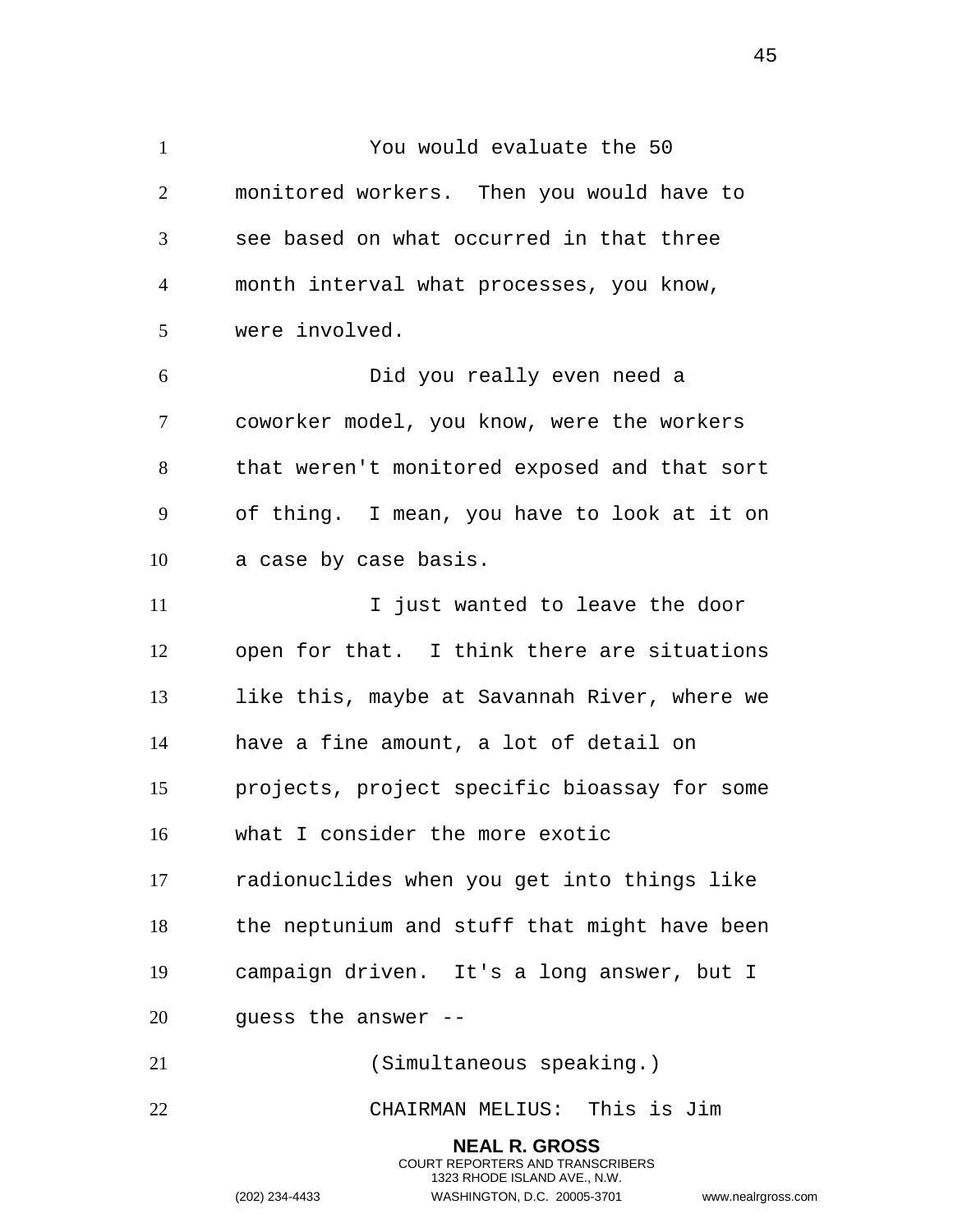Melius. I mean, I agree with your answer, Jim. I think it's, yes, I think what we've learned in this program is that it's all, every site is different. It's always sort of case by case and I don't think it hurts to leave open where my people are this is a possibility so that we don't sort of arbitrarily rule out doing it without, you know, thinking about it and examining the particular situation. Yes, but it's always going to fall back on, you know, will the circumstance, are there enough, is the record keeping adequate to be able to utilize that approach. But you don't know until you look. MEMBER ZIEMER: This is Ziemer. I agree with that. I think it makes sense to at least have that possibility in the text here. It may occur only rarely, but it may very well be needed in the future. CHAIRMAN MELIUS: Anybody else

> **NEAL R. GROSS** COURT REPORTERS AND TRANSCRIBERS 1323 RHODE ISLAND AVE., N.W.

(202) 234-4433 WASHINGTON, D.C. 20005-3701 www.nealrgross.com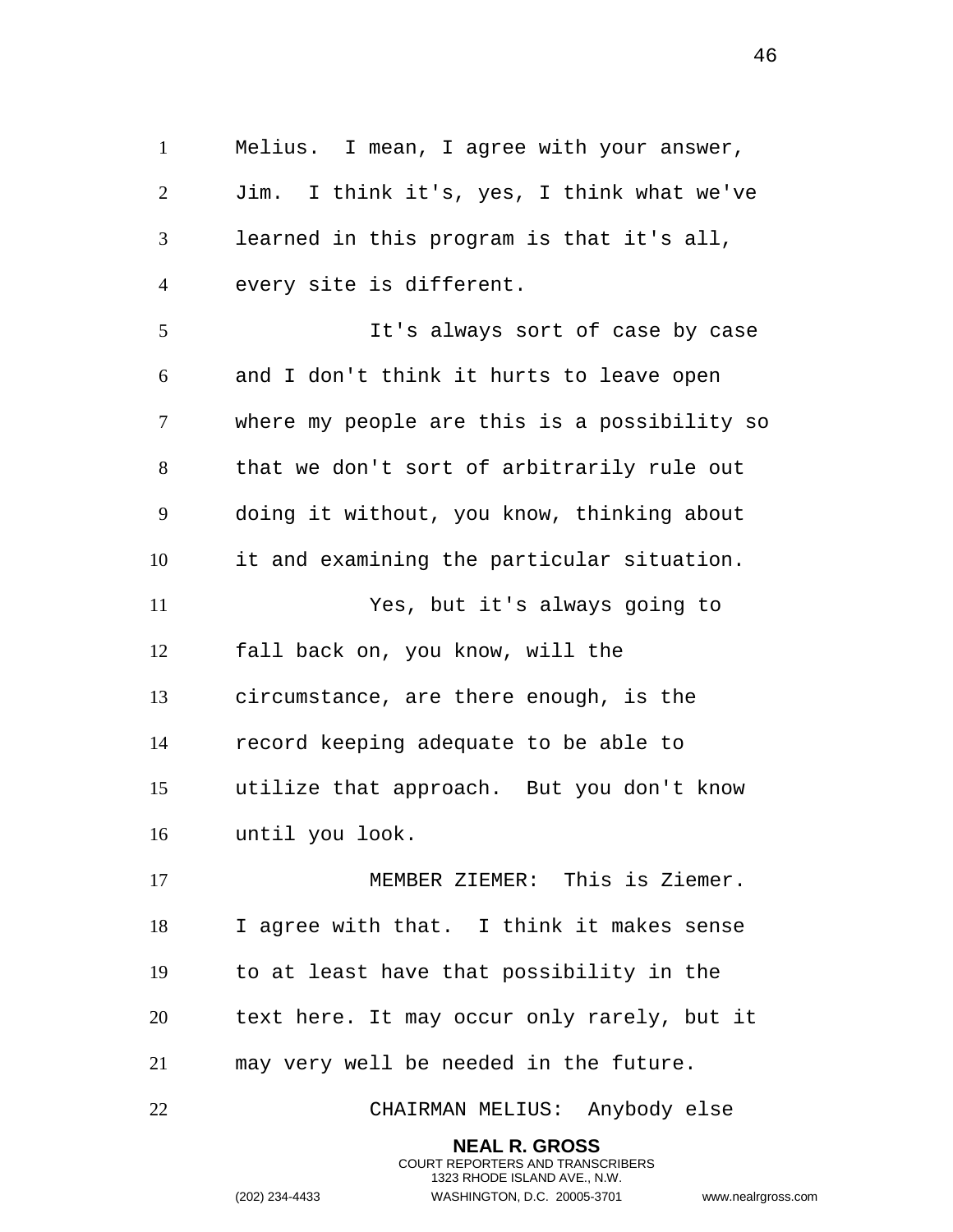with comments on this section? Okay, 3. DR. NETON: Okay. 3.0 which is the analysis of the monitoring data. This is sort of just a nuts and bolts section to allow for what was sort of to include what we do as a matter of course with these models.

 Once we decided we can develop a model, we have enough data that's valid, we do generate these statistical distributions, they're fitted. I have in here allow for either log normal or we haven't done many Weibulls, but Weibull is an option. As long as it fits the data set, I think it's a valid selection.

 I'm again, this is from the last time, the 95th percentile will be used as an upper bound for highly exposed individuals if the data aren't stratified. Then I've added a paragraph here to talk about OPOS, which I think we're sort of okay with. We can talk about this more.

> **NEAL R. GROSS** COURT REPORTERS AND TRANSCRIBERS 1323 RHODE ISLAND AVE., N.W. (202) 234-4433 WASHINGTON, D.C. 20005-3701 www.nealrgross.com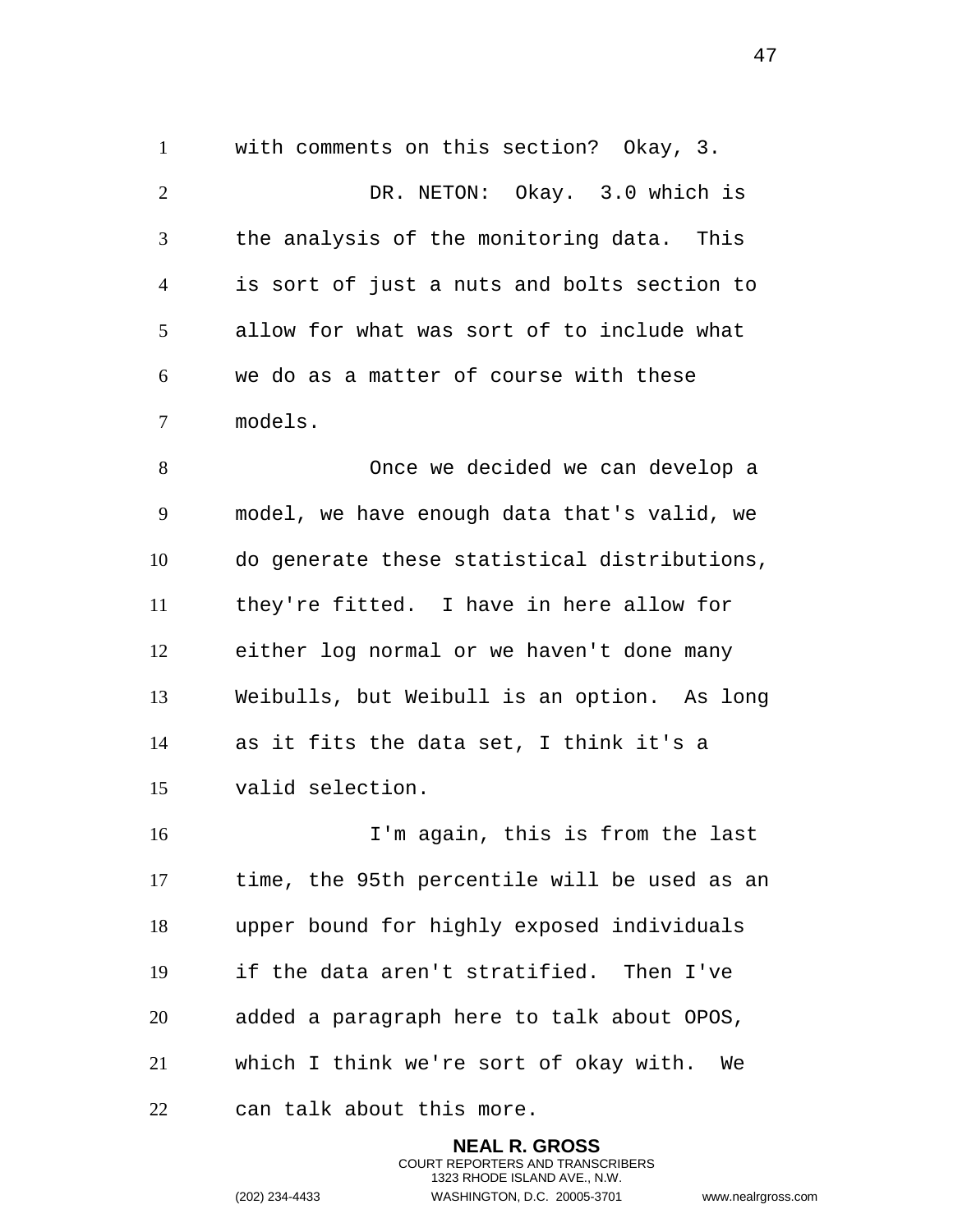1 But using a backward integrated, time weighted average analysis for the data set, and that's been included in the new Rev 2 of RPRT-53. So that's really just was added into this section. So we want to talk about this

 here, or we could talk about it in the context of RPRT-53. Either way is fine with me. But I got the sense from SC&A's memo that they issued not too long ago that they didn't have any serious problems with a backward integration time weighted average approach. Seems to me to make a lot of sense.

 MEMBER ZIEMER: Yes, this is Ziemer. I wanted to ask that question. It was my impression that this met the SC&A's comment. But if SC&A can weigh in on that? 19 DR. LIPSZTEIN: May 1? CHAIRMAN MELIUS: Yes. DR. LIPSZTEIN: I think that the backwards time weighted OPOS is very good

> **NEAL R. GROSS** COURT REPORTERS AND TRANSCRIBERS 1323 RHODE ISLAND AVE., N.W. (202) 234-4433 WASHINGTON, D.C. 20005-3701 www.nealrgross.com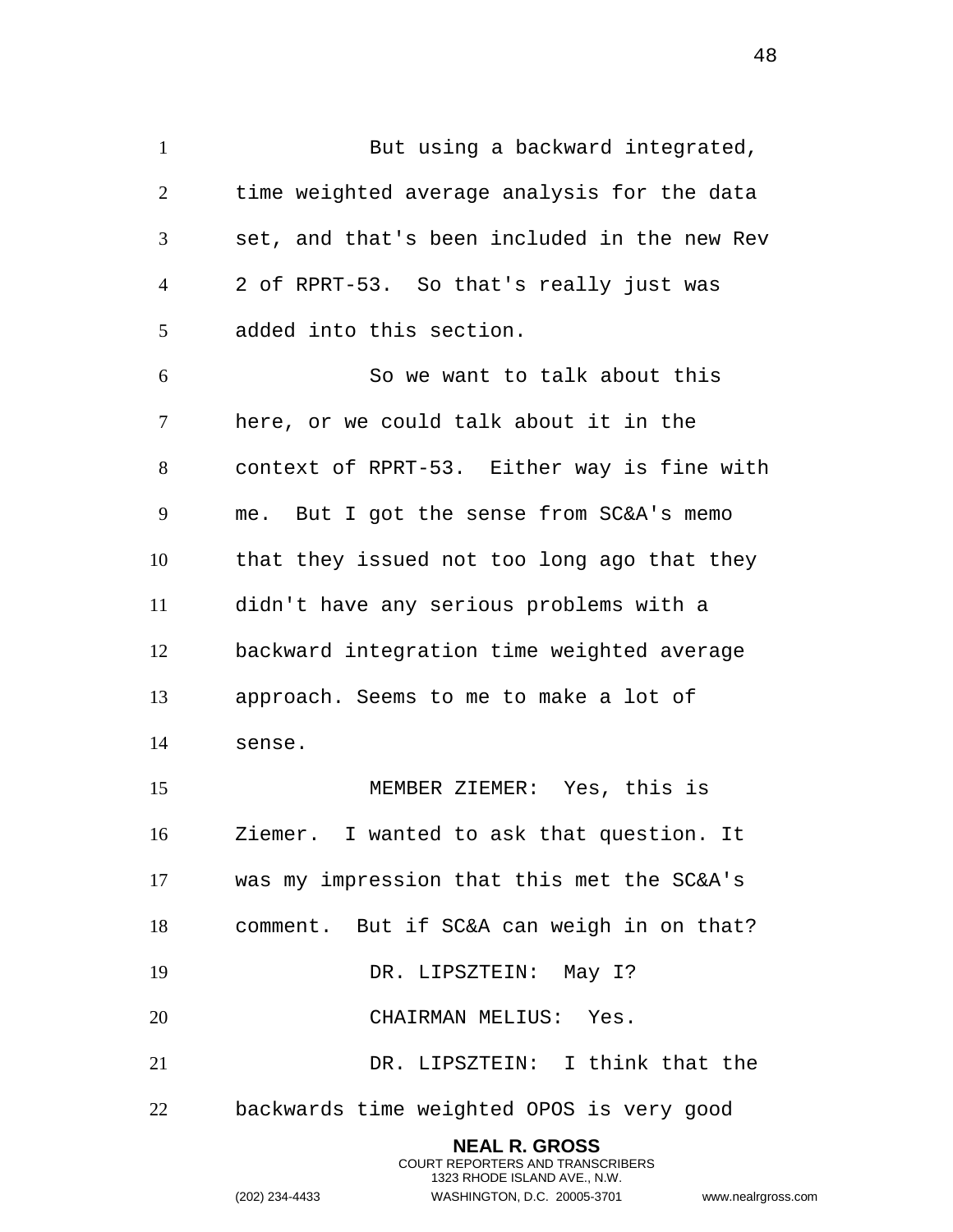improvement on the coworker models. So I think we are good on that.

 MR. BARTON: Yes, this is Bob. We've had some pretty extensive discussions on this, and I think where we finally came out to on SC&A's side was that the pre- weighted, that is we're going to weight the sample by the number of data that preceded it, was really the best option on the table. I think everyone agreed that if we had the resources and the time to do it, we would go in and do best estimate intake calculations and form our distribution based on that. But based on the discussions we at SC&A have had, I echo Joyce's sentiment. We think it's really the best option that's currently on the table. 19 DR. NETON: That's good news. That's good to hear. CHAIRMAN MELIUS: Can I just bring it back because I didn't realize until **NEAL R. GROSS**

> COURT REPORTERS AND TRANSCRIBERS 1323 RHODE ISLAND AVE., N.W.

(202) 234-4433 WASHINGTON, D.C. 20005-3701 www.nealrgross.com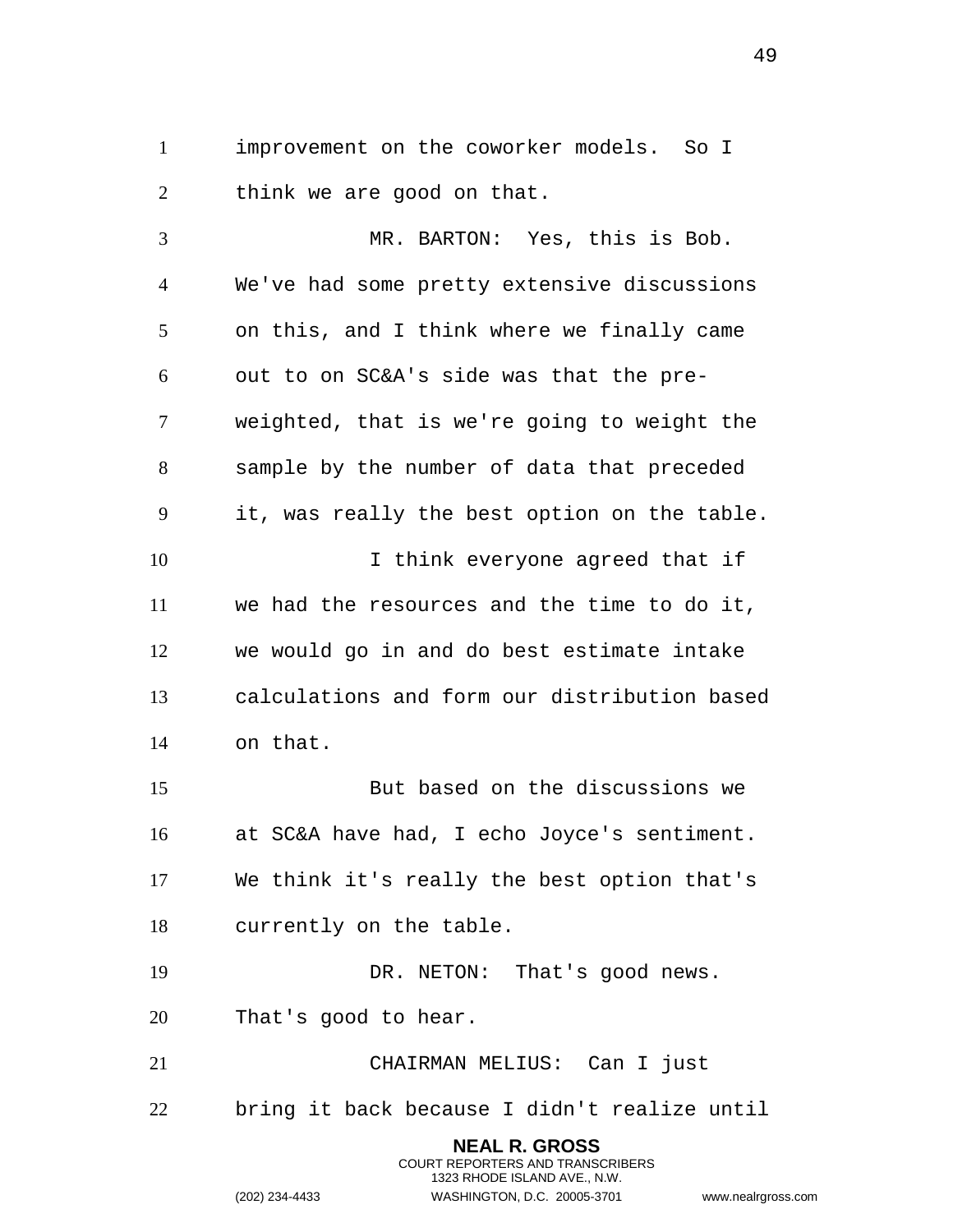I looked at the website that there was a revision to this ORAU document out. I somehow violated the password police at CDC and haven't been able to get online there. But I don't know if, well, other Members of the Work Group or SC&A was aware of the revision? MEMBER ROESSLER: Is this the one that came out October 8th or something like that? CHAIRMAN MELIUS: Well, I see a DOE review release October 16th. DR. NETON: Yes, that's fairly recent, and to my, I'm reasonably sure that the only things that were added were the OPOS backwards integration, time weighted average. 18 CHAIRMAN MELIUS: Okay. DR. NETON: And we also added a section on how to evaluate the use of negative values. Negative values are not used in the backward integration **NEAL R. GROSS**

> COURT REPORTERS AND TRANSCRIBERS 1323 RHODE ISLAND AVE., N.W.

(202) 234-4433 WASHINGTON, D.C. 20005-3701 www.nealrgross.com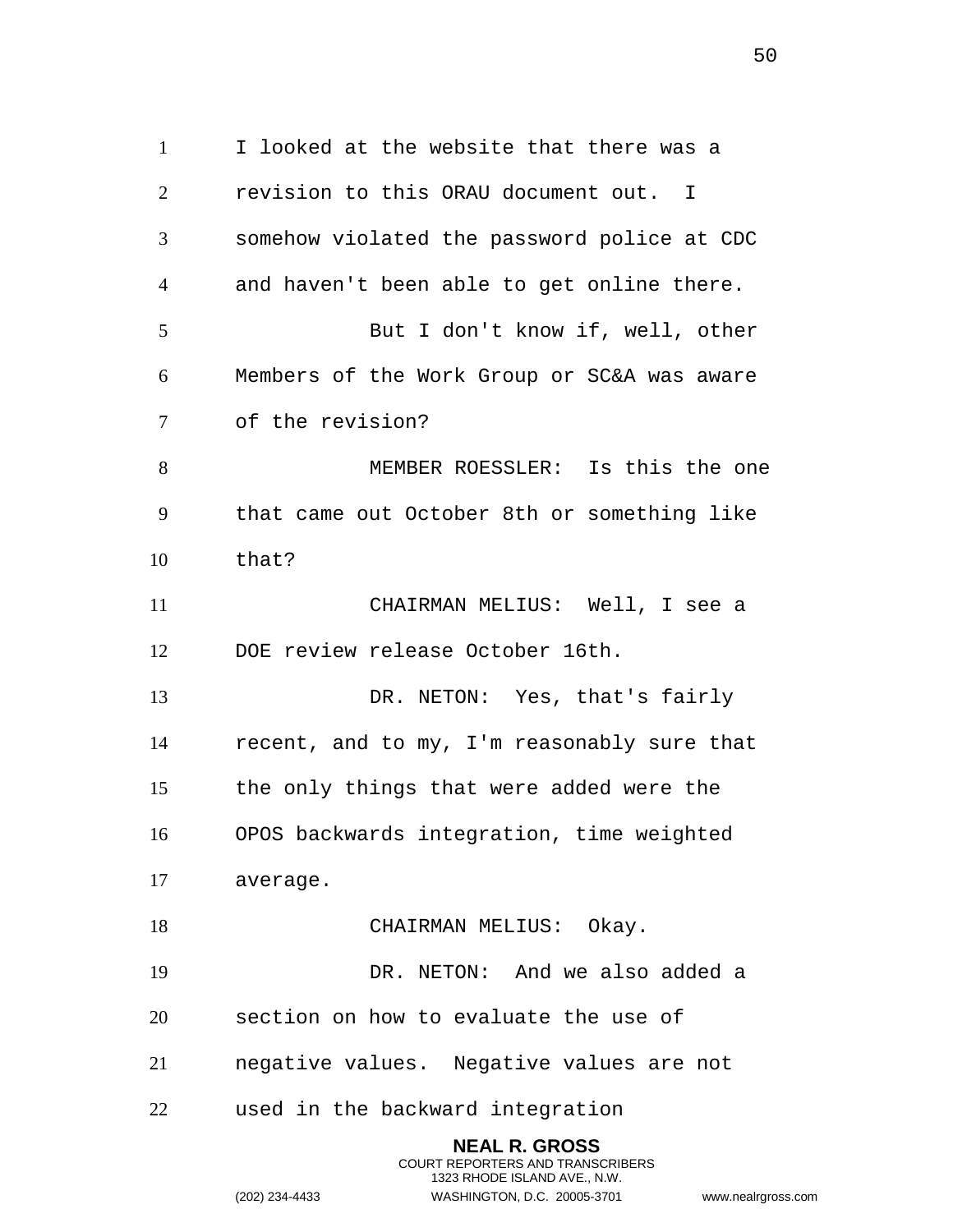calculation.

 CHAIRMAN MELIUS: Okay. DR. NETON: And there's various reasons for that. I'm not sure I want to go into them today. CHAIRMAN MELIUS: Okay. 7 DR. NETON: We could probably review that in the context of RPRT-53 because I didn't mention that in here, I just sort of referenced 53 because it was easier to reference a document than to explain exactly what we're doing. And since this is a guide, I thought it would be better to just reference RPRT-53. MEMBER ZIEMER: Is that the October 8th version? CHAIRMAN MELIUS: It's an October 8th version and -- DR. NETON: It's been released. It's okay for public release now. SC&A asked for a copy because they saw I had **NEAL R. GROSS**

COURT REPORTERS AND TRANSCRIBERS 1323 RHODE ISLAND AVE., N.W.

(202) 234-4433 WASHINGTON, D.C. 20005-3701 www.nealrgross.com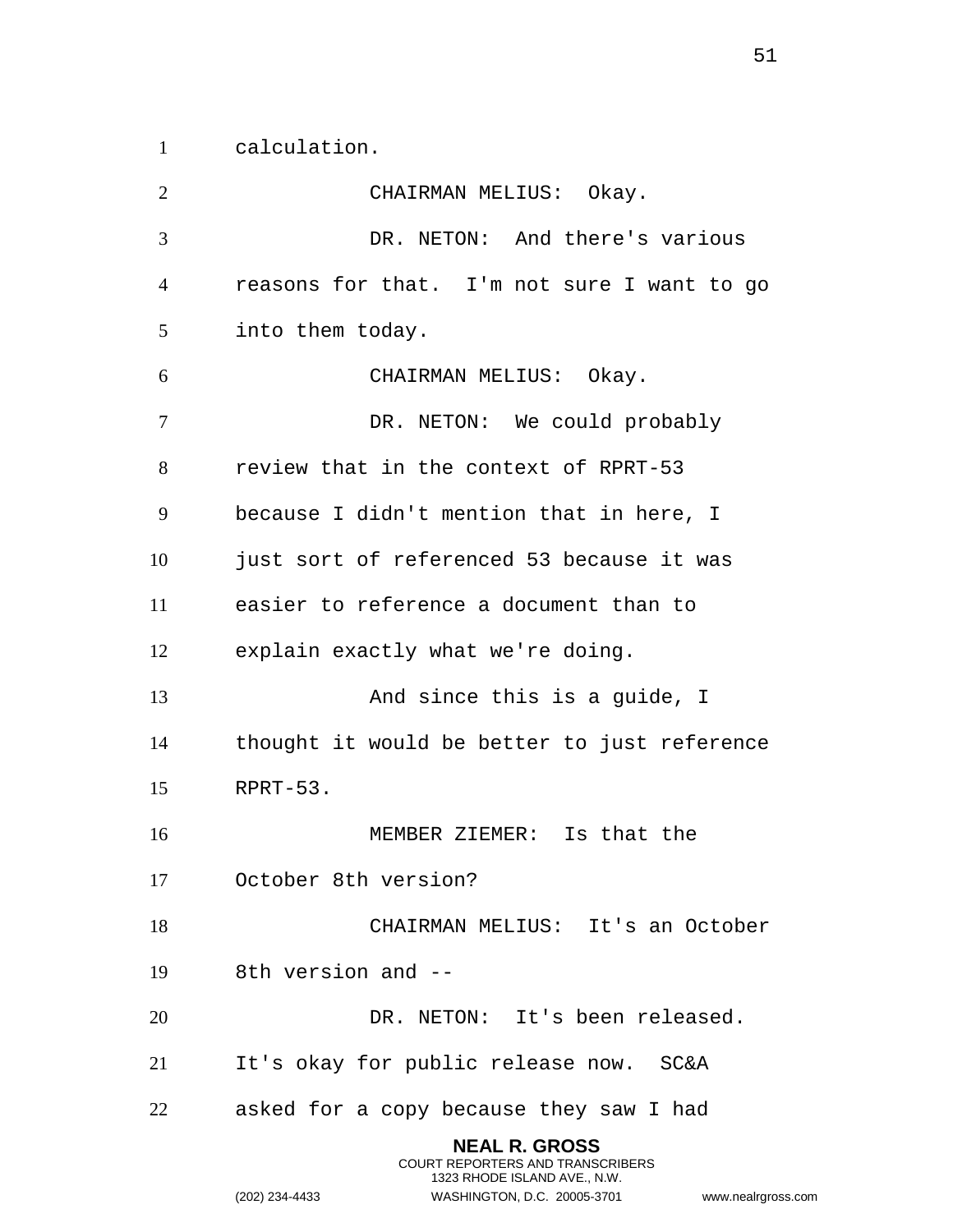referenced Revision 2 in this draft. And I could only, at that time, release the, well I released it but it hadn't cleared DOE ADC review at that point. MEMBER ZIEMER: Okay. But Ted sent this out to us last week, I think. MR. KATZ: Right. But I think if Jim couldn't get into his CDC account, he couldn't have picked it up. 10 MEMBER ZIEMER: Oh, okay. DR. NETON: Yes, and the non-ADC reviewed document couldn't view anywhere but CDC accounts. 14 MR. KATZ: Yes. DR. NETON: Okay, but it's out there. And again, I think those are, Tom LaBone can correct me if I'm wrong, but I think those are the only two changes of any substance in Revision 2. Is that right, Tom? MR. LABONE: Yes, those are the only changes.

> **NEAL R. GROSS** COURT REPORTERS AND TRANSCRIBERS 1323 RHODE ISLAND AVE., N.W.

(202) 234-4433 WASHINGTON, D.C. 20005-3701 www.nealrgross.com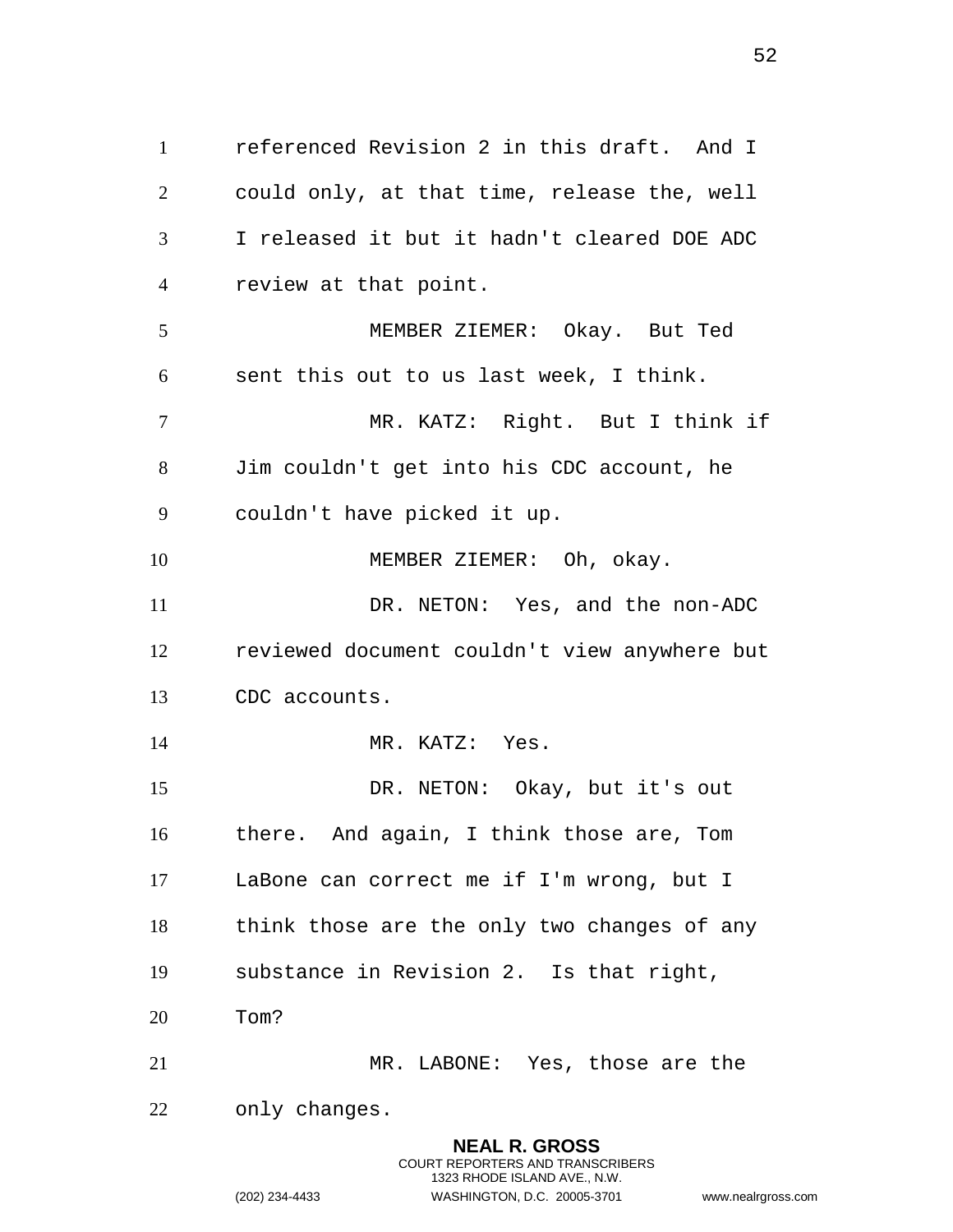DR. NETON: Yes, okay. I guess maybe we jumped the gun a little bit, but I was pretty confident that SC&A was on board with the backwards integration. CHAIRMAN MELIUS: Now we know, so we're -- DR. NETON: So we're good to go there. If there's no more discussion on 3.0, I can go into 3.1 which will be pretty brief. MEMBER ROESSLER: You want to make a correction, just a typo thing? 13 DR. NETON: Sure. MEMBER ROESSLER: Up there, go down a little bit in your last, down to the paragraphs where you did a lot of rewriting. Third sentence, about in the middle there it says, "the use". Put "the use of" and then it will be perfect. 20 DR. NETON: Yes, the use of. Yes, it's amazing how many people look at this and, you know, your eyes scan over it.

> **NEAL R. GROSS** COURT REPORTERS AND TRANSCRIBERS 1323 RHODE ISLAND AVE., N.W.

(202) 234-4433 WASHINGTON, D.C. 20005-3701 www.nealrgross.com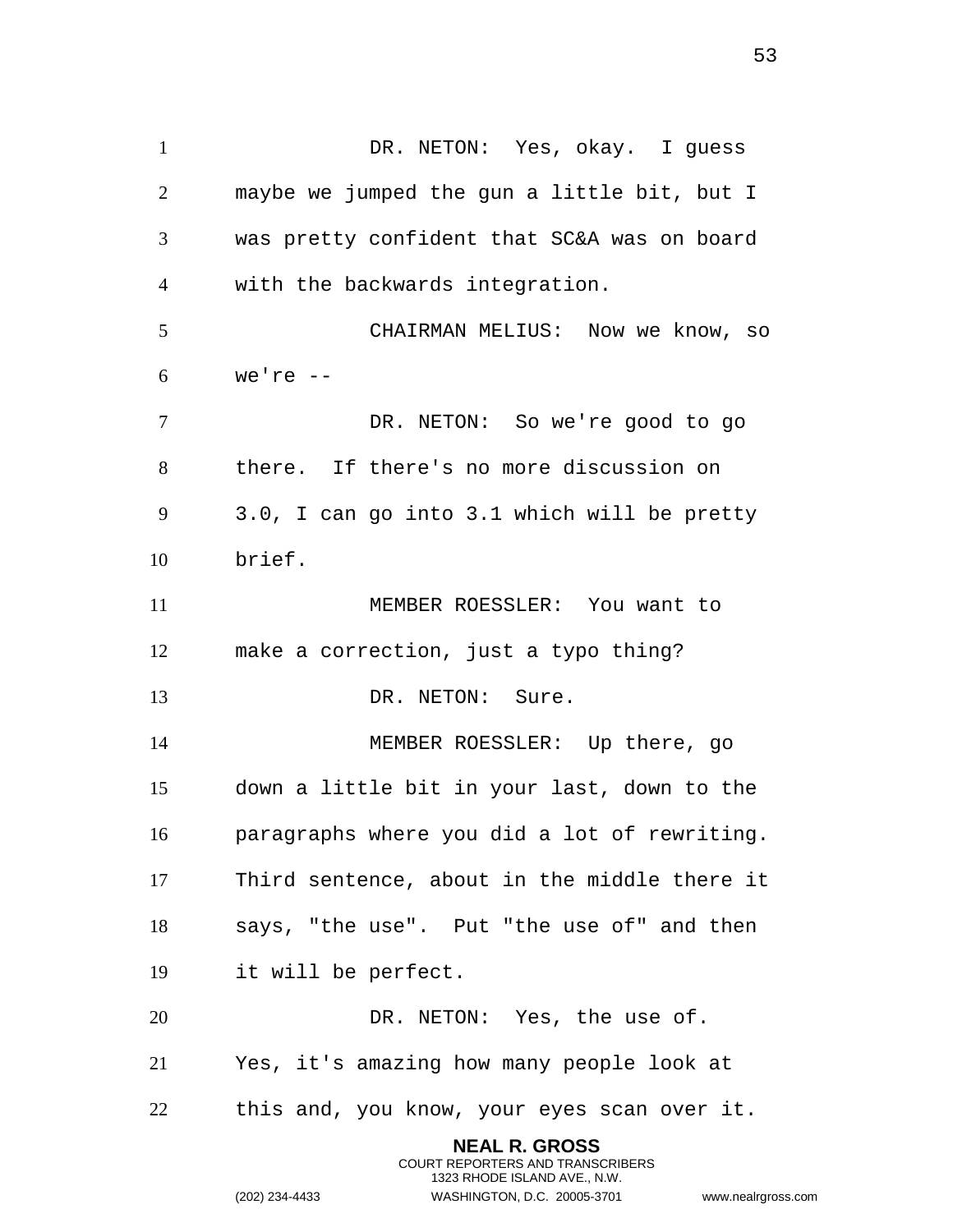Thanks. That's good. Okay, the next section, the time interval, we already sort of touched on that that we should probably use the data, the data come in various flavors. Some are quarterly, most are annual.

 And I really didn't change much in here. But I do say if it's necessary to go beyond one year, changes in practices should be evaluated. That was in there before.

12 12 I kind of added the last caveat here that in general, it should not exceed a five year period unless, I'm not sure I like this word, but stringent justification.

That reminds me of the surrogate data.

 But you know, you certainly got to really think about a time period greater than five years, and a lot can change in five year blocks. So one needs to be aware of that, I think.

MR. BARTON: Jim, this is Bob

**NEAL R. GROSS** COURT REPORTERS AND TRANSCRIBERS 1323 RHODE ISLAND AVE., N.W.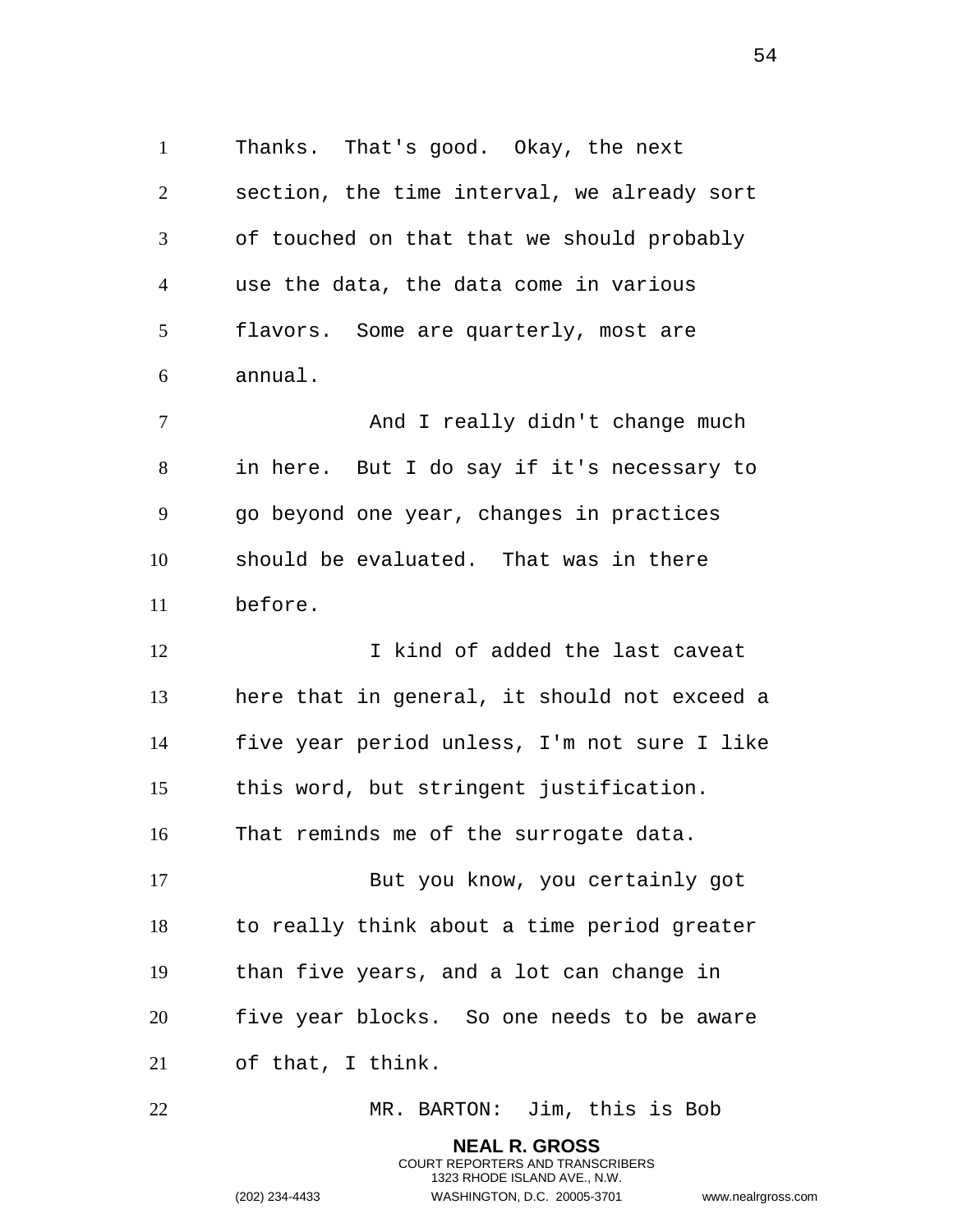Barton. Could I ask where did the number five come from, because I thought I remembered from a previous revision of RPRT- 53 that it was, like, it was a three year interval that was written in there for combining OPOS values. So I mean, how did we arrive at the five? DR. NETON: I'm not sure. Which report did you see the three year in? 10 MR. BARTON: I thought it was version one of RPRT-53 when it was talking about strata comparison anyway. And I believe it was a footnote. I can look that up and get back to the Work Group. But I thought that it said three years, and that's the previous version of RPRT-53. DR. NETON: Yes, I mean, I don't know. I guess I didn't remember that. This sort of just was my opinion at the time I was writing this. I'm not married to three or five, I just wanted to get the sense in there that there should be some sort of

> **NEAL R. GROSS** COURT REPORTERS AND TRANSCRIBERS 1323 RHODE ISLAND AVE., N.W.

(202) 234-4433 WASHINGTON, D.C. 20005-3701 www.nealrgross.com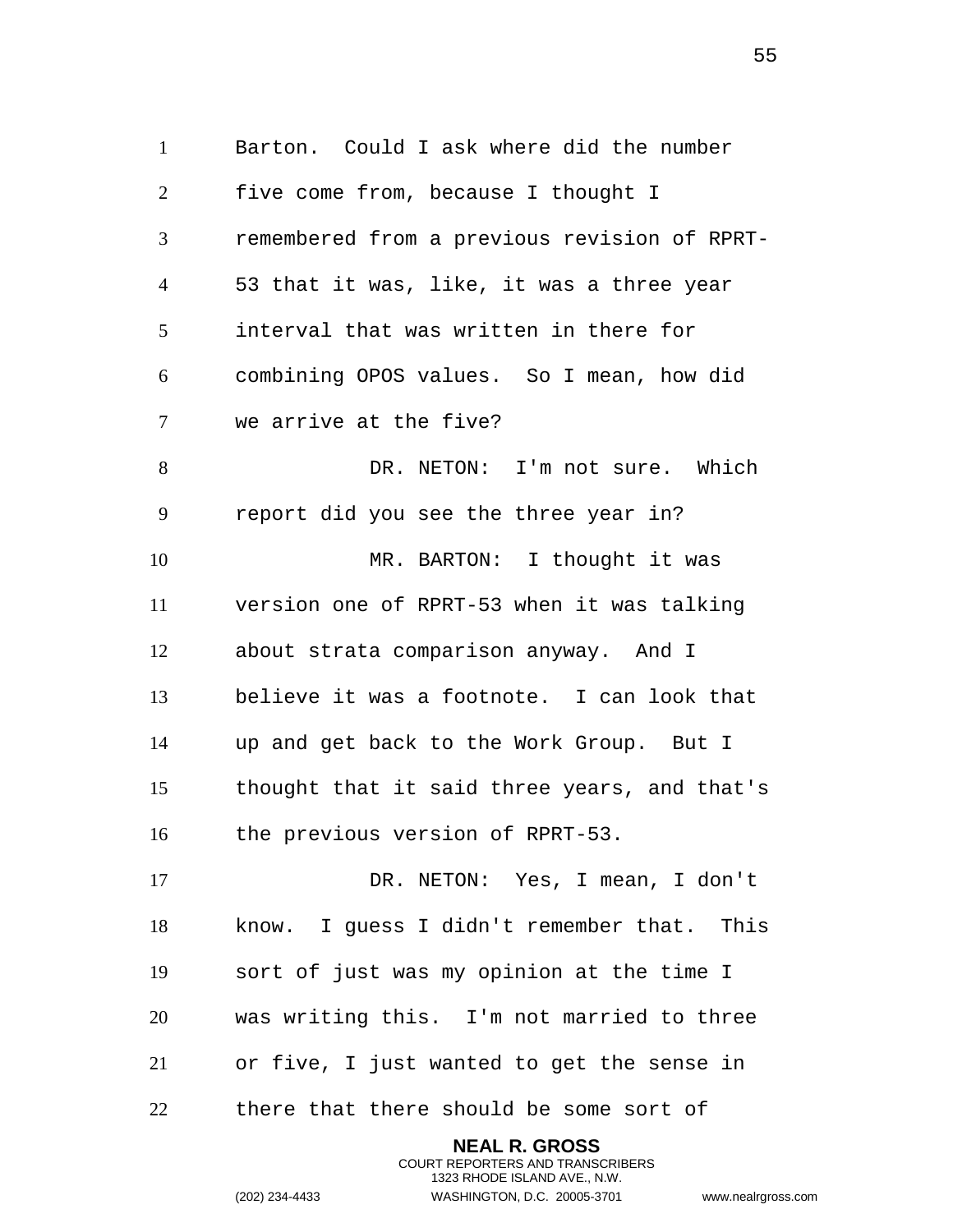default upper limit without really having to go to greater lengths to demonstrate that it's okay. I mean, that's the whole point. And again, I mean, I'm not married to either five or three. MR. BARTON: Okay, I understand. And like we said before -- DR. NETON: I take a look -- MR. BARTON: It's a case by case basis. You know, I mean, if it makes sense. DR. NETON: I'll look at 53 and make sure we're not inconsistent with -- 14 MR. BARTON: It might have been the previous version, I'm not sure. 16 DR. NETON: I don't remember. I'll take a look, though. It's a good catch if it is true. We should be consistent among our documents, that's for sure. MEMBER ZIEMER: This is Ziemer. If you don't like the word stringent, you've got a lot of other options. Compelling

> **NEAL R. GROSS** COURT REPORTERS AND TRANSCRIBERS 1323 RHODE ISLAND AVE., N.W.

(202) 234-4433 WASHINGTON, D.C. 20005-3701 www.nealrgross.com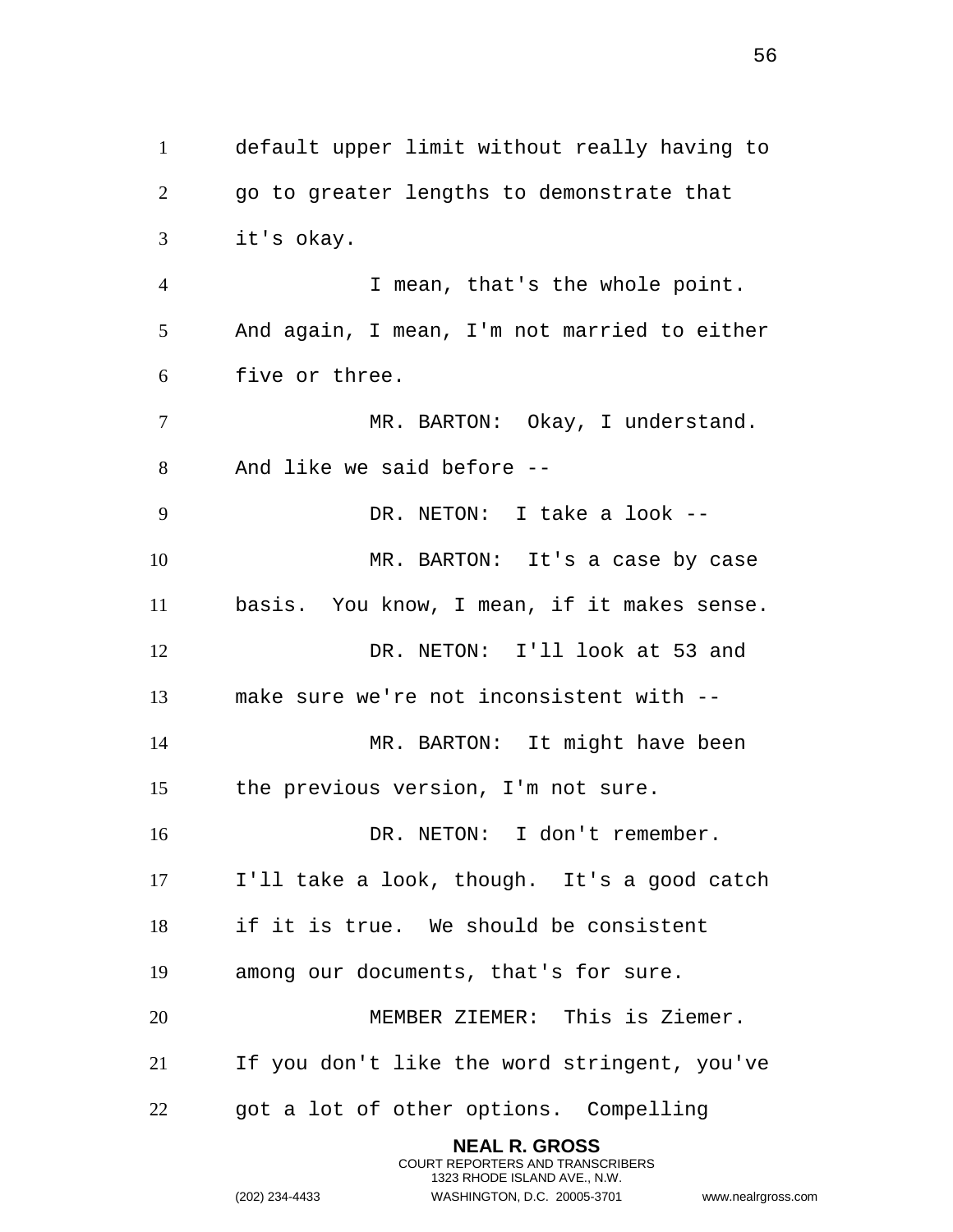would be another one.

 DR. NETON: Yes, actually for some reason, that just popped immediately into my mind when I was writing this. I've heard it so many times, I think. MEMBER ZIEMER: The intent's the same, though. 8 DR. NETON: Yes, you know what I'm trying to say. Okay, if there's no comments on that, this Section 4 is where I think I need the most feedback and work on. 12 12 If you remember before, I was trying to build a case for a factor of two being sort of our cut point for stratifying or not because it would have been more claimant-favorable. 17 And that's probably still true because like I say, most of our exposure to alpha emitters that gets into the 50 percent range, but it's certainly not universal based on that analysis I talked about at the beginning. **NEAL R. GROSS**

> COURT REPORTERS AND TRANSCRIBERS 1323 RHODE ISLAND AVE., N.W.

(202) 234-4433 WASHINGTON, D.C. 20005-3701 www.nealrgross.com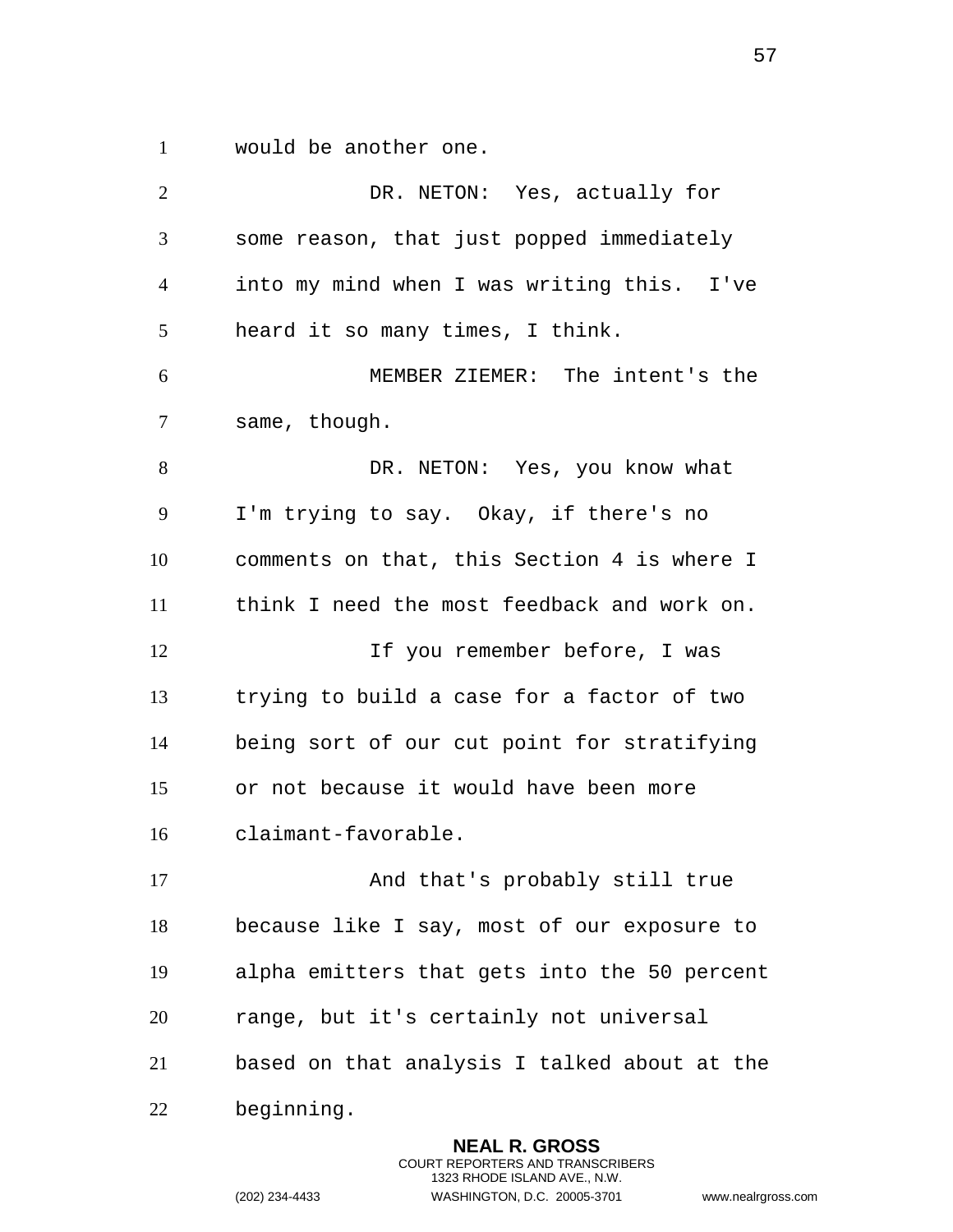So what I've done here is I've gone back to essentially what RPRT-53 recommended, which is this Monte Carlo permutation, or Peto-Prentice test. But then I got to thinking, well because I mentioned in the earlier section if you have a valid reason for stratifying based on different monitoring protocols or different exposure conditions, then I don't know that any statistical test is really needed at that point. 12 11 If it can be done and it meets all the other criteria that we just talked about, I'm not sure any statistical test is necessary. So then I got to thinking well then do we need the statistical testing. And I'm really not sure at this point. It seems that one should be able to test statistically under certain conditions, but I don't know. I would like to open that up for discussion. MEMBER ROESSLER: So, Jim, is **NEAL R. GROSS**

> COURT REPORTERS AND TRANSCRIBERS 1323 RHODE ISLAND AVE., N.W.

(202) 234-4433 WASHINGTON, D.C. 20005-3701 www.nealrgross.com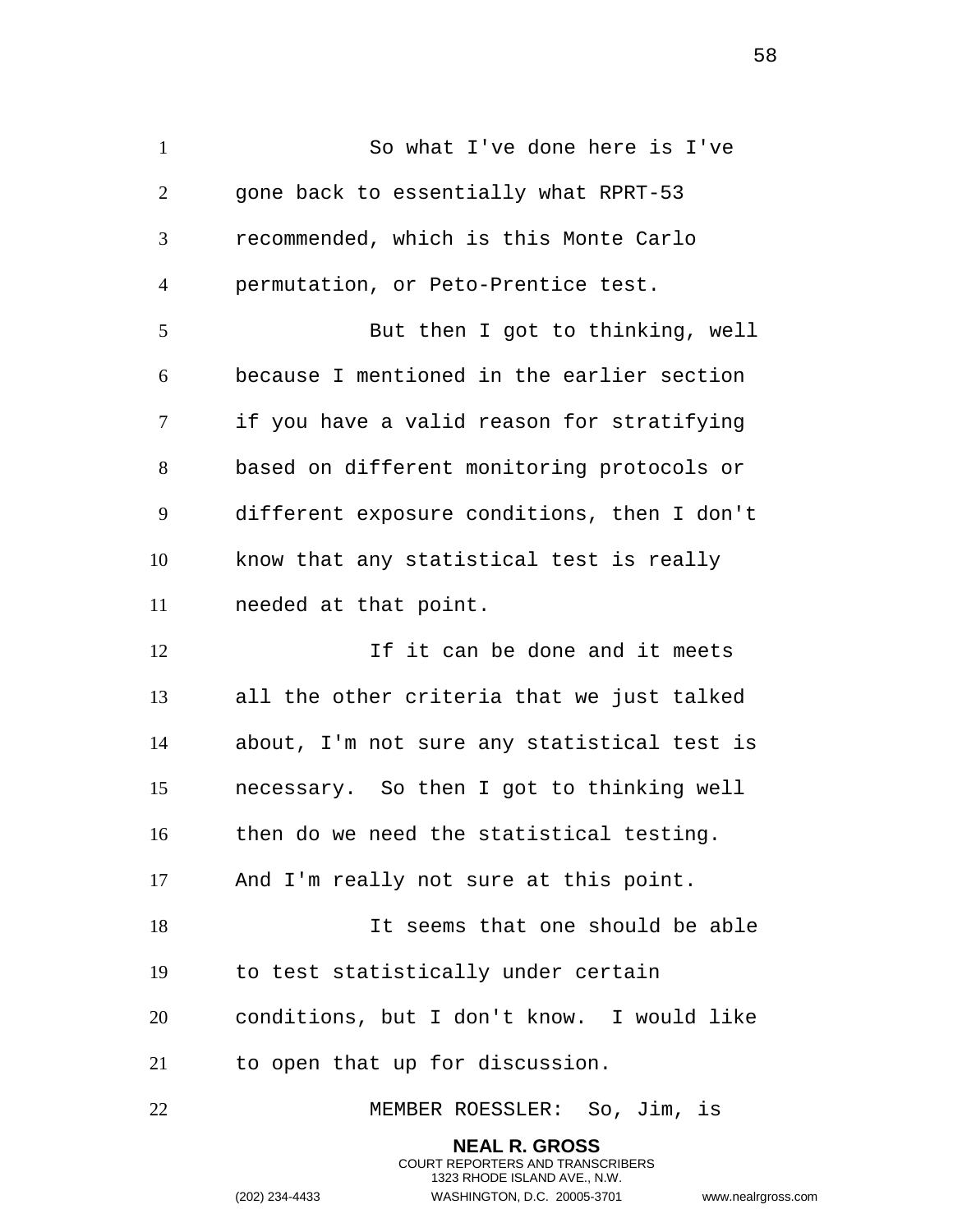your question at the very beginning do we do statistical testing or do we not? Or is there a list of factors that you can put out there that say here's a situation where we don't do it? I'm not sure how you're approaching that.

 DR. NETON: Yes. Well, you know, RPRT-53 if you remember outlined a very, I don't want to say rigorous, but a pretty prescriptive process as to how one would go about this.

 You would take the individual, let's say it's an annual basis, the data on an annual basis, stratify on that annual basis, and then compare the two strata to see if they were "statistically significantly different" or statistically different under some statistical criteria. And if they weren't, then you wouldn't stratify. Well, you know, the argument that's been made, and it has some merit, is that the data oftentimes have such

> **NEAL R. GROSS** COURT REPORTERS AND TRANSCRIBERS 1323 RHODE ISLAND AVE., N.W.

(202) 234-4433 WASHINGTON, D.C. 20005-3701 www.nealrgross.com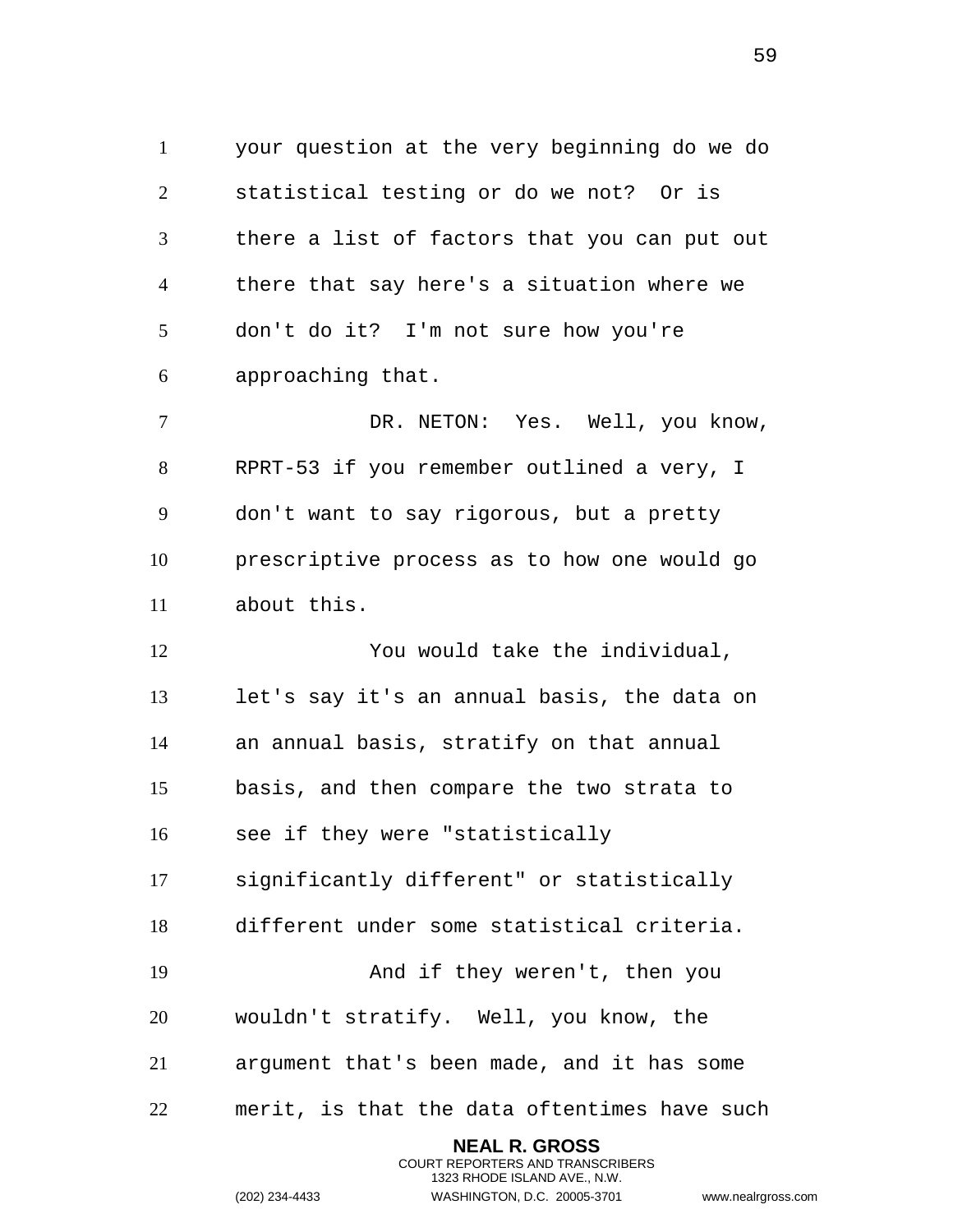large deviations that you would have to have fairly massive, massive is probably not the right, very significant, not a good word either, very large differences between the two before you would ever detect some statistical difference, which begs the question well then is that really the way to go.

 In my way of thinking, the way we've described this now is if you stratify, if you look for stratification up front based on valid reasons of differences in job categories or exposure conditions, then I don't know. Do you have to do a statistical test to show they're different?

 It's sort of an opposite approach. Do you qualitatively segregate or separate these data sets and analyze them and let the chips fall where they may if you can analyze that, if you have enough data, or do you segregate them and then look for

statistical differences?

**NEAL R. GROSS** COURT REPORTERS AND TRANSCRIBERS 1323 RHODE ISLAND AVE., N.W. (202) 234-4433 WASHINGTON, D.C. 20005-3701 www.nealrgross.com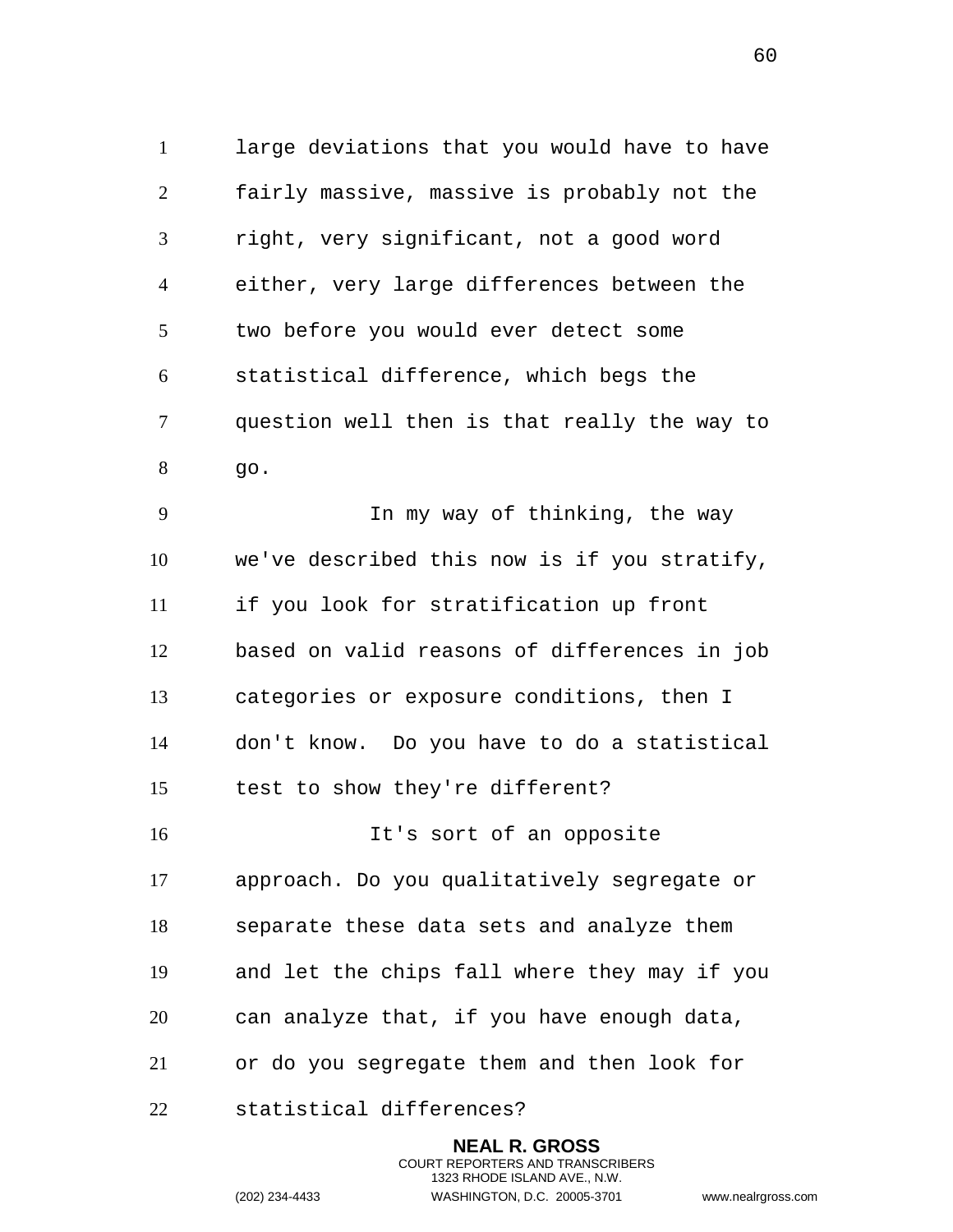1 1 I think I prefer the previous approach which is if you can do it, do it. I don't know. I'm really kind of, I'm torn here as to how to proceed. MEMBER ZIEMER: Jim, you would have the coworker model for each different strata then, is that what you're saying. If you can do a valid stratification to start with? DR. NETON: Yes. If you can do it, valid stratification based on job titles or, I think to a large extent it may end up being, you know, maybe trade workers, construction trades that were more incident based. That doesn't require statistical testing in my mind. Those are just two separate monitoring programs, period, two separate exposure conditions. So you would have two separate models. I don't know. CHAIRMAN MELIUS: This is Jim Melius. Again, in the construction versus **NEAL R. GROSS**

> COURT REPORTERS AND TRANSCRIBERS 1323 RHODE ISLAND AVE., N.W.

(202) 234-4433 WASHINGTON, D.C. 20005-3701 www.nealrgross.com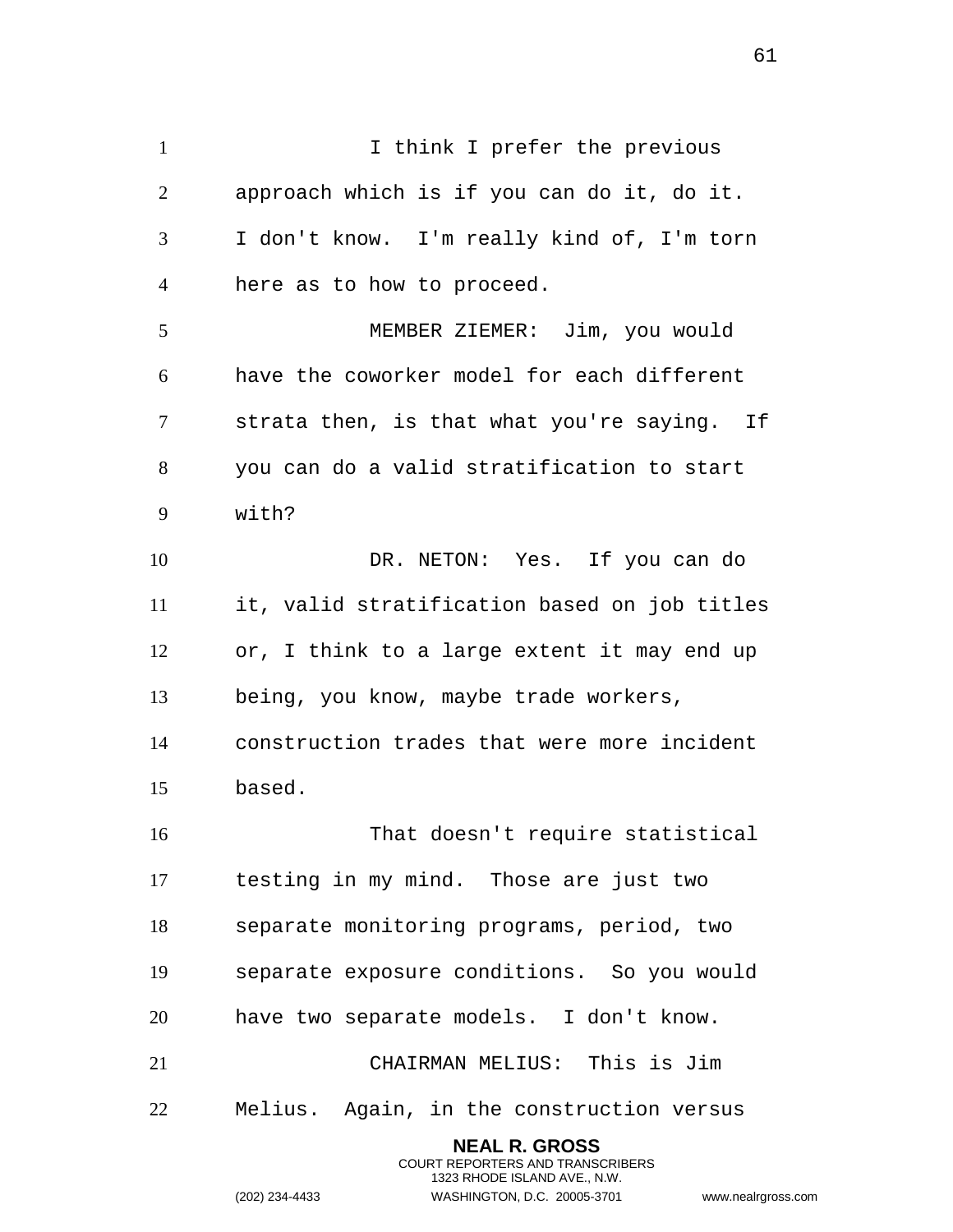production or, you know, incidents versus routine sampling, I mean, I think that's, you're precluded from doing a meaningful stratification there or appropriate one. I think the question would be that in other situations where people are part of the same type of sampling program, you know, that I think one of the arguments you would need to have sort of a more robust data set to be able to base your coworker model on if you, I mean, depending on whether you'd stratify or not. I mean, it would affect sort of the power of your coworker model to predict, but it really is going to be a case by case basis. Always our experience has been recently at least, and I think at least the ones we spend time on at the Board is that we don't have adequate data to place people within these, you know, job titles or whatever.

DR. NETON: That's right. I

**NEAL R. GROSS** COURT REPORTERS AND TRANSCRIBERS 1323 RHODE ISLAND AVE., N.W. (202) 234-4433 WASHINGTON, D.C. 20005-3701 www.nealrgross.com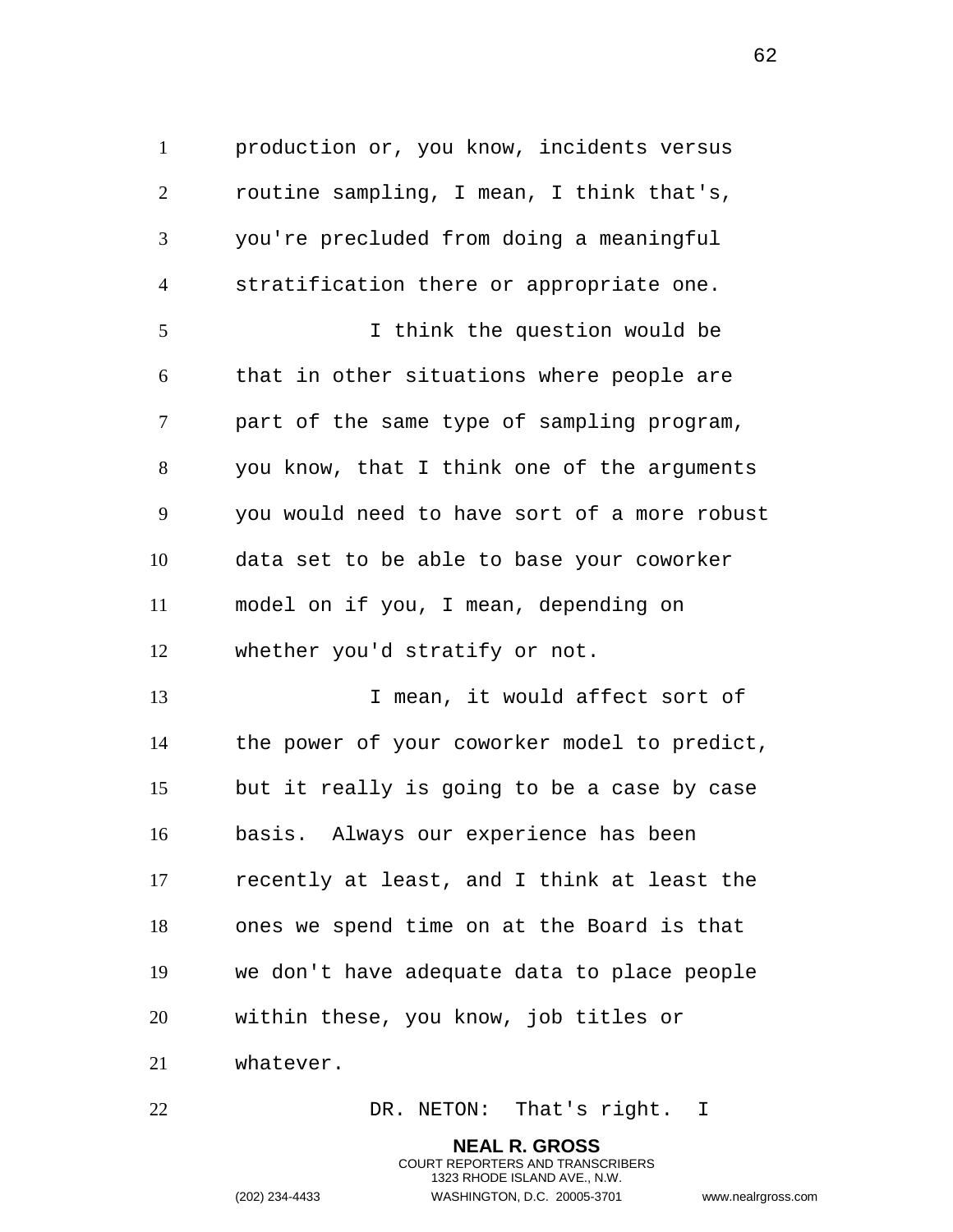think you're hitting exactly what I was thinking is let's say we have, you know, a situation where you have a fairly robust routine monitoring program. And at a minimum, you have data on the job titles of the people who are in NOCTS at least, you have 1,000 of those. 8 And you can sort of establish that you have the people that were monitored seem to be in job categories that had the

 highest potential for exposure, you know, in a routine process.

 So now you have these unmonitored workers that clearly would fall in maybe a different exposure category, but maybe you don't need to stratify at that point because you've demonstrated a front that the highest exposed workers were the ones that were monitored, and using the 50th percentile would be totally fine.

21 I don't know. And then you don't, if you start stratifying down into

> **NEAL R. GROSS** COURT REPORTERS AND TRANSCRIBERS 1323 RHODE ISLAND AVE., N.W.

(202) 234-4433 WASHINGTON, D.C. 20005-3701 www.nealrgross.com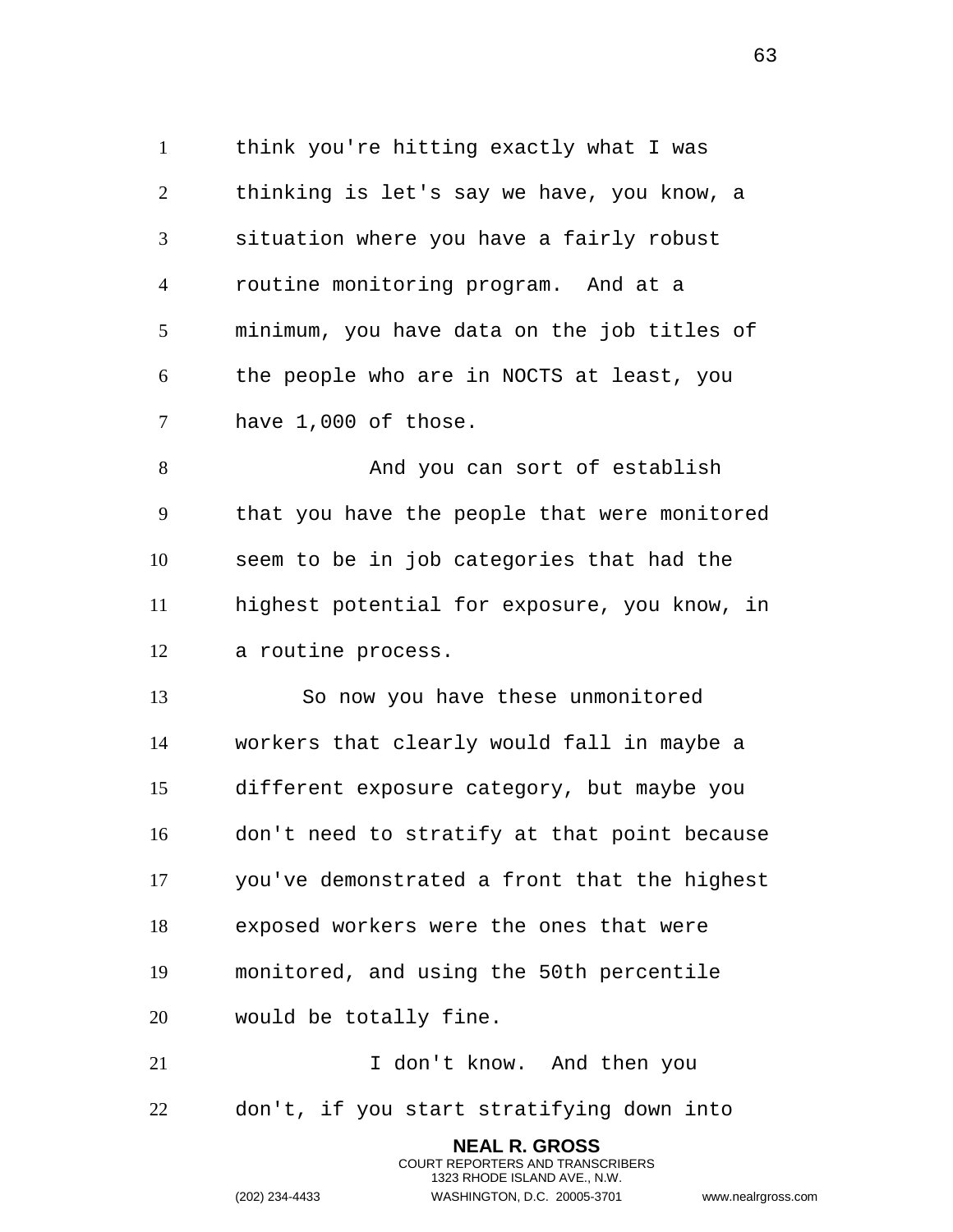these lower tiered unmonitored workers, then you end up just basically giving them less dose. I mean, not that that shouldn't, maybe it should be done. And maybe that's the point where you can determine, use the statistics to decide why it shouldn't be stratified, something like that. MEMBER ROESSLER: I like this approach. And I was going to ask you earlier about it. What I think is going to be difficult is you're talking about a verbal or descriptive way of making a decision rather than something that's, you know, more statistical. 16 DR. NETON: Yes. MEMBER ROESSLER: It might be harder to justify. You talk about job titles. At the start, that sounds like a good way, but I'm just wondering how that would work out. DR. NETON: Yes. I don't know. **NEAL R. GROSS**

> COURT REPORTERS AND TRANSCRIBERS 1323 RHODE ISLAND AVE., N.W.

(202) 234-4433 WASHINGTON, D.C. 20005-3701 www.nealrgross.com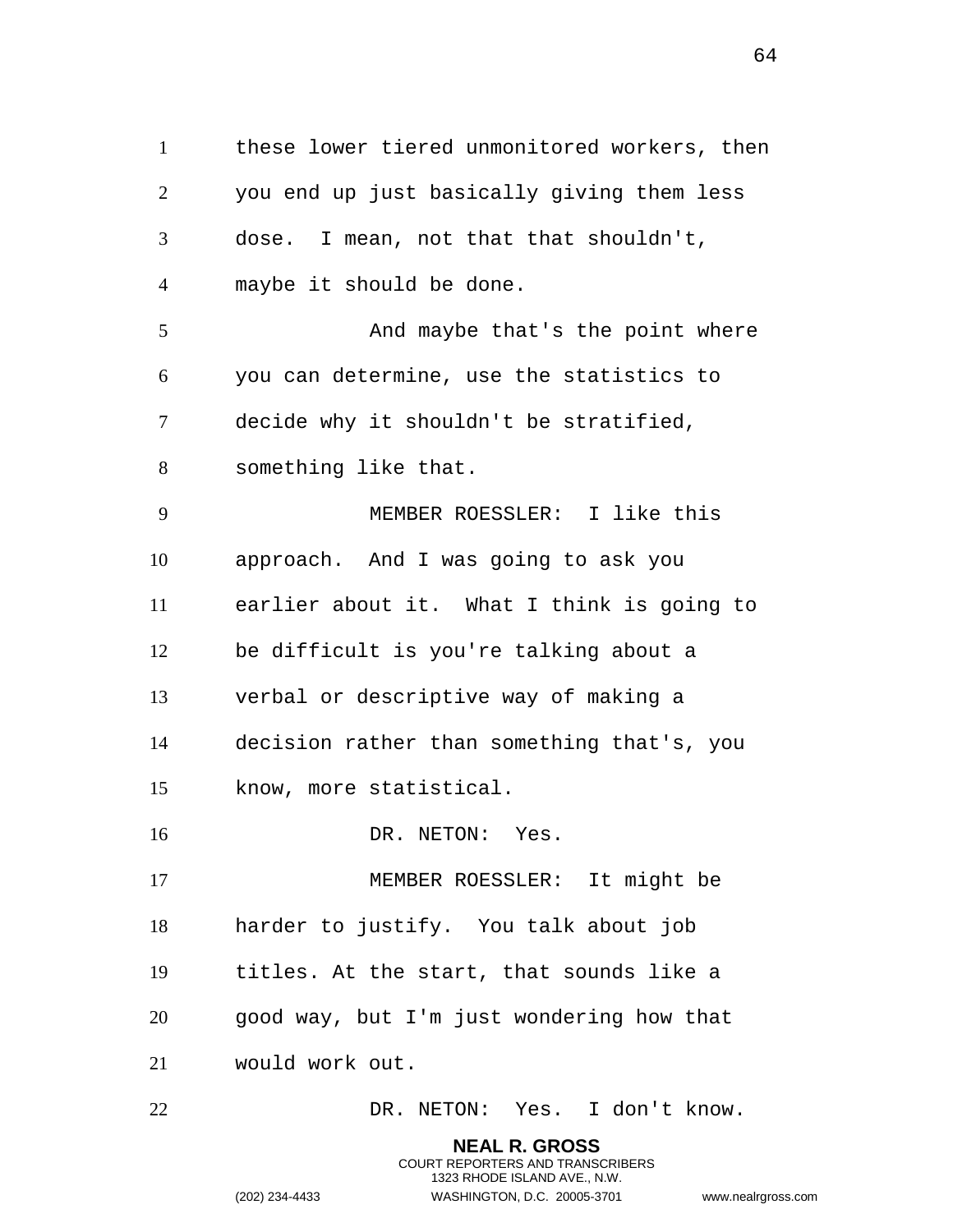Like I say, it's easier for me to think about the routine operations versus, as Dr. Melius points out, the sort of subsets of populations like the trade workers or, you know, maybe some, I don't know, some workers that involve project specific exposures, campaigns that went on for several years that were different. I'm not sure. This is one of those situations, and it's almost, like, you know, until you see it. Maybe I need to go back and figure out some examples. I think that might be -- CHAIRMAN MELIUS: Yes. I was going to suggest, I think that would be helpful. Maybe some of the external exposure coworker models might, where you have a larger data set or something. Or some of the ones where we've done in the past and have approved that we would need to look at. DR. NETON: Yes. I think this is

**NEAL R. GROSS**

1323 RHODE ISLAND AVE., N.W.

COURT REPORTERS AND TRANSCRIBERS

(202) 234-4433 WASHINGTON, D.C. 20005-3701 www.nealrgross.com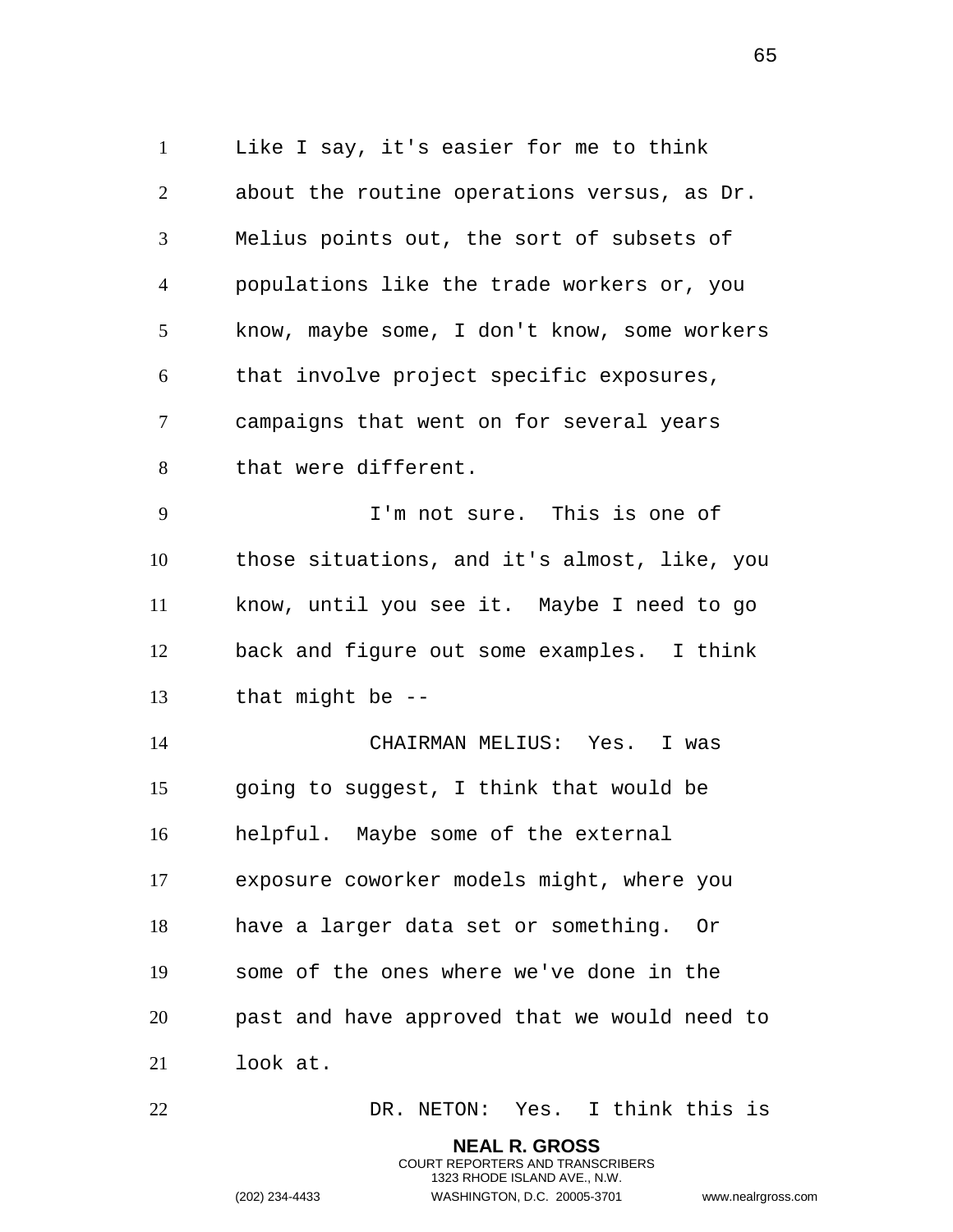best handled, I guess, through an example or several examples of how one might -- CHAIRMAN MELIUS: Yes. 4 DR. NETON: -- proceed. Again, I think routine is one set, and then pulling out the, sort of, special exposure populations to identify them and sort of determining how you're going to handle them separately. I think there's room for statistics, of course, in here but I'm trying to figure out the best, and I probably need to talk to our folks, too. I haven't discussed this with them either. CHAIRMAN MELIUS: Yes. Yes. I think going back to them, where some examples would be the way to sort of flush this one out. 19 DR. NETON: Other than that, I think it seems like we're fairly okay with the bulk of this document. CHAIRMAN MELIUS: Yes.

> **NEAL R. GROSS** COURT REPORTERS AND TRANSCRIBERS 1323 RHODE ISLAND AVE., N.W. (202) 234-4433 WASHINGTON, D.C. 20005-3701 www.nealrgross.com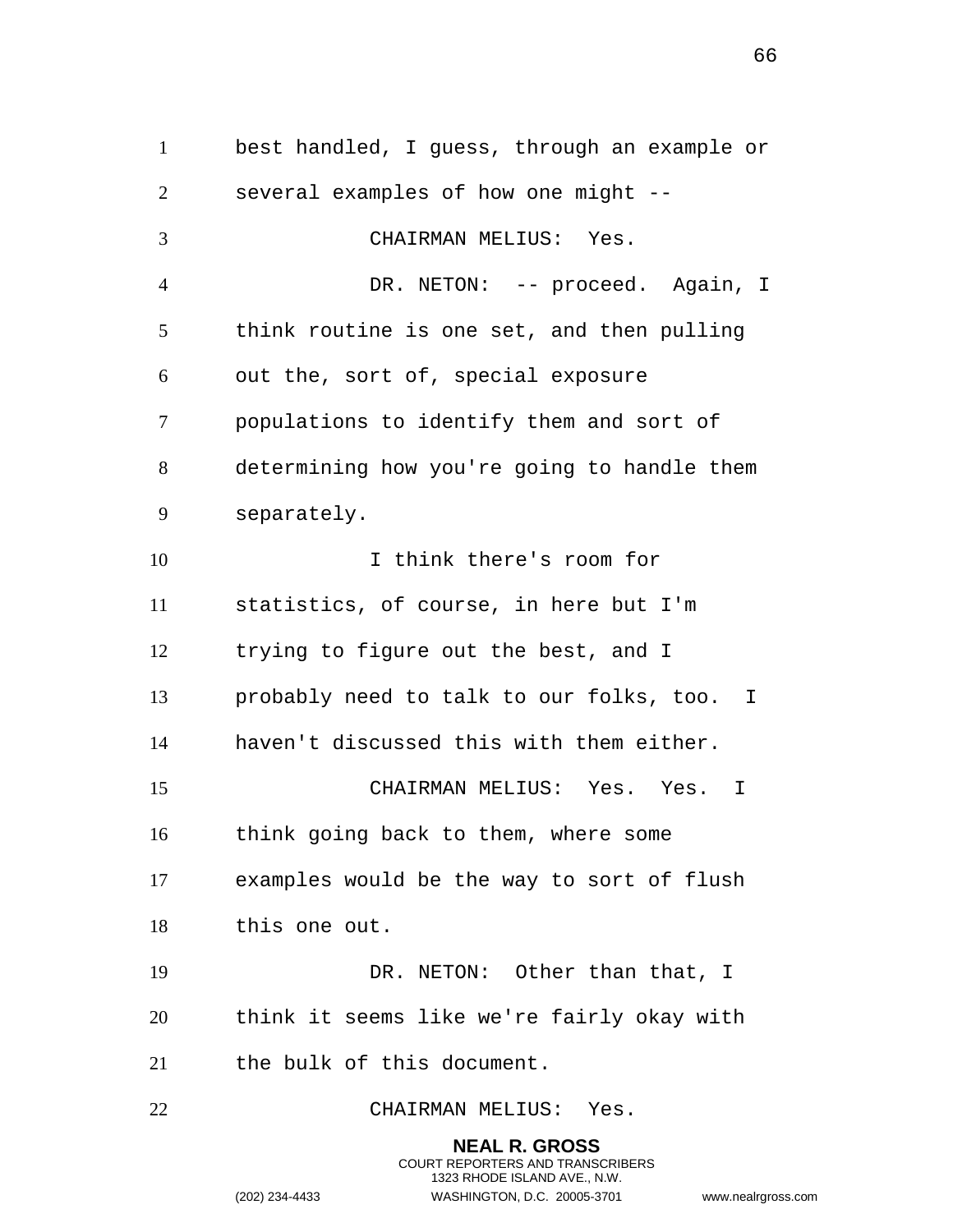DR. NETON: This last piece. And that makes me feel pretty good. Even though it's only eight pages, it's been a lot of work. CHAIRMAN MELIUS: Yes, yes. No, no. DR. NETON: That's all I had to say on this. CHAIRMAN MELIUS: Why don't we just jump to the last item on the agenda. We'll come back to the other items. But my thought would be if you want to make some quick revisions to this or not make quick revisions to it depending on how busy you are, that we get this out to the full Board, anyway, and do it as a presentation for our Board meeting next week. DR. NETON: Yes. I think that I probably won't be able to make too many -- I can, you know, most of them are fairly straightforward. CHAIRMAN MELIUS: Yes. **NEAL R. GROSS**

COURT REPORTERS AND TRANSCRIBERS 1323 RHODE ISLAND AVE., N.W.

(202) 234-4433 WASHINGTON, D.C. 20005-3701 www.nealrgross.com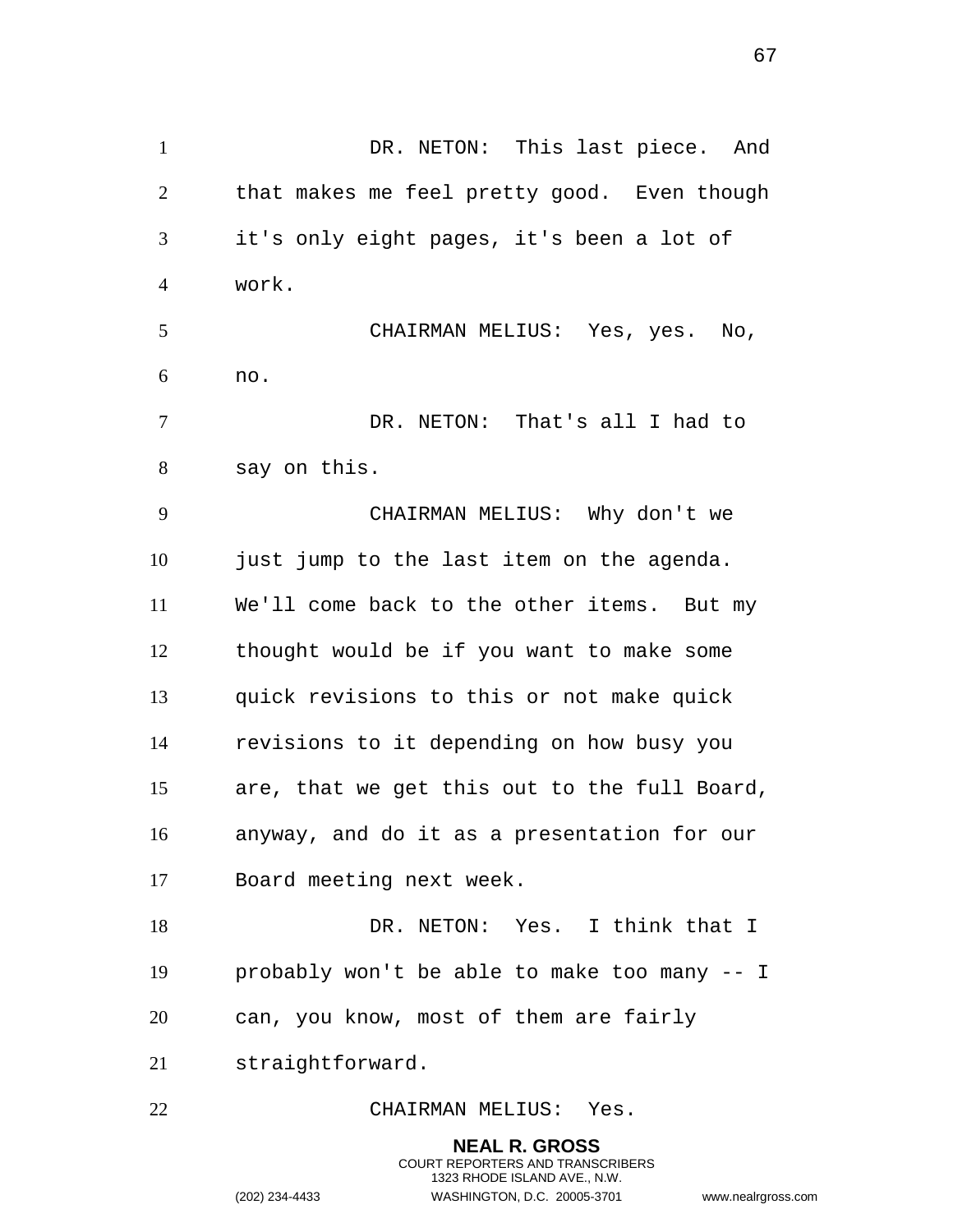DR. NETON: I tried to keep some decent notes here. I think I can put in what we talked about that makes some sense. I won't have the examples, obviously, ready for Section 4. I'll just flesh that out and say examples to follow or something. Yes, and then I can reissue it. CHAIRMAN MELIUS: Yes, if that gets too, you know, sort of time pressed and I'm not sure it's worthwhile. It's just I hate to have you have to respond to the same comments. We'll forget what you agreed to also. So we'll be, like, asking you the same questions. DR. NETON: The transcripts are going to come out eventually, but -- CHAIRMAN MELIUS: Yes, right, I know. But what would make, you know, whatever works for you would be fine. And I think if we had that and get sort of full input from the Board on it, that then we could, you know, sort of decide what to do **NEAL R. GROSS**

> COURT REPORTERS AND TRANSCRIBERS 1323 RHODE ISLAND AVE., N.W.

(202) 234-4433 WASHINGTON, D.C. 20005-3701 www.nealrgross.com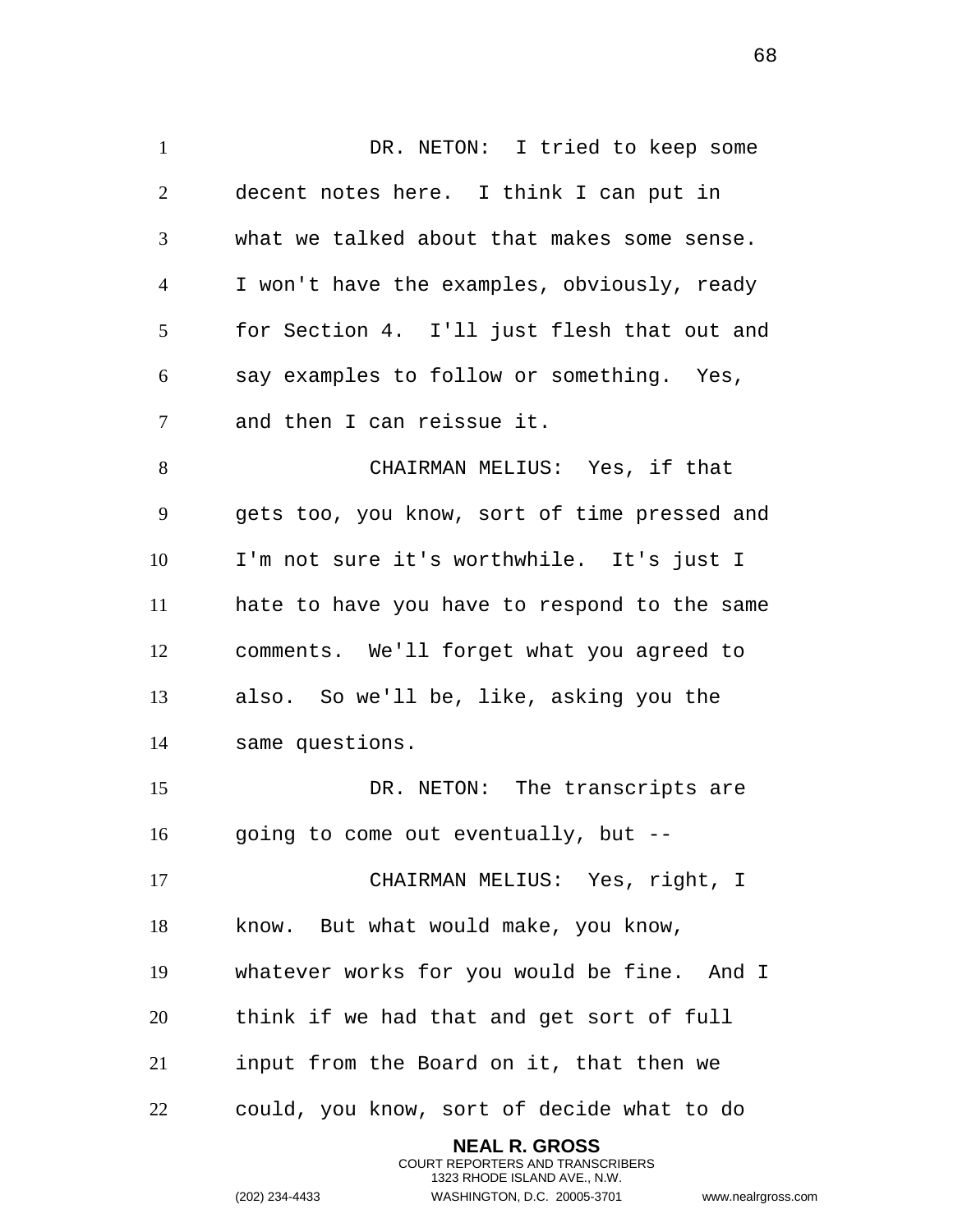going forward.

**I** mean, I think the other question is, are there issues that either need to be fleshed out more or that we haven't thought of, because I think this, you know, this approach has, or our thoughts about this document have evolved. 8 DR. NETON: Oh, definitely. CHAIRMAN MELIUS: Yes. DR. NETON: I think I can make as many changes as I can get, you know, reasonably within sort of half a day. And I can probably get this out to the full Board by Thursday, given that I don't have that much time. I'm not going to lock in a change, but I'll try to just do the simple ones. And then I can present this to the Board, yes, it's not a problem. I was thinking about doing one other thing when I do my presentation, though. And I've got it, I've just displayed it here.

> **NEAL R. GROSS** COURT REPORTERS AND TRANSCRIBERS 1323 RHODE ISLAND AVE., N.W. (202) 234-4433 WASHINGTON, D.C. 20005-3701 www.nealrgross.com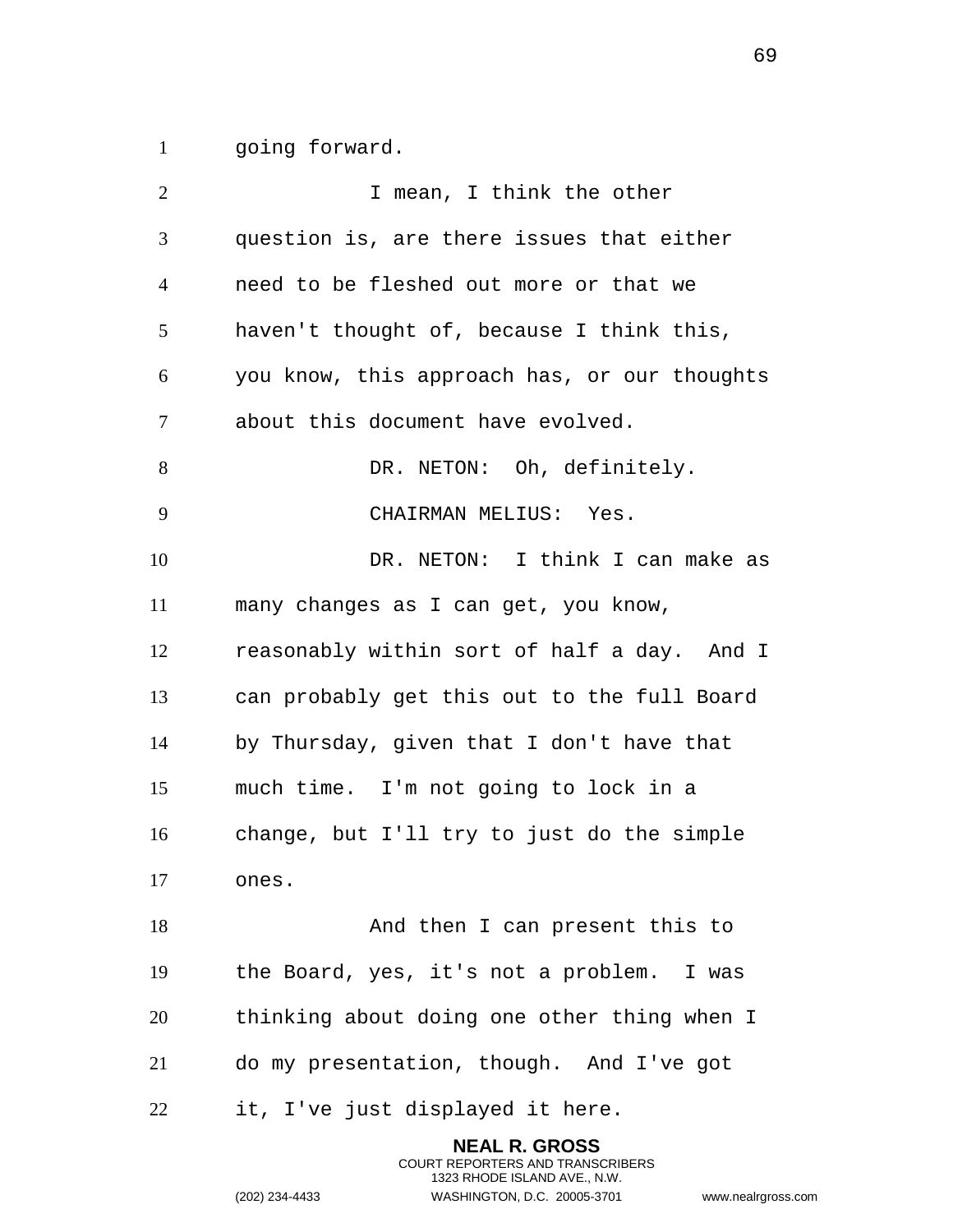I have a sense that there's a lot of people, some Board Members are not really familiar with what we really do with coworker modeling data and how it works. And so I thought a brief presentation on an example from Savannah River might be appropriate. And what I put together here is a brief slide show that talks about a specific example from Report 81, or TIB-81 that goes through how coworker models are constructed by year, go over how the data come out. And then specifically talk about these graphs of how chronic models are fit through separate pieces. You know, and then end up showing how it overestimates at the very end and talk about what the GSBs and all that stuff sort of mean. I don't know. Do you think that might be helpful as part of the process? CHAIRMAN MELIUS: Yes, I do. Gen and Paul, do you --

> **NEAL R. GROSS** COURT REPORTERS AND TRANSCRIBERS 1323 RHODE ISLAND AVE., N.W.

(202) 234-4433 WASHINGTON, D.C. 20005-3701 www.nealrgross.com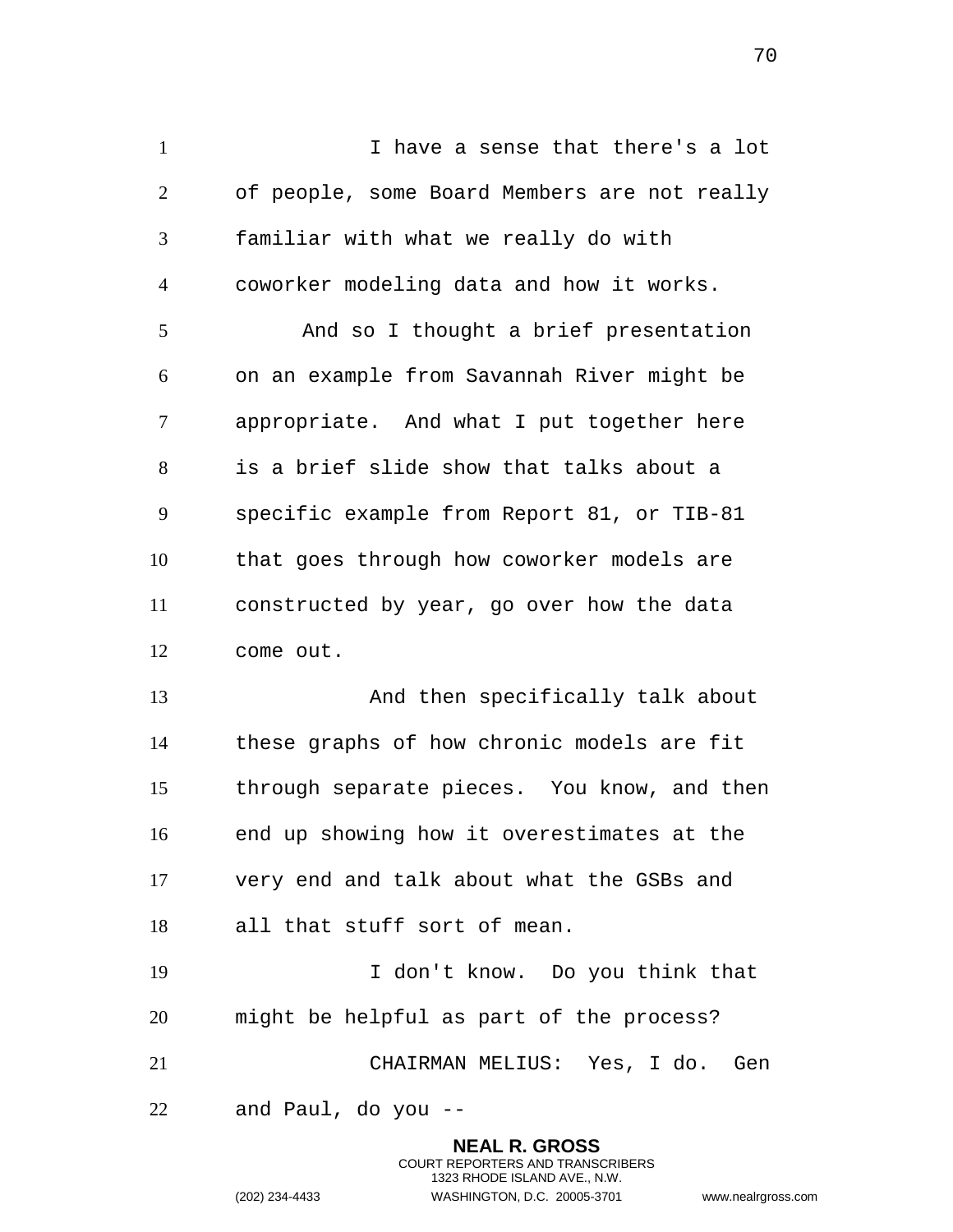MEMBER ROESSLER: I think it's absolutely -- DR. NETON: I recall from the last meeting in Idaho that people were asking. I didn't have this type of information available at the time. And I think it would be very helpful to see here's a study of a coworker model. MEMBER ZIEMER: I agree. I think that it's a good idea. DR. NETON: I can do this piece as well as basically just go through the draft, which will be Rev 3 at that point. Okay. I can do that. 15 MEMBER ROESSLER: Good. CHAIRMAN MELIUS: Okay. Thanks, Jim. I think the other, you want to do the other two items on our agenda? The first one is the ten year review. Well, ten year review on, we had talked about I think at the last Board conference call we were reviewing the ten year items. And it came **NEAL R. GROSS**

> COURT REPORTERS AND TRANSCRIBERS 1323 RHODE ISLAND AVE., N.W.

(202) 234-4433 WASHINGTON, D.C. 20005-3701 www.nealrgross.com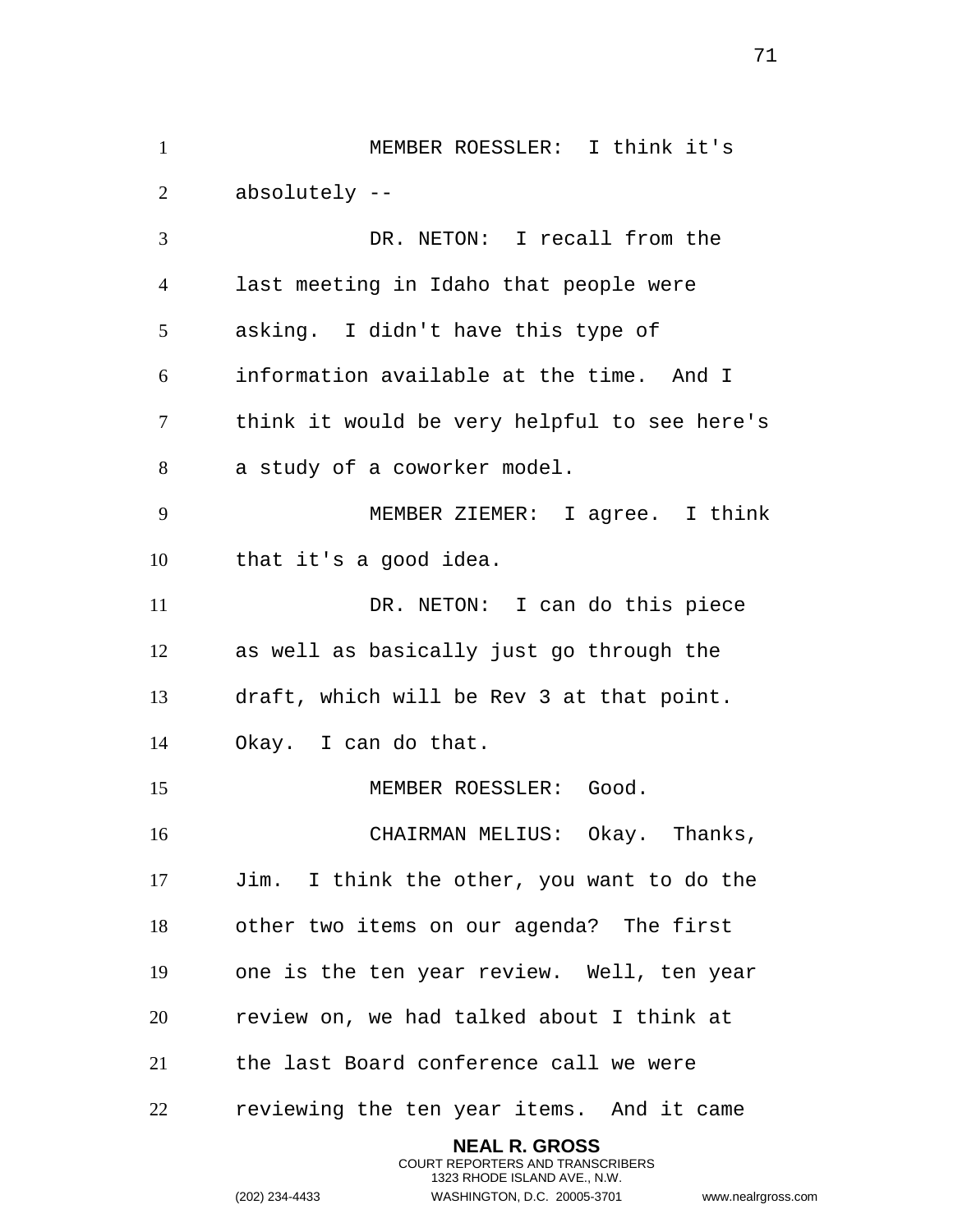up that we, about DCAS was having

 difficulty, probably not surprisingly, in terms of addressing the comment about the need or the potential helpfulness of having input from other academic areas or even non- academic areas in terms of applying the policies in terms of sufficient accuracy and some of the other, and SEC evaluation types of issues.

 And I think you had, Stu, you had mentioned that it was causing -- we tried approaching it, were having difficulty sort of coming up with an approach that would be, you thought would be useful or at least in terms of how to frame the issues.

16 And I think I responded by saying well maybe we could talk about it as part of this Work Group meeting, at least I'm not sure we have a better idea, but at least we can try to address it if we can.

21 MR. HINNEFELD: Okay. Thanks, Dr. Melius. Yes, this is a, of course it's

> **NEAL R. GROSS** COURT REPORTERS AND TRANSCRIBERS 1323 RHODE ISLAND AVE., N.W.

(202) 234-4433 WASHINGTON, D.C. 20005-3701 www.nealrgross.com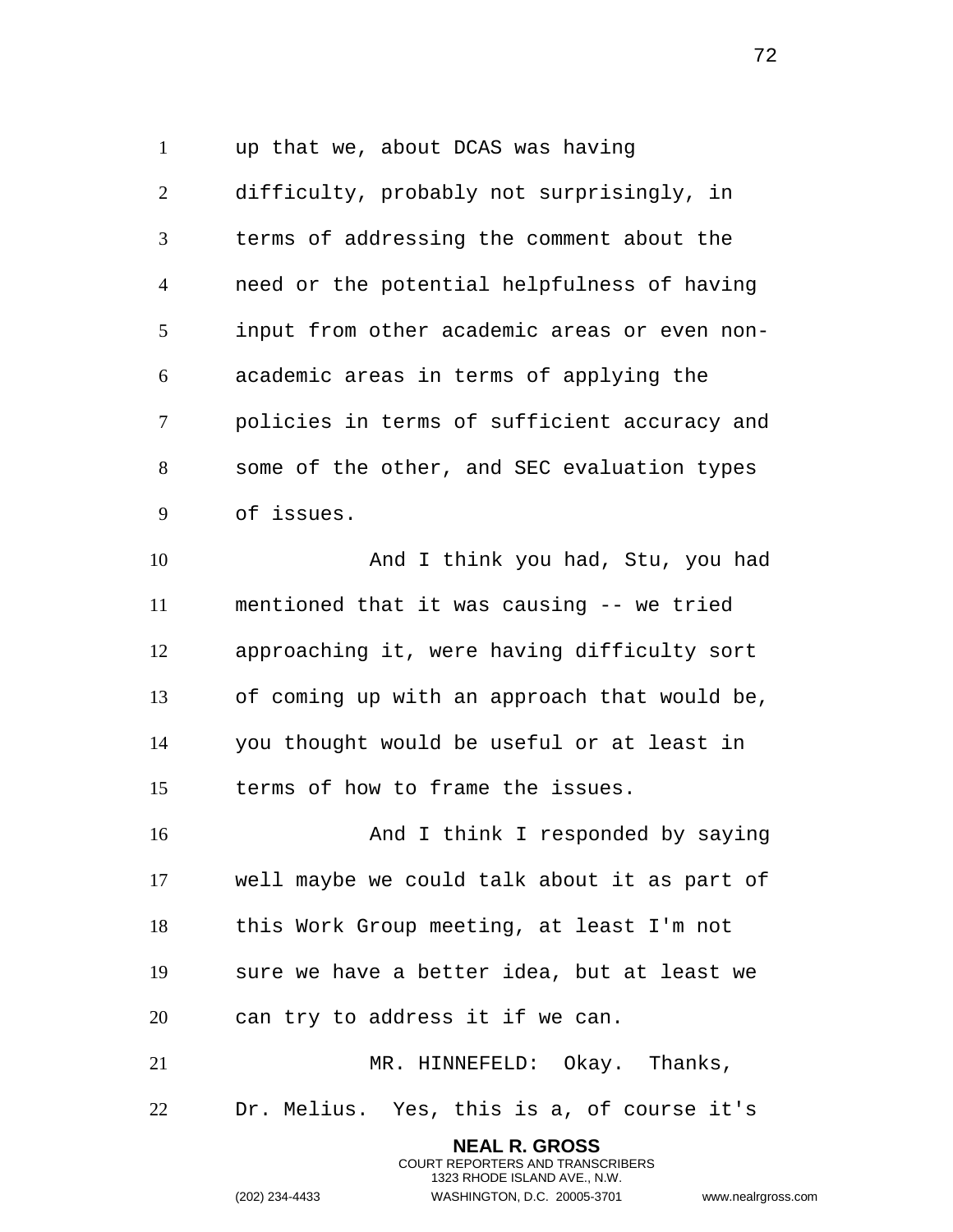problematic. We staffed -- the vision has been staffed. Largely, the technical people in the division are health physicists and we haven't really sought out a policy team so to speak and addressed these as an issue. NIOSH always sort of interpreted its assignment on this program as a scientific assignment. And so that's kind of how we've approached it. 10 10 I do think that over the years, the continuing discussions with the Advisory Board and the Board's contractor, while not necessarily introducing other disciplines, has certainly introduced other points of view. 16 And I believe over the years we have had NIOSH also, and the Board and our contractor, have sort of converged on how things will be done. So I really question, and maybe some others of you who are not so close to it as I, maybe some others have

some ideas about how this might be

**NEAL R. GROSS** COURT REPORTERS AND TRANSCRIBERS 1323 RHODE ISLAND AVE., N.W. (202) 234-4433 WASHINGTON, D.C. 20005-3701 www.nealrgross.com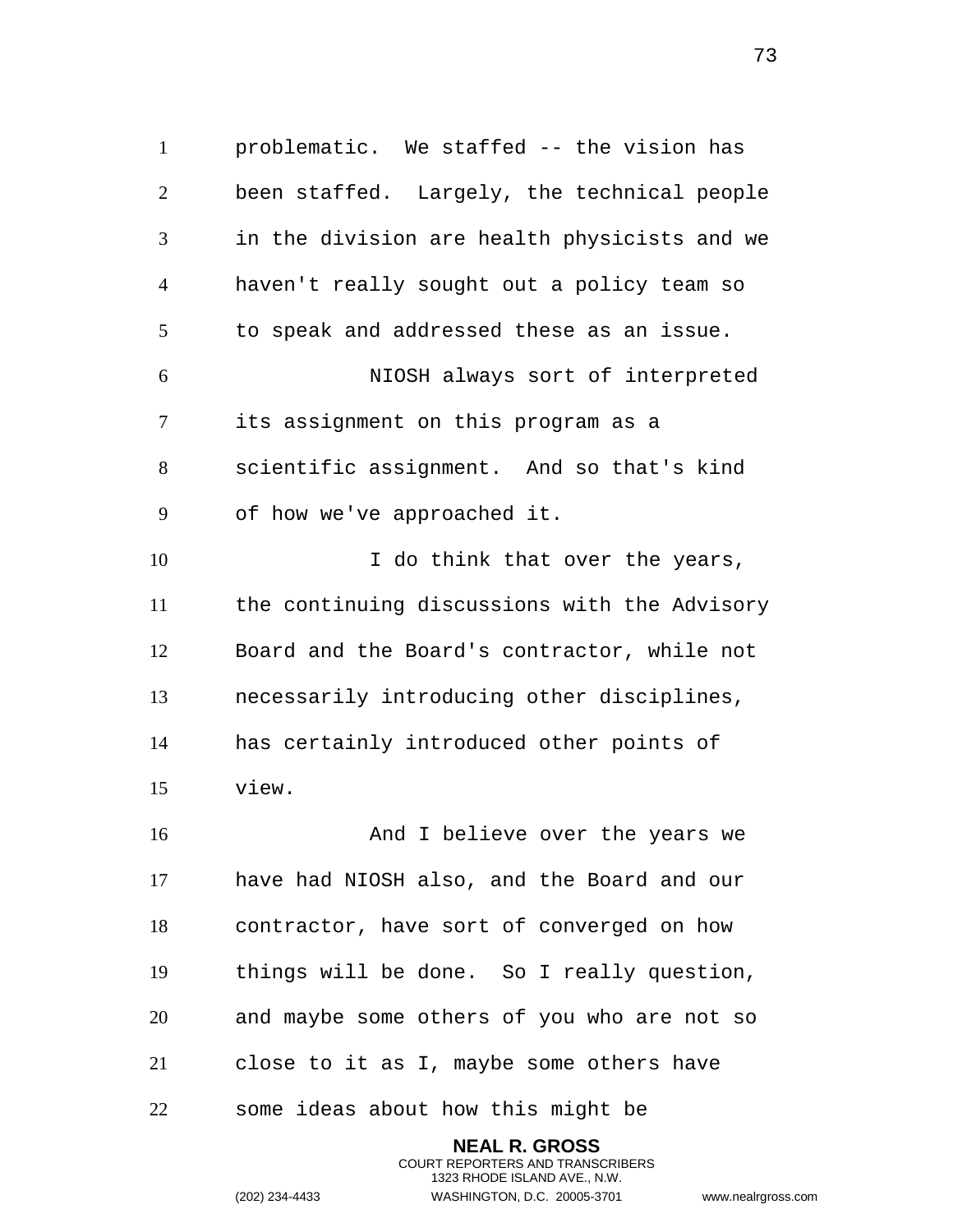accomplished and its value.

| $\overline{2}$ | But I kind of question the value             |
|----------------|----------------------------------------------|
| $\mathfrak{Z}$ | of at this point in the program, pursuing    |
| $\overline{4}$ | other opinions that, presumably would be     |
| 5              | somewhat less informed than those of us who  |
| 6              | have been working on the program.            |
| 7              | We do, as the years have gone by,            |
| 8              | we have been, I believe, more accepting of   |
| 9              | input from the claimant and advocate         |
| 10             | community, and try to continue to take       |
| 11             | information they provide us seriously.       |
| 12             | I'm not so sure that ten years               |
| 13             | ago we envisioned that that would be a large |
| 14             | avenue, but I think they've provided a lot   |
| 15             | of useful information. And we have sort of   |
| 16             | incorporated that into our work process.     |
| 17             | So I'm really no closer than I               |
| 18             | was at the Board conference call to having a |
| 19             | good idea about how to go about something    |
| 20             | like this, but I kind of have the same       |
| 21             | opinions that I had then that I don't think  |
| 22             | the utility, I don't see the utility of      |

**NEAL R. GROSS** COURT REPORTERS AND TRANSCRIBERS 1323 RHODE ISLAND AVE., N.W.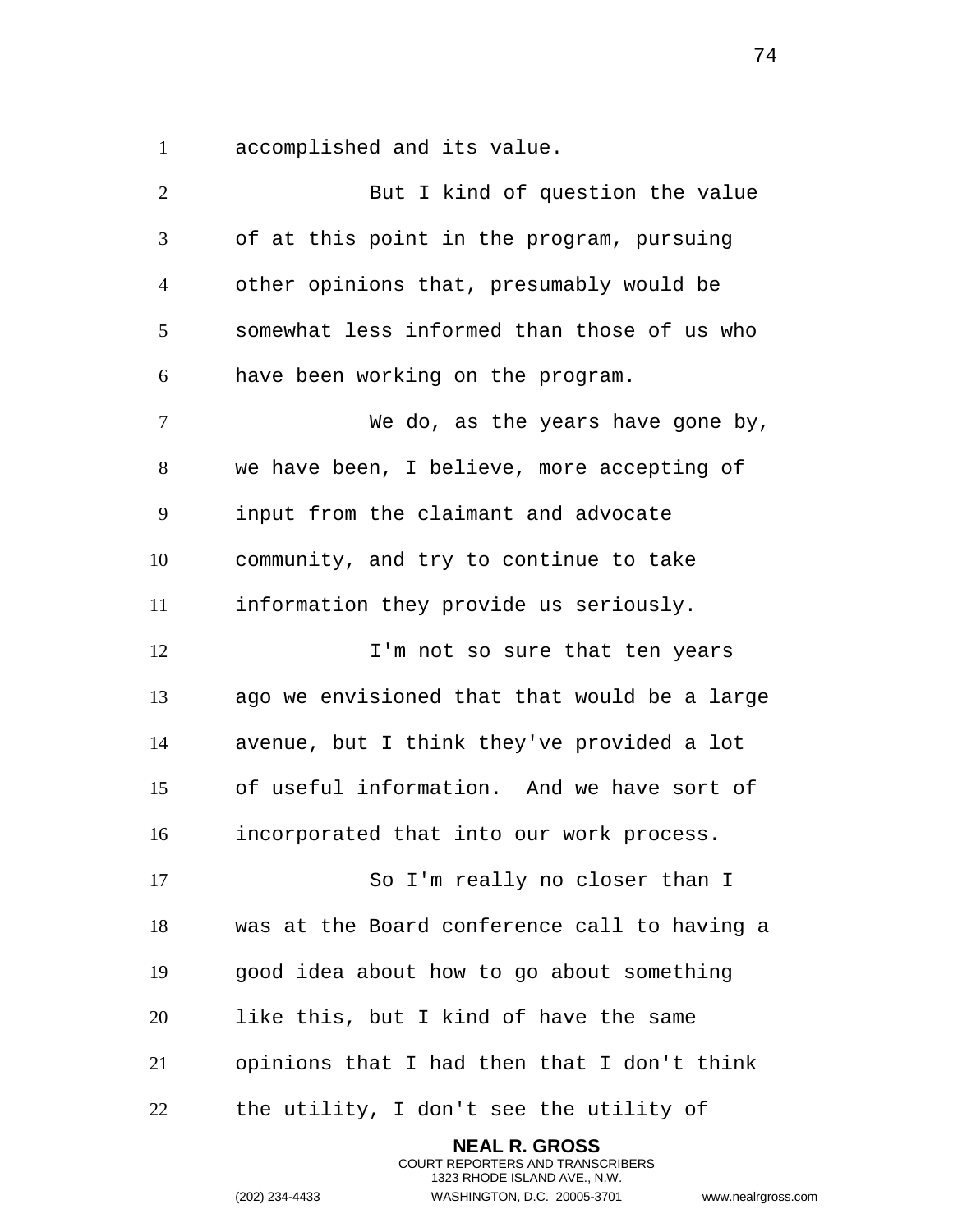actually going out and pursuing other disciplines.

3 And I believe that the intent, which is to get a broadening of the thought process to the questions brought to our program, particularly the SEC questions, I think the intent of getting that broader perspective is largely satisfied by the relationship we've developed with the Board and the Board's contractor. So I guess I'll stop there and see if anyone has anything else they want to say. Am I still on the phone? MEMBER ROESSLER: Yes. Stu, what's the downside at this point if you don't get input from, as you call it, other disciplines? MR. HINNEFELD: What is the downside? MEMBER ROESSLER: Yes. I mean, if you just say well let's not do it, what would the implication be of not doing it? **NEAL R. GROSS**

> COURT REPORTERS AND TRANSCRIBERS 1323 RHODE ISLAND AVE., N.W.

(202) 234-4433 WASHINGTON, D.C. 20005-3701 www.nealrgross.com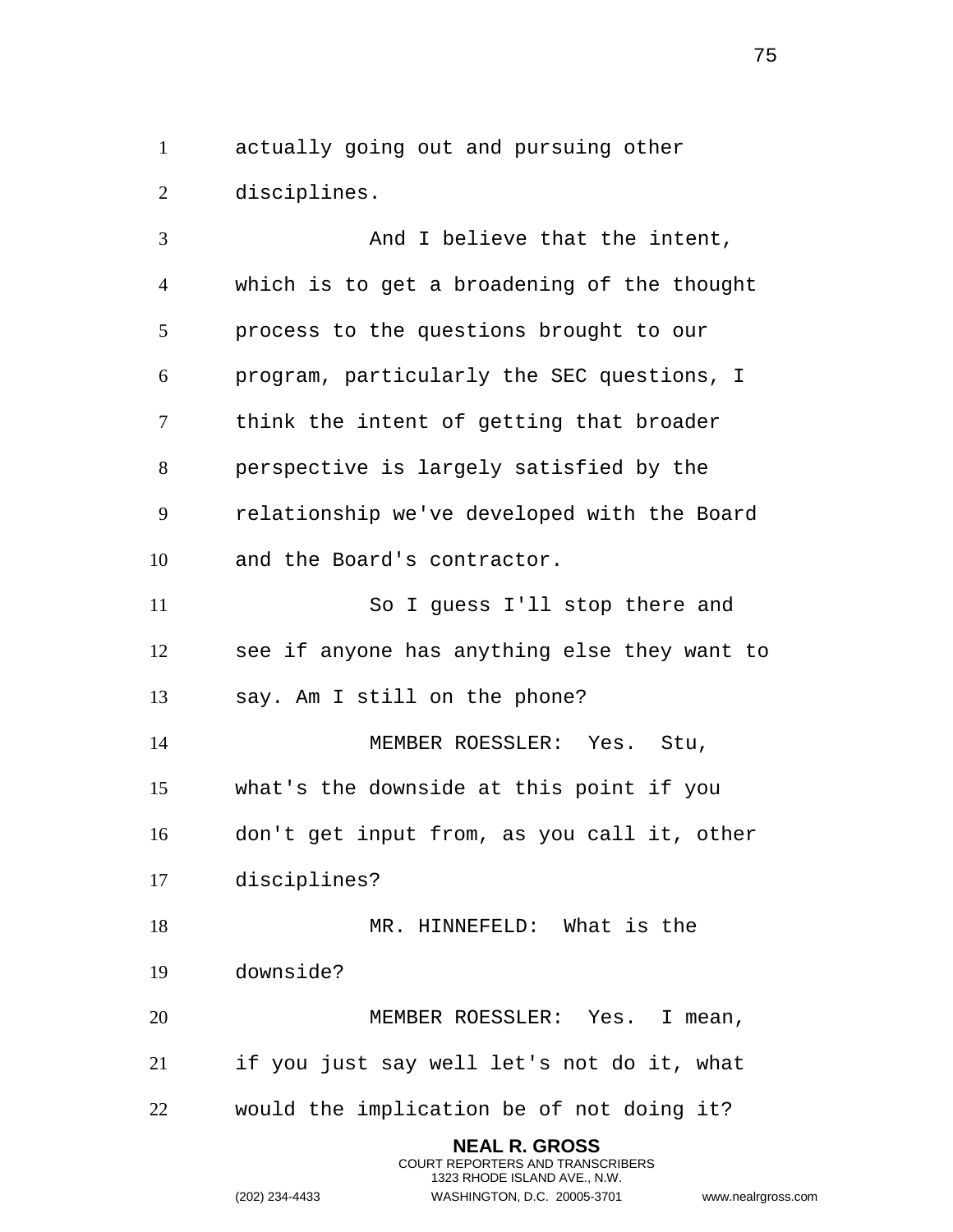What sort of criticisms could arise? MR. HINNEFELD: Well, the criticism would be -- NIOSH said that, you know, you have this ten year review which was, you build it as this important review of your program, this fresh look. You have these recommendations, even some you might have considered priority recommendations and you have nothing to show for it. What happened to that? Was this a real activity or not? You know, were you really serious about taking a serious look at yourself? And you know, that criticism could arise from wherever. MEMBER ROESSLER: And I think that's a serious criticism. MR. HINNEFELD: Yes, I agree. So I'm still open to suggestions then about what are the kinds of perspectives we seek and how do we pursue those. 22 And how do we, sort of, assure **NEAL R. GROSS**

> COURT REPORTERS AND TRANSCRIBERS 1323 RHODE ISLAND AVE., N.W.

(202) 234-4433 WASHINGTON, D.C. 20005-3701 www.nealrgross.com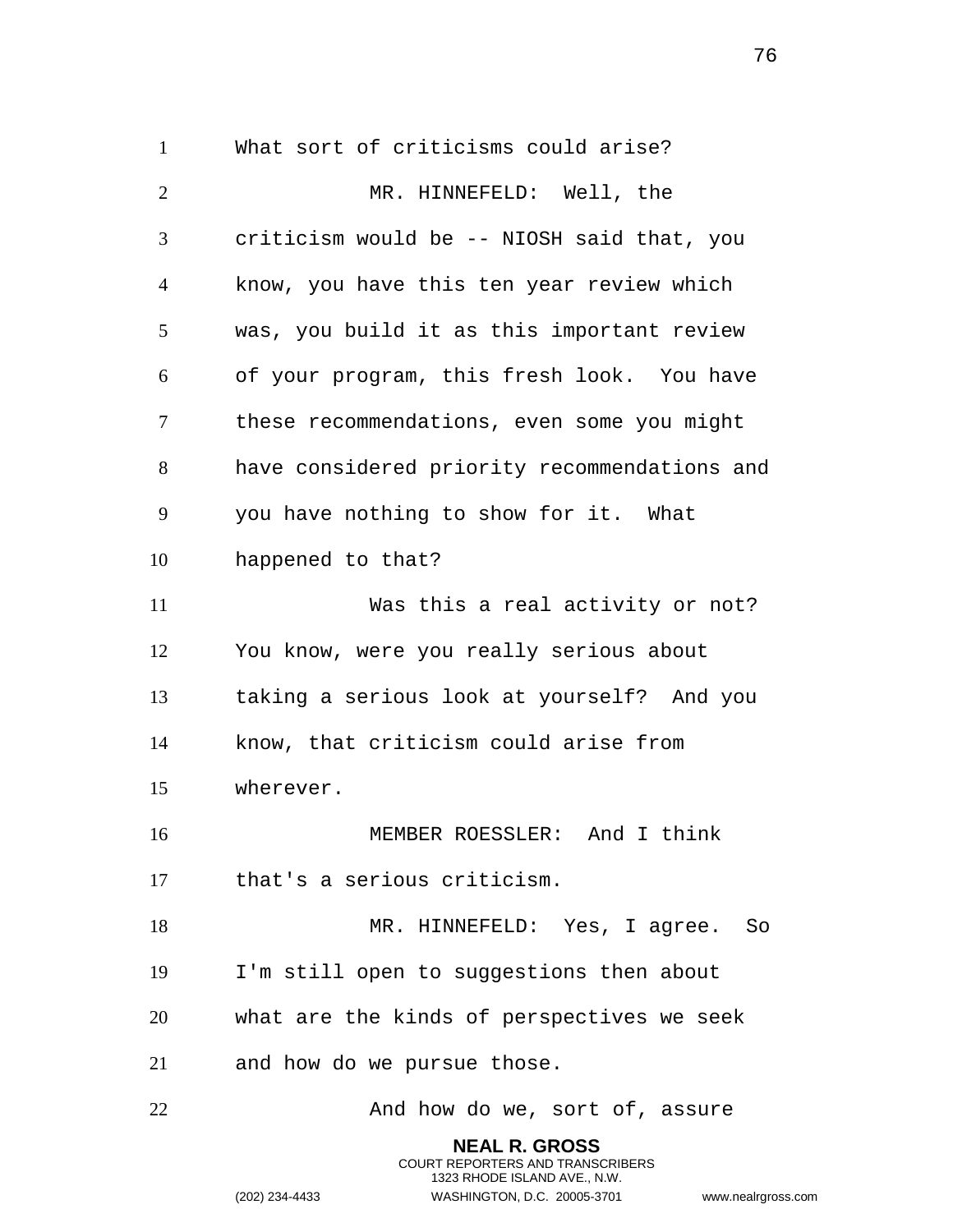ourselves that we will get, sort of -- you know, perspectives that kind of match the thought process that we've kind of been converging on, you know, NIOSH and the Board and their contractor on this process? So you introduced a possibility of getting things that none of us would perceive as being helpful and may cause work to address in some fashion when those of us, you know, us I mean us and the Board and the Contractor would say gee, I don't see how that could possibly be helpful to pursue that. On the other hand, I'm speaking here, I am so close to this that certainly my judgment on that matter could certainly be at question. MEMBER ZIEMER: This is Ziemer. Let me raise a related question. Are there specific viewpoints or aspects that people

feel NIOSH or the Board has been overtly

rejecting?

**NEAL R. GROSS** COURT REPORTERS AND TRANSCRIBERS 1323 RHODE ISLAND AVE., N.W. (202) 234-4433 WASHINGTON, D.C. 20005-3701 www.nealrgross.com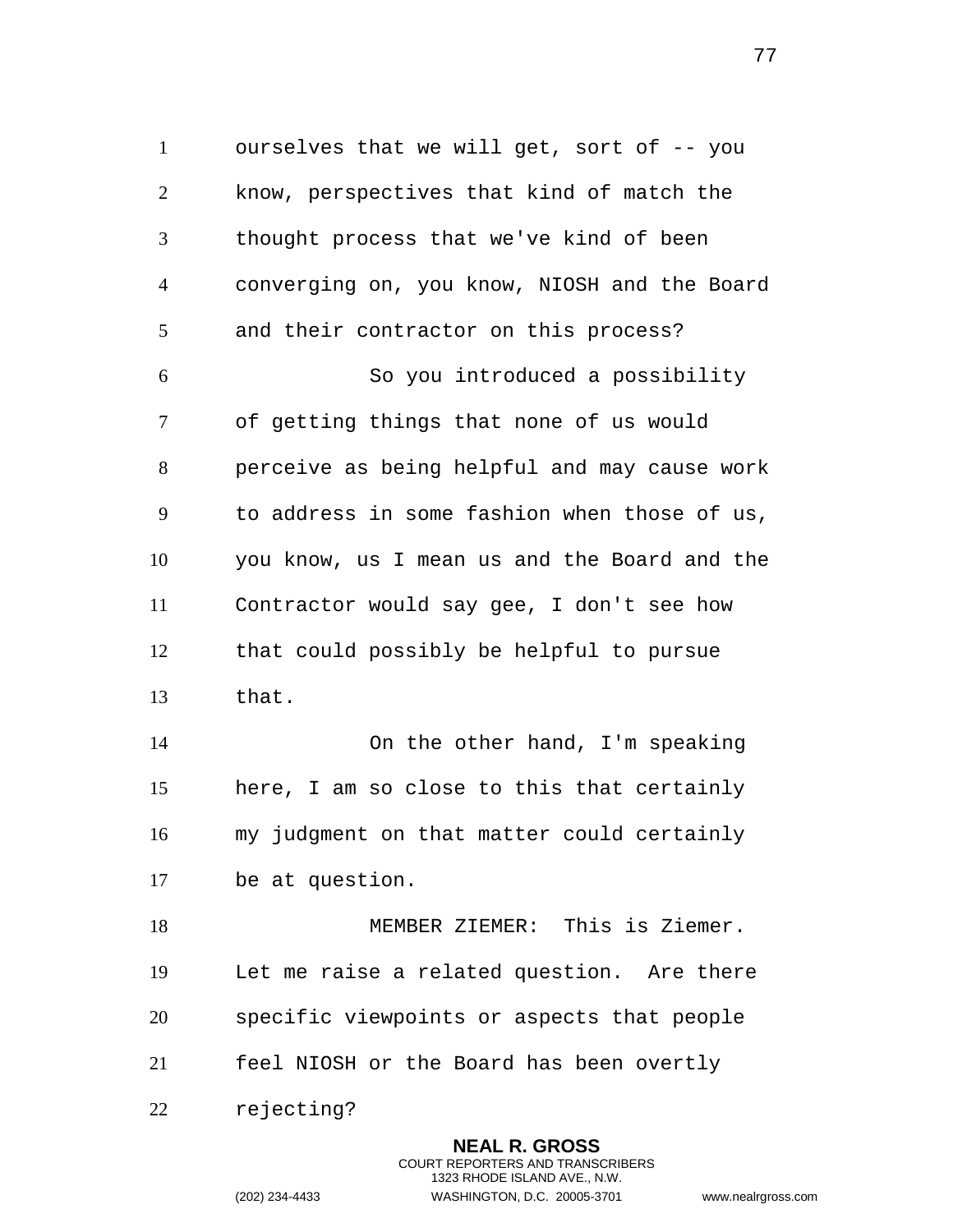In other words, the outside, sort of new outside viewpoints that seem to be needed, are these viewpoints that someone has identified as being not considered or rejected or otherwise ignored? I sort of feel the way Stu does, but I have my own bias. But I think the Board and the contractor and NIOSH itself have been pretty open to a lot of outside viewpoints. But I guess we hear from some that really are -- are there voices that aren't being heard or are being ignored? CHAIRMAN MELIUS: This is Jim Melius. I don't think that it was meant as a criticism of, sort of, the process as much. I mean, there were other issues

 about, you know, input from the claimant or the claimant community so to speak that were sort of outreach issues and other issues that were included in the ten year review and are, I think, in the process of being addressed.

> **NEAL R. GROSS** COURT REPORTERS AND TRANSCRIBERS 1323 RHODE ISLAND AVE., N.W. (202) 234-4433 WASHINGTON, D.C. 20005-3701 www.nealrgross.com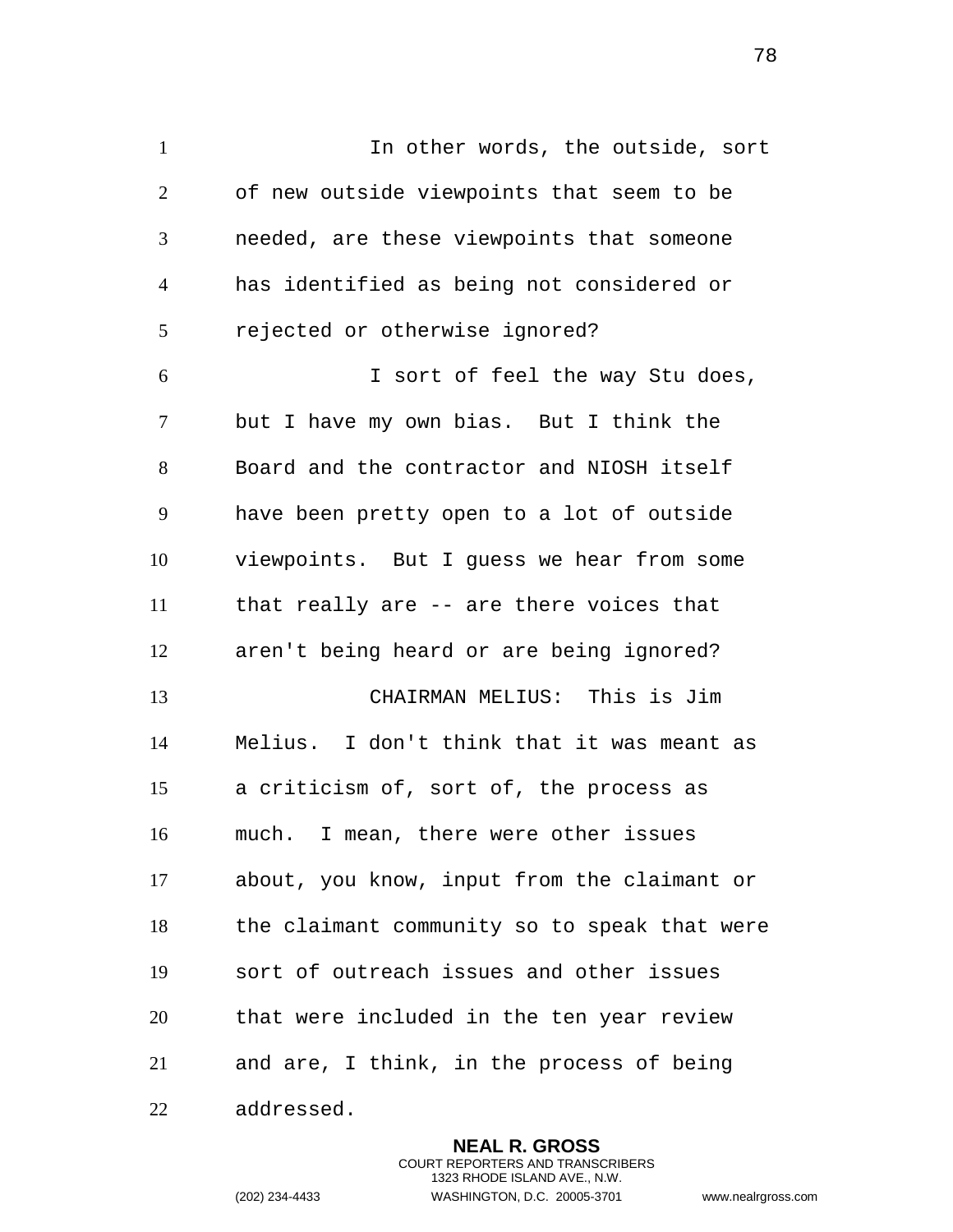I think the other thing is that we all are very close to the, you know, process and so forth. And as we continually find out, it's very hard to develop very general rules for this process because, you know, everything is case by case. So most of our decisions are made by spending a lot of time reviewing a particular, you know, site or exposure at a site to what's available in terms of data and so forth. 12 And that often, you know, sort of precludes the development of general rules. Thorium is different at a different site so we can't just have a -- you know, we encounter thorium and therefore it's an SEC kind of rule or it's not an SEC or whatever. So I think that's sort of where we are, our perspective on it, my recollection of the process was that for the ten year review was that that recommendation was more in terms of how the compensation

> **NEAL R. GROSS** COURT REPORTERS AND TRANSCRIBERS 1323 RHODE ISLAND AVE., N.W.

(202) 234-4433 WASHINGTON, D.C. 20005-3701 www.nealrgross.com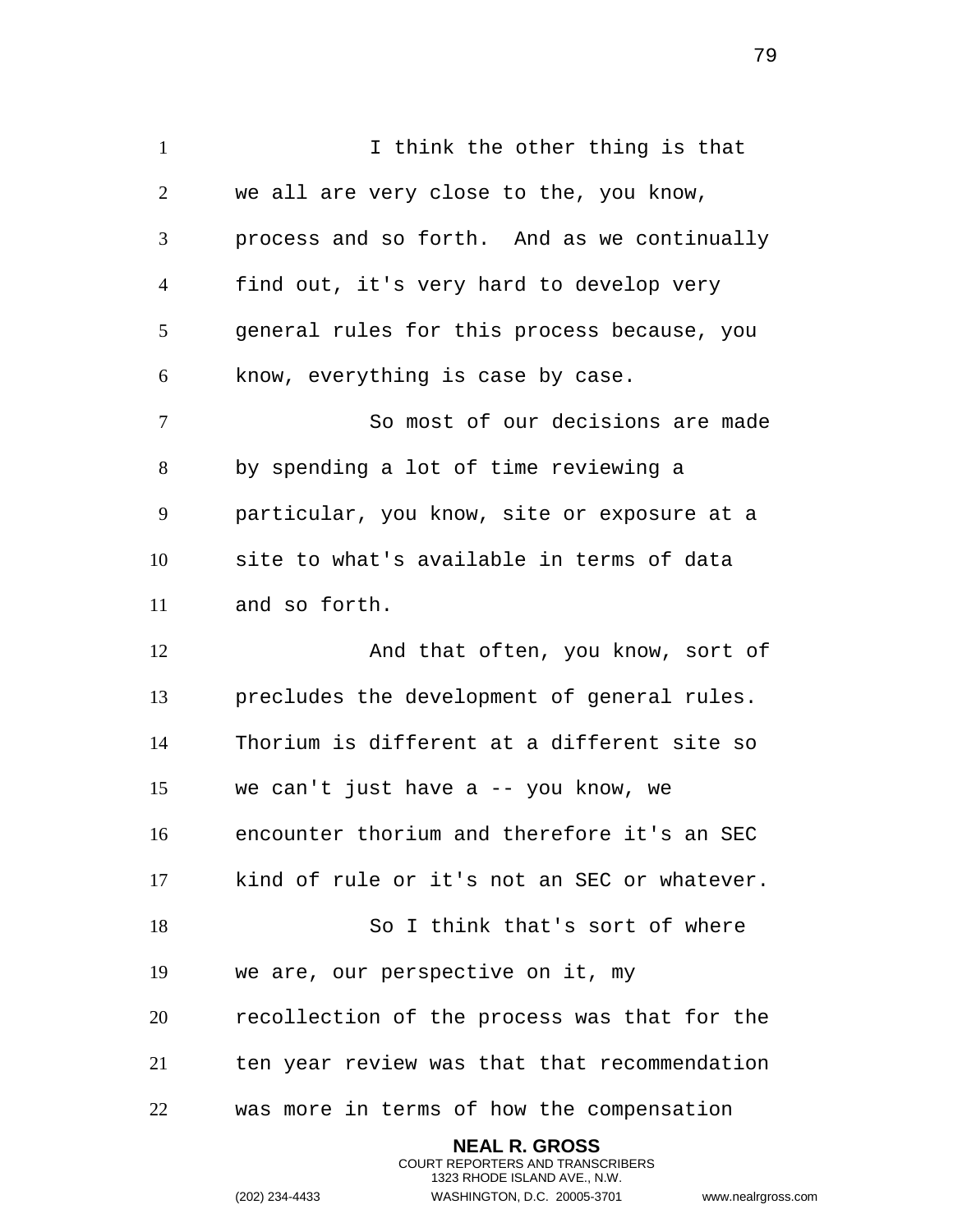decision process was originally set up.

2 And would it be useful to have, you know, input from other disciplines that might be more familiar with other compensation processes or the ethics of this type of an effort. How do we, you know, evaluate fairness, how do we evaluate something like what is claimant friendly and things that have been incorporated into this program. 11 And would that possibly be helpful? I think Stu's right, it's a little hard to think specifically of what that would be. And particularly when we're so far down the line in terms of the number of years that we've, you know, this process has been set up and so forth. 18 So I think, you know, we all may have different views on what could have been done better or might have been different approaches that should have been considered, you know, however many years ago that

> **NEAL R. GROSS** COURT REPORTERS AND TRANSCRIBERS 1323 RHODE ISLAND AVE., N.W.

(202) 234-4433 WASHINGTON, D.C. 20005-3701 www.nealrgross.com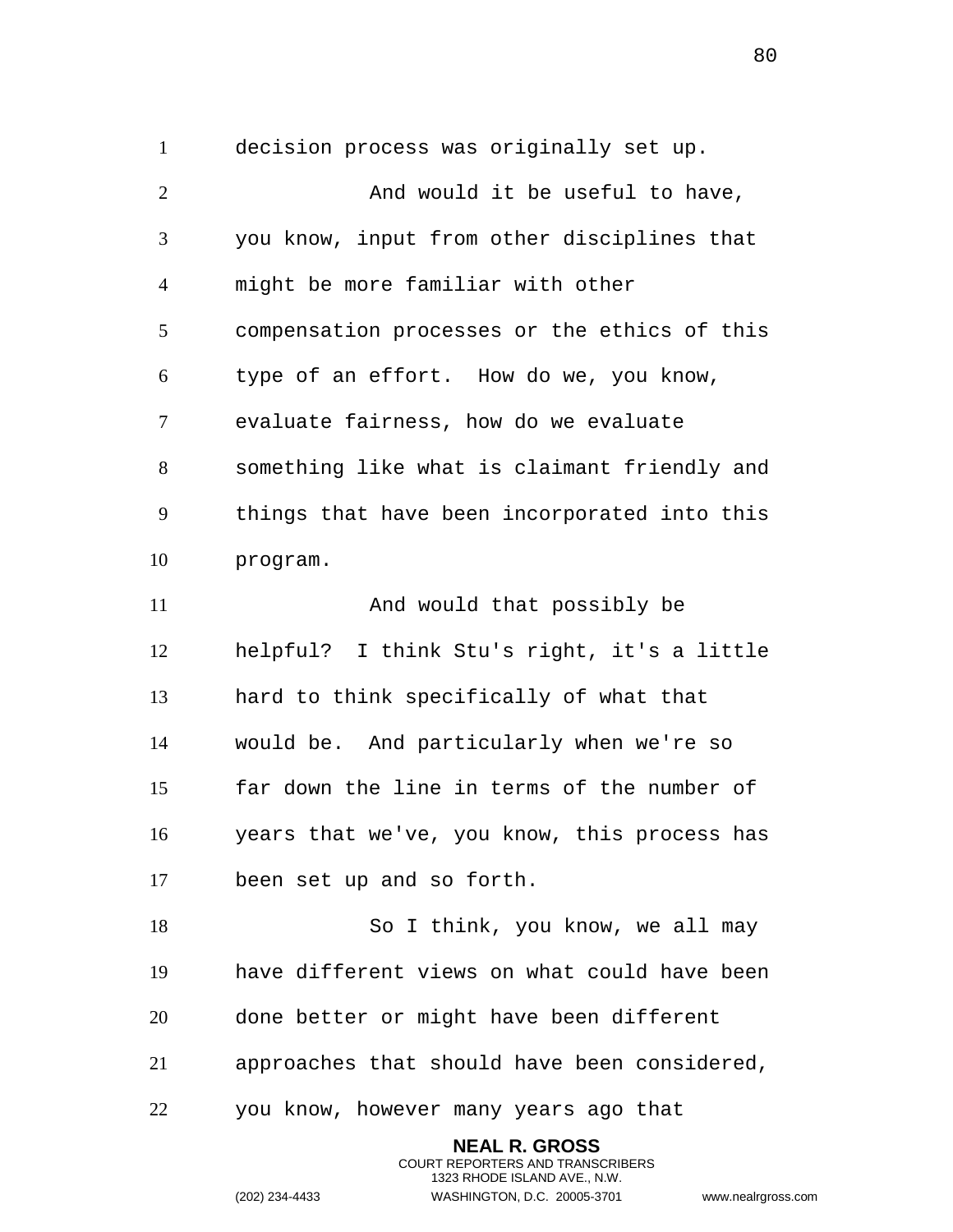weren't.

| $\overline{2}$ | But I think our obligation, Paul,            |
|----------------|----------------------------------------------|
| 3              | back to yours, is not are we going to be     |
| 4              | criticized, not criticized, or is it really  |
| 5              | going to make a difference or not, but is    |
| 6              | there some way of exploring that trying to   |
| 7              | better understand how that might be helpful  |
| 8              | and is it feasible to incorporate that into  |
| 9              | the effort.                                  |
| 10             | Now I believe that recommendation            |
| 11             | came from both John Howard and, well from a  |
| 12             | number of people but from John, from Randy   |
| 13             | Rabinowitz as part of her review of the SEC  |
| 14             | process.                                     |
| 15             | And I mean, one way of pursuing              |
| 16             | it would be, you know, at our Work Group     |
| 17             | meeting because I think most of it was       |
| 18             | directed at the SEC Issues and invite, Randy |
| 19             | could participate by phone or whatever to    |
| 20             | explain what she meant by that.              |
| 21             | MEMBER ROESSLER: I'm not sure                |
| 22             | what she meant, but when you think about     |
|                | <b>NEAL R. GROSS</b>                         |

COURT REPORTERS AND TRANSCRIBERS 1323 RHODE ISLAND AVE., N.W.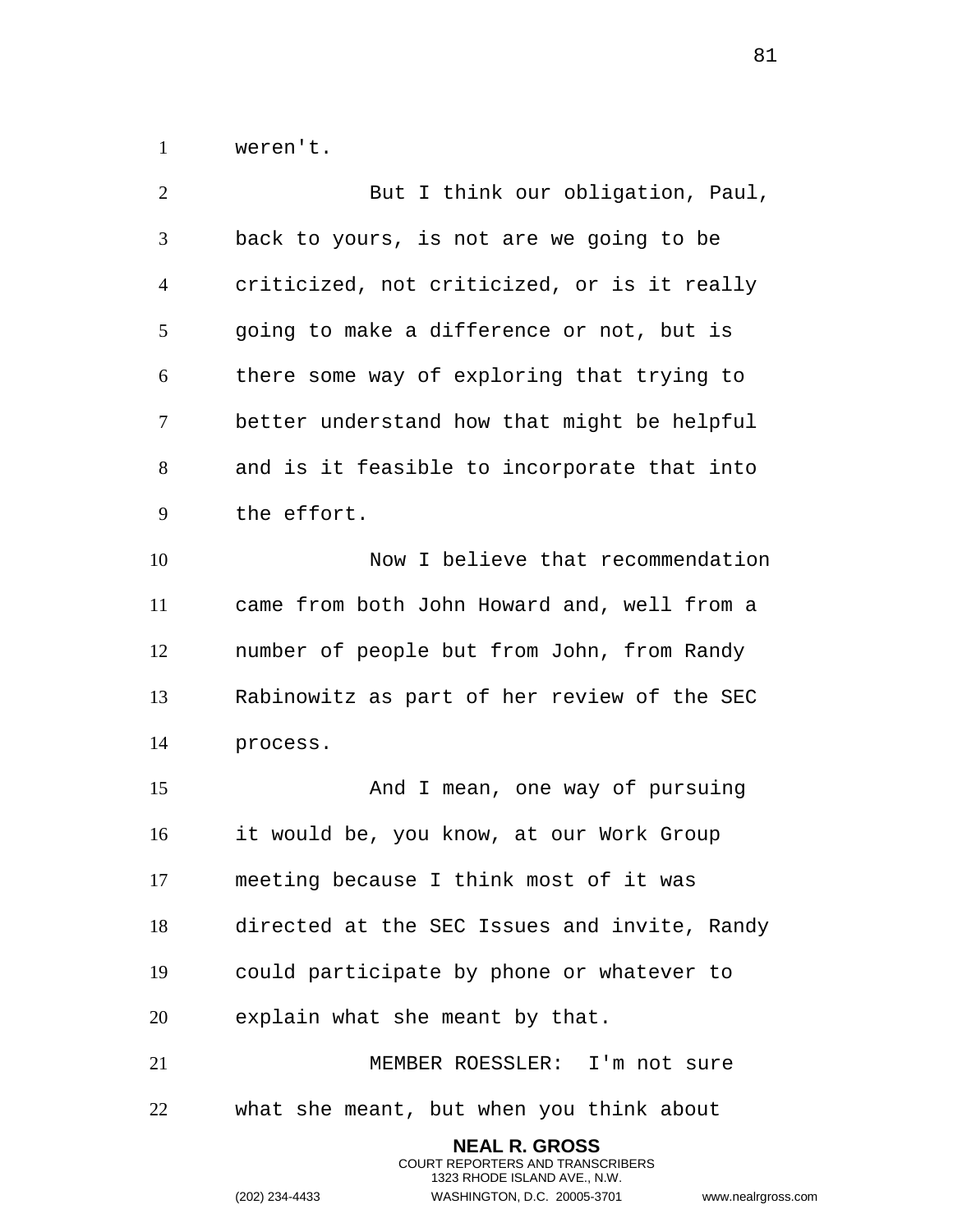this, the real difficulty of involving some more evaluation at this point is that it takes us, you think about an unbiased group, it seems that we have a real, they would need a huge knowledge base. I don't know of any group, other than some that might be considered biased, that could get up to speed enough on what's being done and then actually on a timely basis be productive. CHAIRMAN MELIUS: Yes, I don't have any specific examples to counter that. But I think at the same time, it was a, you know, recommendation that NIOSH and the commitment that NIOSH made to address, or at least explore. 17 And you know, I think it's something that certainly the Board could be involved in helping to explore it. And I think, you know, I think we take it like we do everything, a step at a time and see if it helps or if it doesn't help, if it's

> **NEAL R. GROSS** COURT REPORTERS AND TRANSCRIBERS 1323 RHODE ISLAND AVE., N.W.

(202) 234-4433 WASHINGTON, D.C. 20005-3701 www.nealrgross.com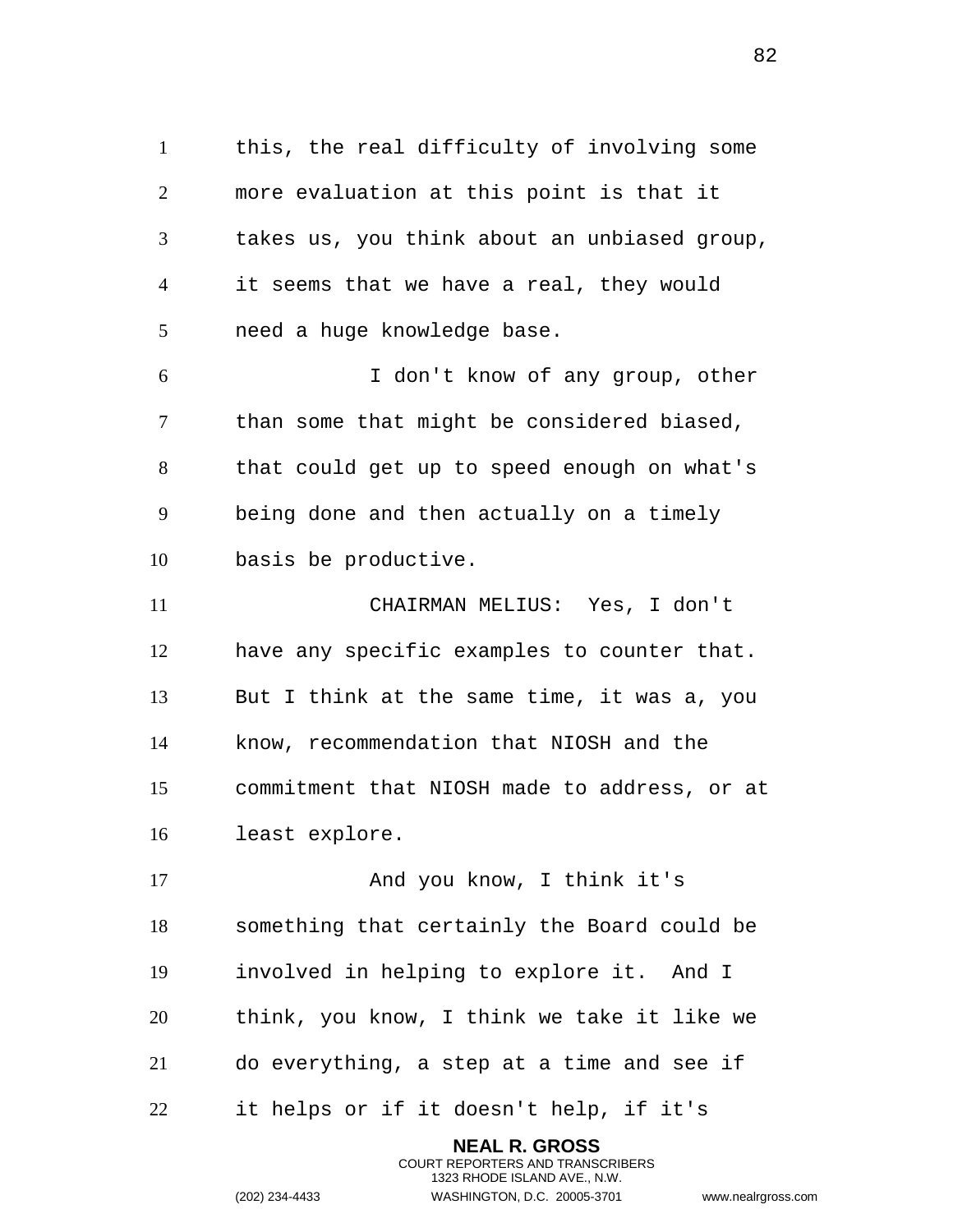feasible or not feasible.

| $\overline{2}$ | MR. HINNEFELD: This is Stu. I                |
|----------------|----------------------------------------------|
| 3              | think maybe inviting Randy to participate in |
| $\overline{4}$ | a Work Group meeting might be an avenue to   |
| 5              | pursue. And we might be able to get, at      |
| 6              | least refresh my memory on where her thought |
| $\tau$         | was on this.                                 |
| 8              | And then the other question is               |
| 9              | something like that consistent with the      |
| 10             | regulations that were published because      |
| 11             | theoretically the regulations could have     |
| 12             | been published in a different manner.        |
| 13             | But that goes back, I think,                 |
| 14             | farther than anybody wants to try to rewrite |
| 15             | the program. And it's a matter of well, you  |
| 16             | know, can we, within the context of how the  |
| 17             | regulations were written, can we do          |
| 18             | something along those lines of other, you    |
| 19             | know, not writing this strictly as a         |
| 20             | scientific program.                          |
| 21             | Is there something we can do that            |
| 22             | perhaps this was, there were avenues that    |
|                | <b>NEAL R. GROSS</b>                         |

COURT REPORTERS AND TRANSCRIBERS 1323 RHODE ISLAND AVE., N.W.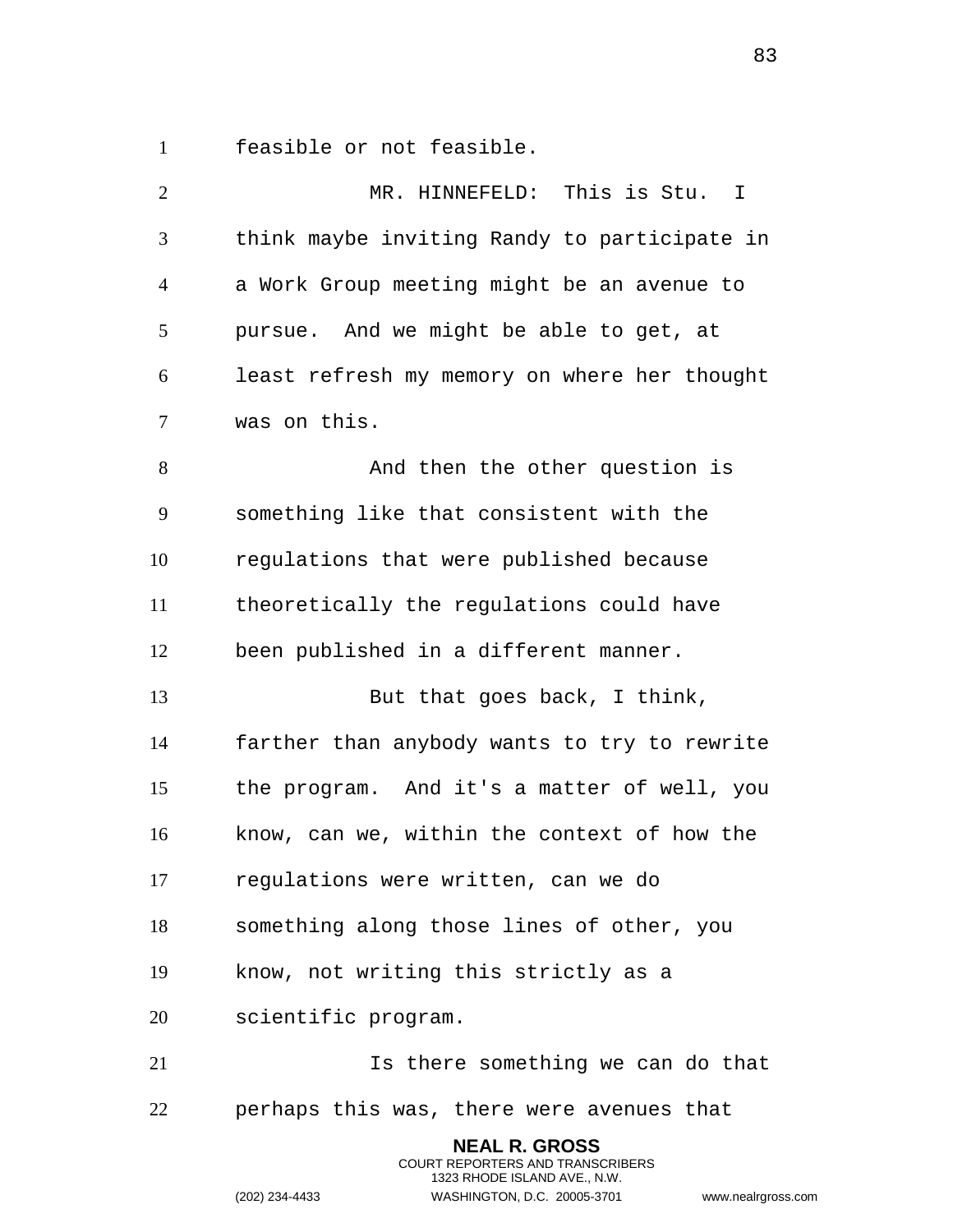maybe there should have been some policy or other kinds of thought process applied starting up as opposed to saying this is strictly a scientific program. CHAIRMAN MELIUS: But there also may be some policy or procedure modifications that would be, you know, are not as dramatic as requiring regulation changes. I don't think we can -- MR. HINNEFELD: It would be preferable not to embark on regulations in any kind of timely fashion because who knows what happens then? MEMBER ZIEMER: Well, Stu, the policy issues are still built into the program. I mean, the Board is just one voice of input to the Secretary's office. So there's a whole other level of input that comes into play before any kind of decisions are made. CHAIRMAN MELIUS: So if it's appropriate for everybody, I mean, let's see **NEAL R. GROSS** COURT REPORTERS AND TRANSCRIBERS

1323 RHODE ISLAND AVE., N.W.

(202) 234-4433 WASHINGTON, D.C. 20005-3701 www.nealrgross.com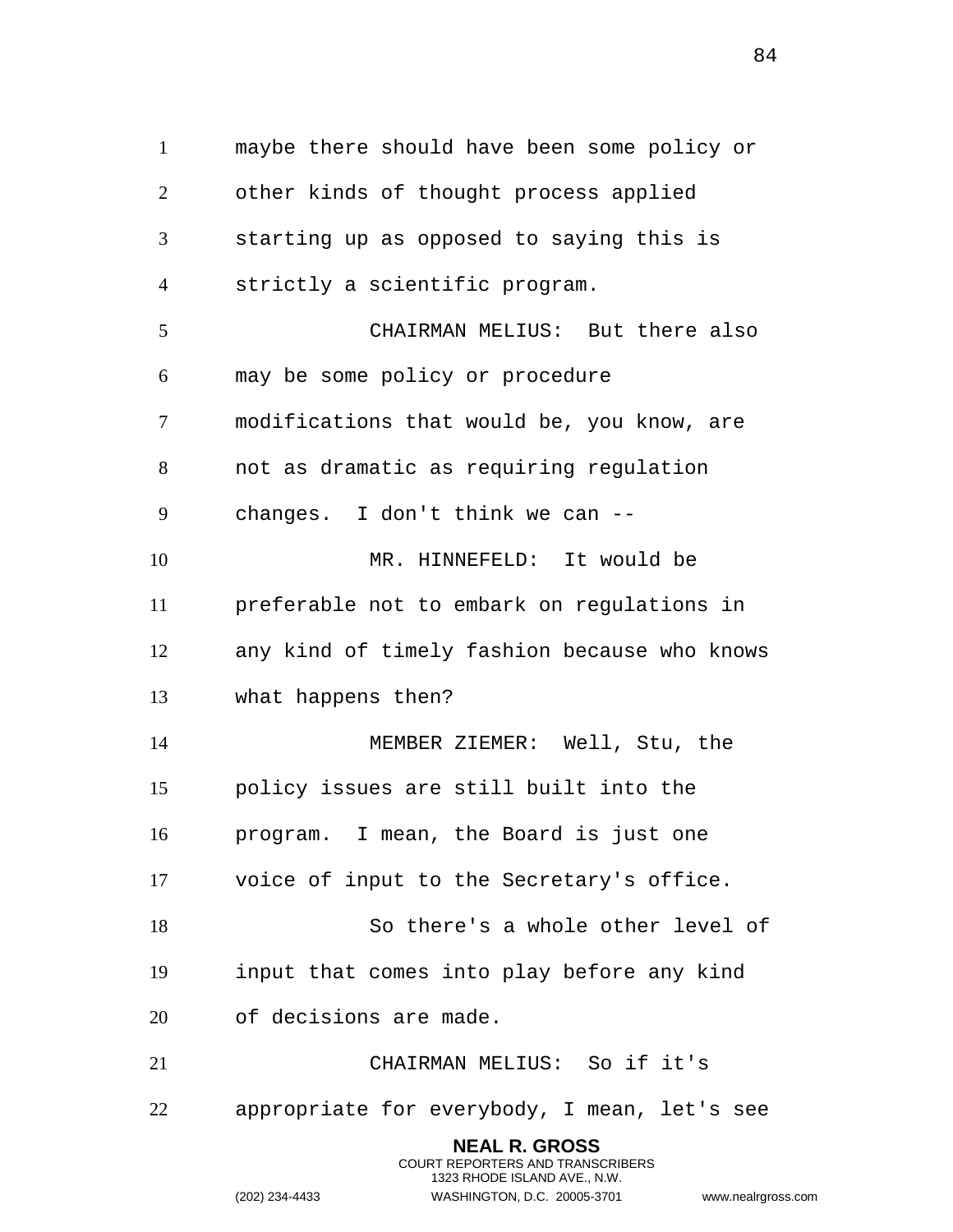where we are at the Board meeting next week in terms of follow up on the database issue. I'm just thinking back to the coworker issue. When we were, you know, that was also a recommendation from the ten year review. And I think many of us, I'll speak for myself, I personally thought it was necessary to, we really deeded to address it. But I think I and others had trepidations about doing so at this point in time and how we would go about that and how potentially disruptive it could be as a program. And I think what we found out is that, you know, we are in the process of addressing it and I don't believe it will be as disruptive as we might have imagined, at least as I might imagine at the time when we started the process. And maybe this will be the same. And you know, maybe it's something that's

> **NEAL R. GROSS** COURT REPORTERS AND TRANSCRIBERS 1323 RHODE ISLAND AVE., N.W.

(202) 234-4433 WASHINGTON, D.C. 20005-3701 www.nealrgross.com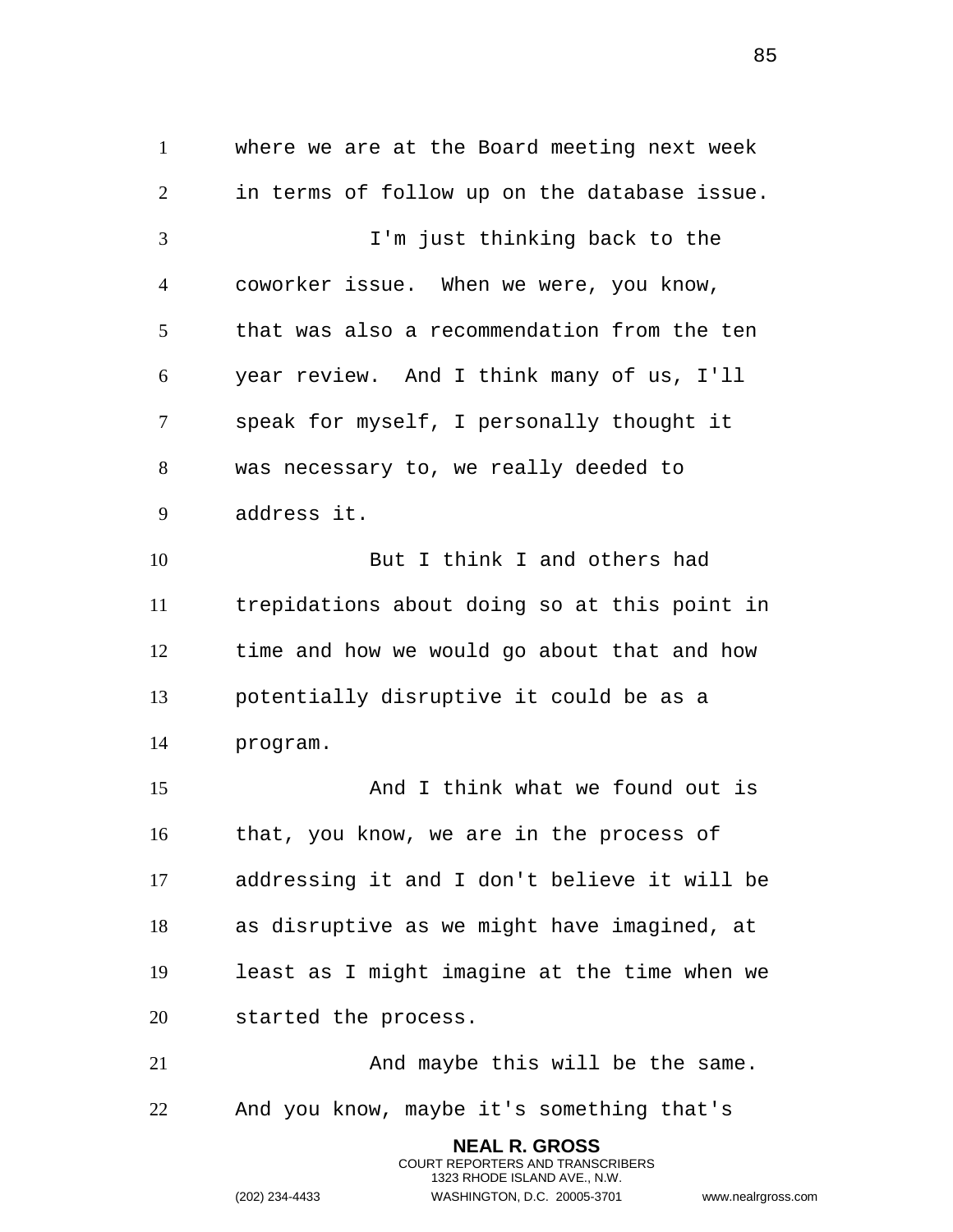1 just not feasible at this point. But least we can say we've evaluated and explored it, and provided some input to NIOSH on it. MEMBER ZIEMER: Good point. MS. LIN: Hi, this is Jenny. CHAIRMAN MELIUS: Yes. MS. LIN: If I can have a couple minutes. So you know, I've been away from the program for over a year. And I haven't touched anything on this ten years review program review since I returned. 12 But I'm a little curious, or I 13 just need to do more work to really place that recommendation that we've been talking about today within the context because I think, you know, you tried to introduce that recommendation broadly over the entire program. I'm not entirely sure that is, you know, that is really what the recommendation's about. And then on the other hand, I'm looking at the EEOICPA **NEAL R. GROSS**

> COURT REPORTERS AND TRANSCRIBERS 1323 RHODE ISLAND AVE., N.W.

(202) 234-4433 WASHINGTON, D.C. 20005-3701 www.nealrgross.com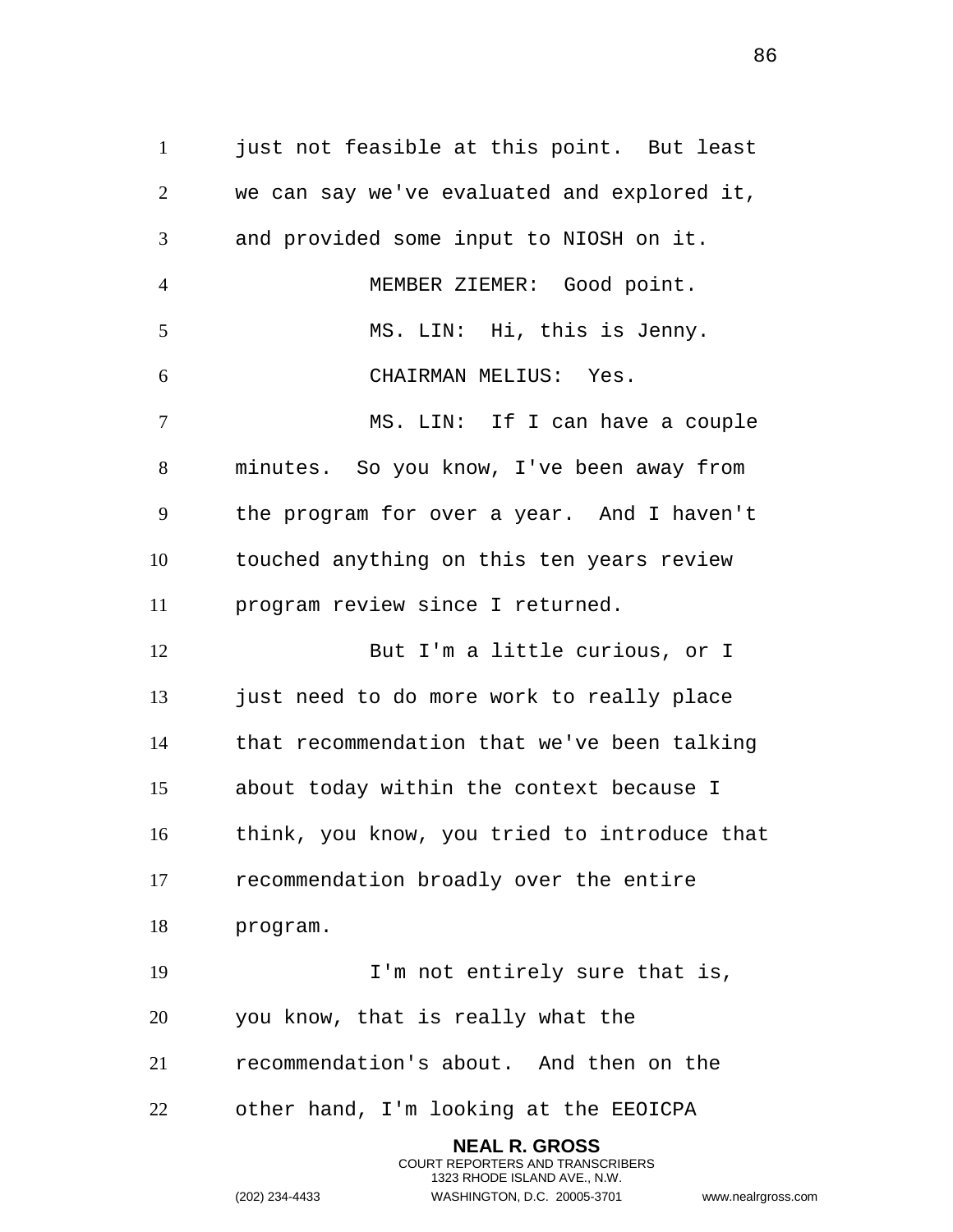statute where it specifically speaks to the type of advice from the Advisory Board. 3 And in the statutory provision, it talks about how the advice of the Advisory Board needs to be based on exposure assessment by radiation health professional. So I think I just wanted to sort of center it back to the statutory obligation. And then, you know, examining that recommendation when the ten years program review within that context. Thank you. CHAIRMAN MELIUS: So we'll plan out a Work Group meeting. We can talk about it more after RLA meeting next week. The other item on our agenda is, I don't know where exactly where it stands. Again, I got caught by the password police or something and have not been on the CDC website in a week and a half or so. But there's a Savannah River SRS coworker model that SC&A was reviewing that **NEAL R. GROSS**

> COURT REPORTERS AND TRANSCRIBERS 1323 RHODE ISLAND AVE., N.W.

(202) 234-4433 WASHINGTON, D.C. 20005-3701 www.nealrgross.com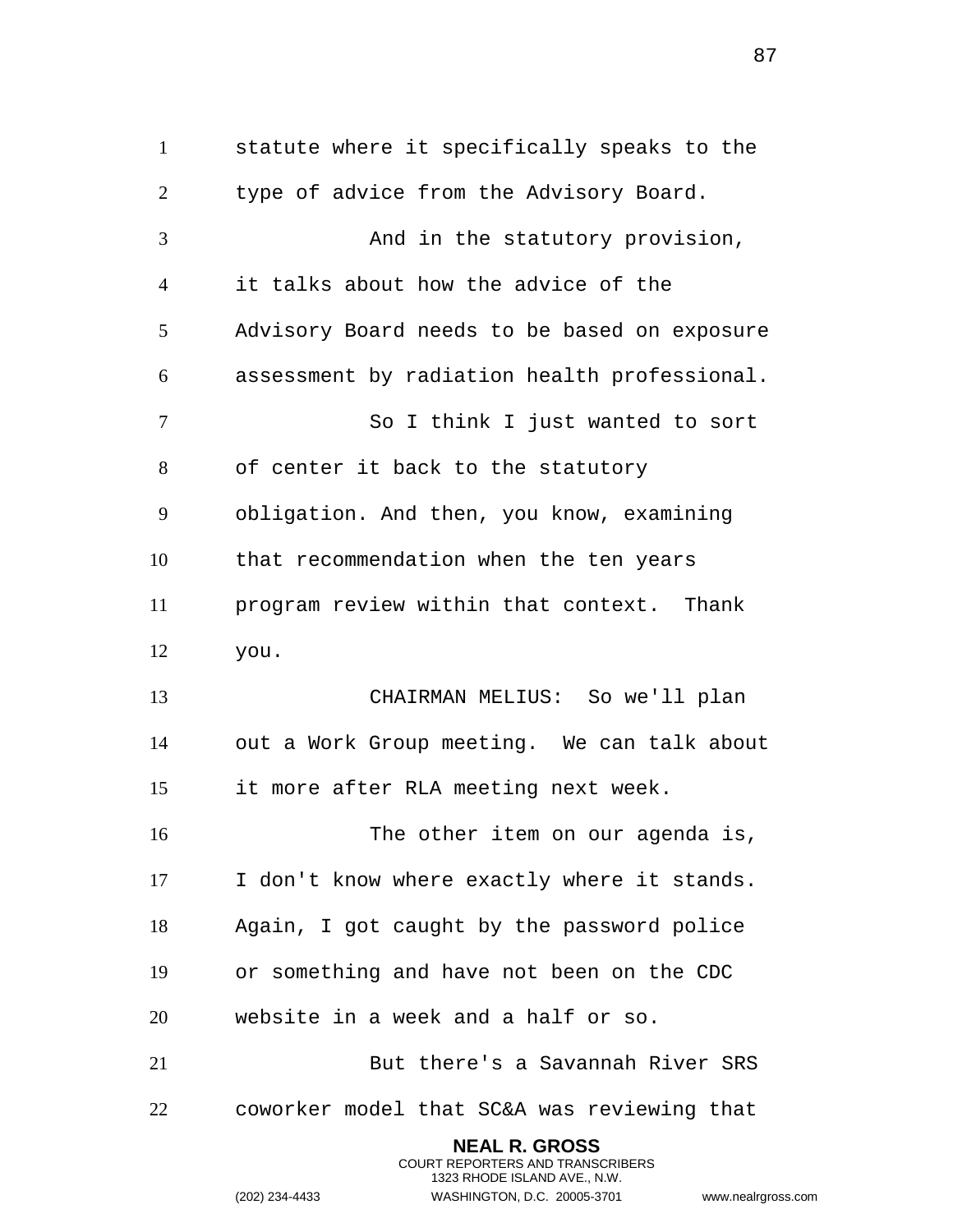the Savannah River Work Group sort of referred over to us. And I'm actually, at this point I was understood that it was close to -- the SC&A review was close to being finalized. I don't know if it's been transmitted. MR. STIVER: Dr. Melius, this is John Stiver. It's almost ready to go to DOE for review as of today. 10 CHAIRMAN MELIUS: Okay. 11 MR. STIVER: So I anticipate, you know, depending on how long they take, maybe a couple of weeks. But certainly it's not longer than that. CHAIRMAN MELIUS: Okay. DR. NETON: John, this is Jim Neton. Refresh my memory, is that TIB-81? 18 MR. STIVER: No. We're referring to Report 55, the trivalent actinides coworker model. That was the last of the nuclide specific models that we were looking at.

> **NEAL R. GROSS** COURT REPORTERS AND TRANSCRIBERS 1323 RHODE ISLAND AVE., N.W.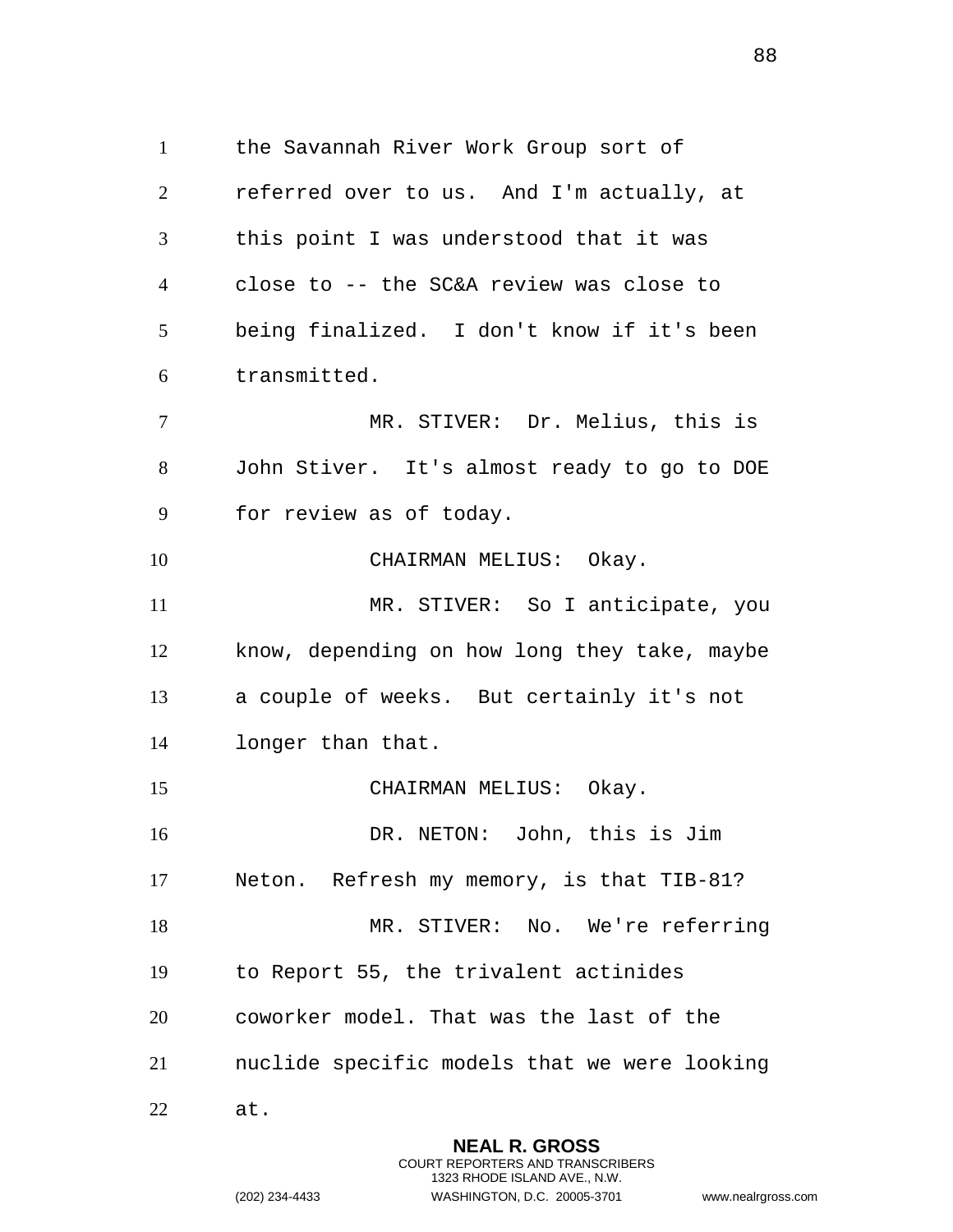1 DR. NETON: Right, got you. Sorry. CHAIRMAN MELIUS: And it sort of got, well one, we got referred to the SEC

Work Group because we were dealing with

 coworker issues. But the fact that we were dealing with coworker issues in a more general way than that site specific, took a little bit of time.

 And I think SC&A was sort of waiting for us to make some progress before they sort of knew how to go about reviewing it to make that review more appropriate for the issues we were concerned about here.

 So I just wanted to keep it on the NRQ here. And that would, again, be part of a Work Group meeting we might hold after the next Board meeting. But Ted,

anything else?

 MR. KATZ: No, no. I think we covered everything nicely.

CHAIRMAN MELIUS: Good. Boy, I

**NEAL R. GROSS** COURT REPORTERS AND TRANSCRIBERS 1323 RHODE ISLAND AVE., N.W. (202) 234-4433 WASHINGTON, D.C. 20005-3701 www.nealrgross.com